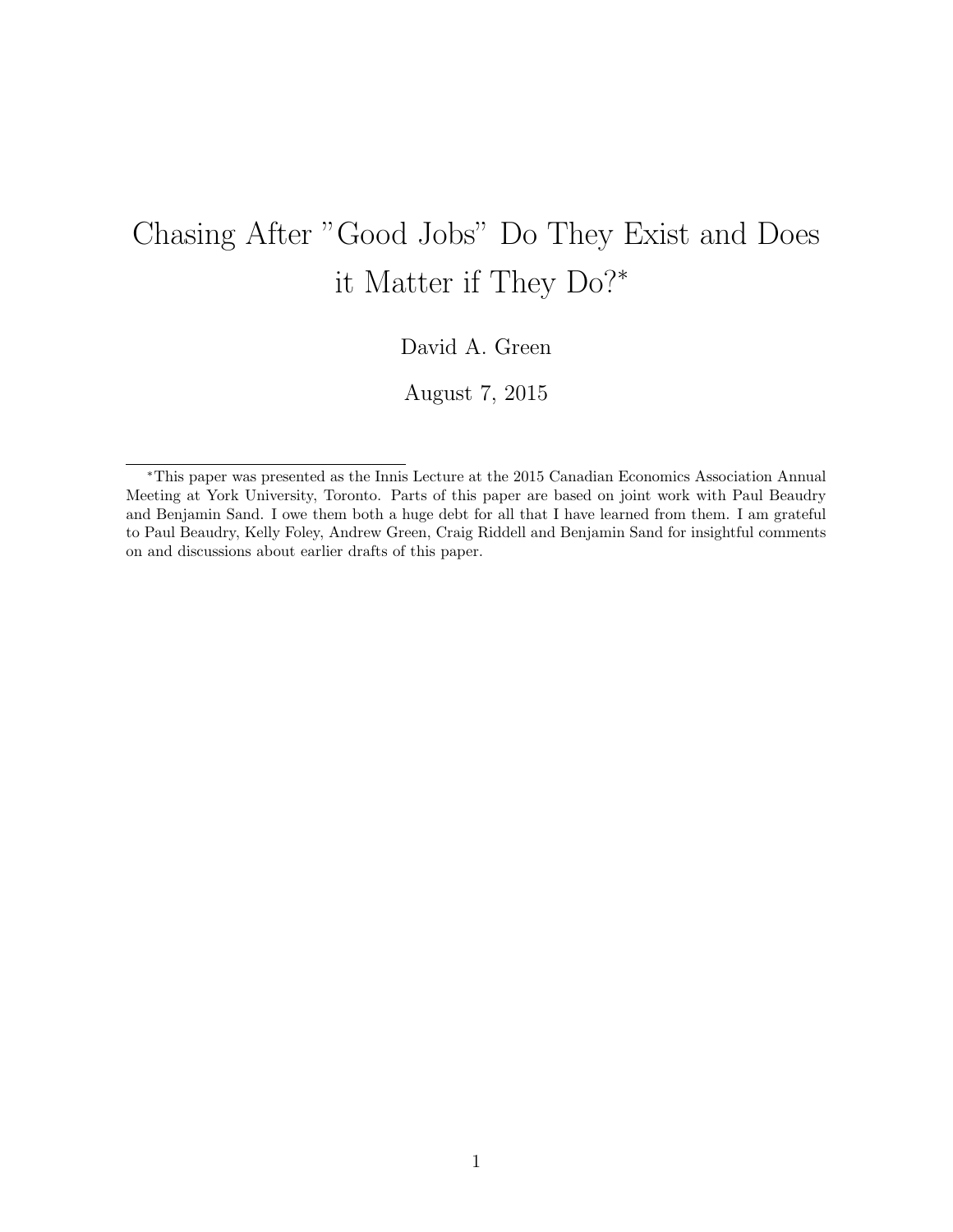# 1 Introduction

The statement, "I just got a good job" has, I think, real content for most people. If a friend said this in a conversation, we would congratulate her, having in mind an intuitive understanding of what it is to have a Good Job. Looking at images on the internet after typing in "good jobs" brings up, among other many other possibilities, pictures of demonstrators carrying placards demanding Good Jobs, suggesting they too have in mind a differentiation of jobs based on some set of characteristics. Zeynep Ton, in her book, The Good Jobs Strategy defines Bad Jobs as "jobs that pay low wages, provide scant benefits and erratic work schedules, and are designed in a way that makes it hard for employees to perform well or find meaning and dignity in their work."(Ton(2014) Good Jobs have the opposite qualities: good pay, dignity, protection from arbitrary treatment by management, some form of workplace democracy, and the opportunity for self-realization. She gives a human form to the two types of jobs with the stories of two female middle managers. Janet has worked in a large retail chain store for seven years, rising to the position of a customer service manager over that time. But despite that impressive sounding title, in 2012 she made only about \$12 dollars per hour and an annual salary of about \$22,000. In addition, her hours were erratic and scheduled at the last minute. In contrast, Patty worked at another retail chain, QuikTrip. She also started at low wage but after 7 years and several promotions, her annual income was over \$60,000. Moreover, she had regular hours, benefits, and the opportunity to feel valued at her work.(Ton(2014)) In other words, she had a Good Job. Ton's argument is that Good Job and Bad Job firms can co-exist even in the highly competitive, low cost retail sector. Any firm can be a Good Job firm if it adopts the right organizational structure and treats its workforce as much as an asset as an expense. This can be profitable because workers provide more effort in return, bringing to mind efficiency wage models.

The idea that there are Good and Bad job employers can also be seen in the media where there are annual lists of the best employers (e.g., Fumano(2015)). For example, one of the top listed employers in British Columbia is  $1 - 800 - Got - Junk$ ?, which is a private junk collector. It manages to treat its employees well even though it operates in a sector that seems likely to be highly competitive since anyone with a truck is a potential competitor. At the other extreme, BC Business magazine published an article on the worst employers, though for liability reasons, they didn't actually name the bad firms. Instead, they listed the set of characteristics that make for a bad employer - a list which overlaps heavily with how Ton characterizes Bad Job firms (MacNeill(2005)).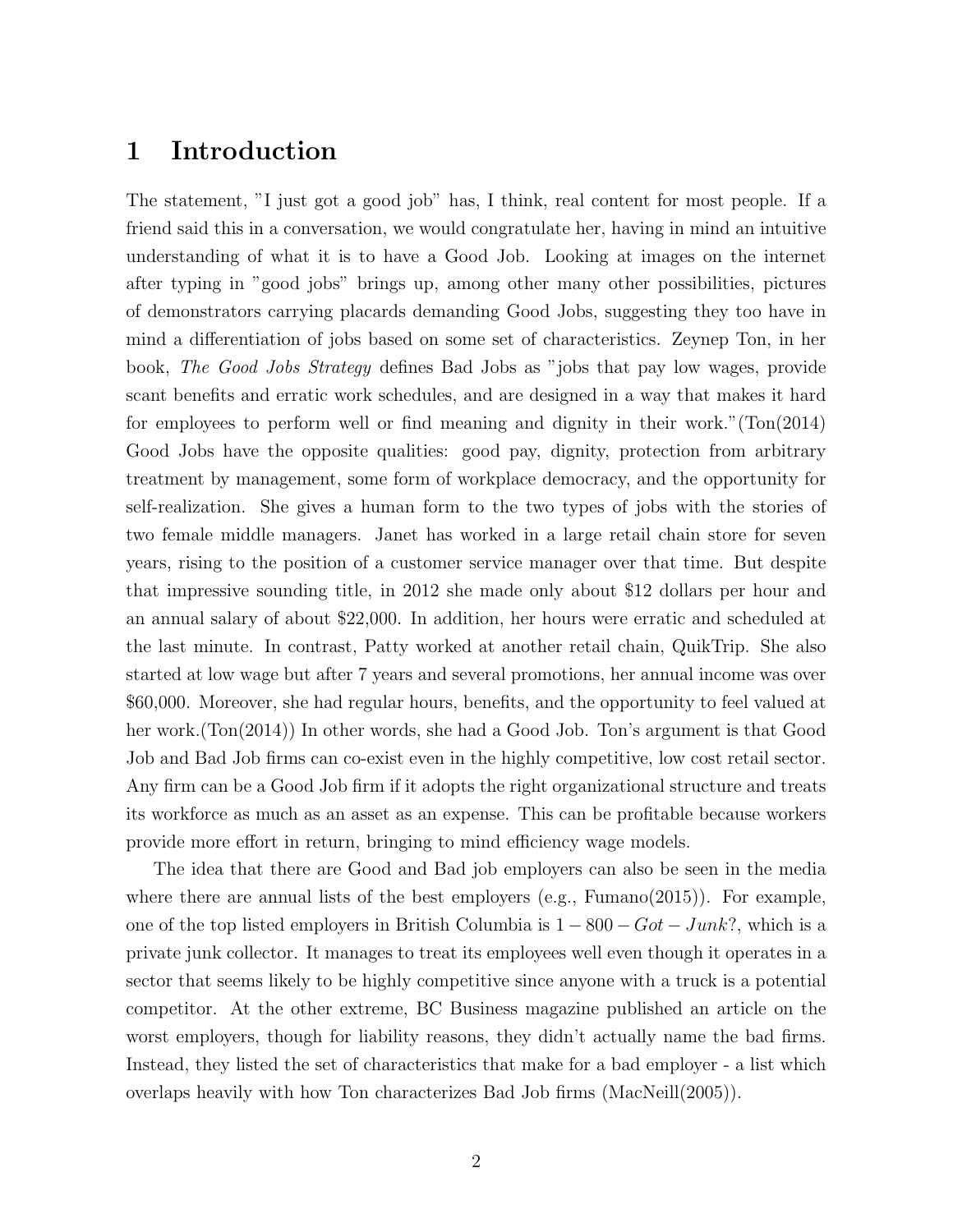Moreover, politicians clearly buy into the dichotomy of Good and Bad job firms. The film industry is often seen as a Good Jobs industry in British Columbia and support for using public money to attract film companies to the province extends across the political spectrum. Leading up to the last provincial election, the BC NDP leader Adrian Dix journeyed down to Los Angeles to pitch the province as a good place for the film industry to do business and said he would not rule out further tax credits for the industry. At the same time, John Cummins, the leader of the right wing Conservative Party stated he would consider temporary tax credits for the industry. Christy Clark, the Premier from the right wing Liberal party, was not in favour of more tax credits but argued that she was already giving \$285 million in tax credits to the BC film industry. (Bailey(2013)) And BC isn't alone by any means. Ontario's NDP government gave Cisco a \$220 million subsidy in exchange for a promise to employ 1700 more people. Nova Scotia gave \$304 million in forgiveable loans to Irving Shipbuilding to bring its work there, and Alberta gave a \$300 million loan to a company to upgrade bitumen. (Morrow(2014))

Politicians across the country and across the political spectrum wouldn't be spending public money to attract high paying firms and industries unless they believe there is very widespread support for the idea among voters. In other words, the ubiquity of subsidies to firms perceived in this light would seem to imply that most people (or, at least the median voter) believe that Good Jobs exist and that they are worth trying to attract.

Among economists, however, the very existence of Good Jobs - let alone the usefulness of policies trying to subsidize or attract them - is controversial. In the 1980s and 1990s there was considerable debate over efficiency wage models, which provide theoretical underpinning for the existence of jobs paying above the market clearing wage in equilibrium. While one set of authors argued in favour of the applicability of such models in the real world, another set was adamant that there was a lack of strong evidence that what people might call Good Jobs exist. In the latter viewpoint, the variation in wages and working conditions that are clearly evident across jobs can be rationalized as equilibrium outcomes reflecting differences in productive abilities of workers and/or compensating differentials for job characteristics. Returning to the examples of Janet and Patty, most economists would at least point out the possibility that there are reasons for the differences in what each is paid and the job conditions they face. While Ton invites us to see these women as essentially identical, that might not be the case. Janet (the lower paid manager) may prefer to have Patty's pay but might not want to provide any extra effort to get it. Similarly, Janet may have less education or general ability than Patty. In this case, there would be no reason to celebrate if a friend tells us she got a Good Job -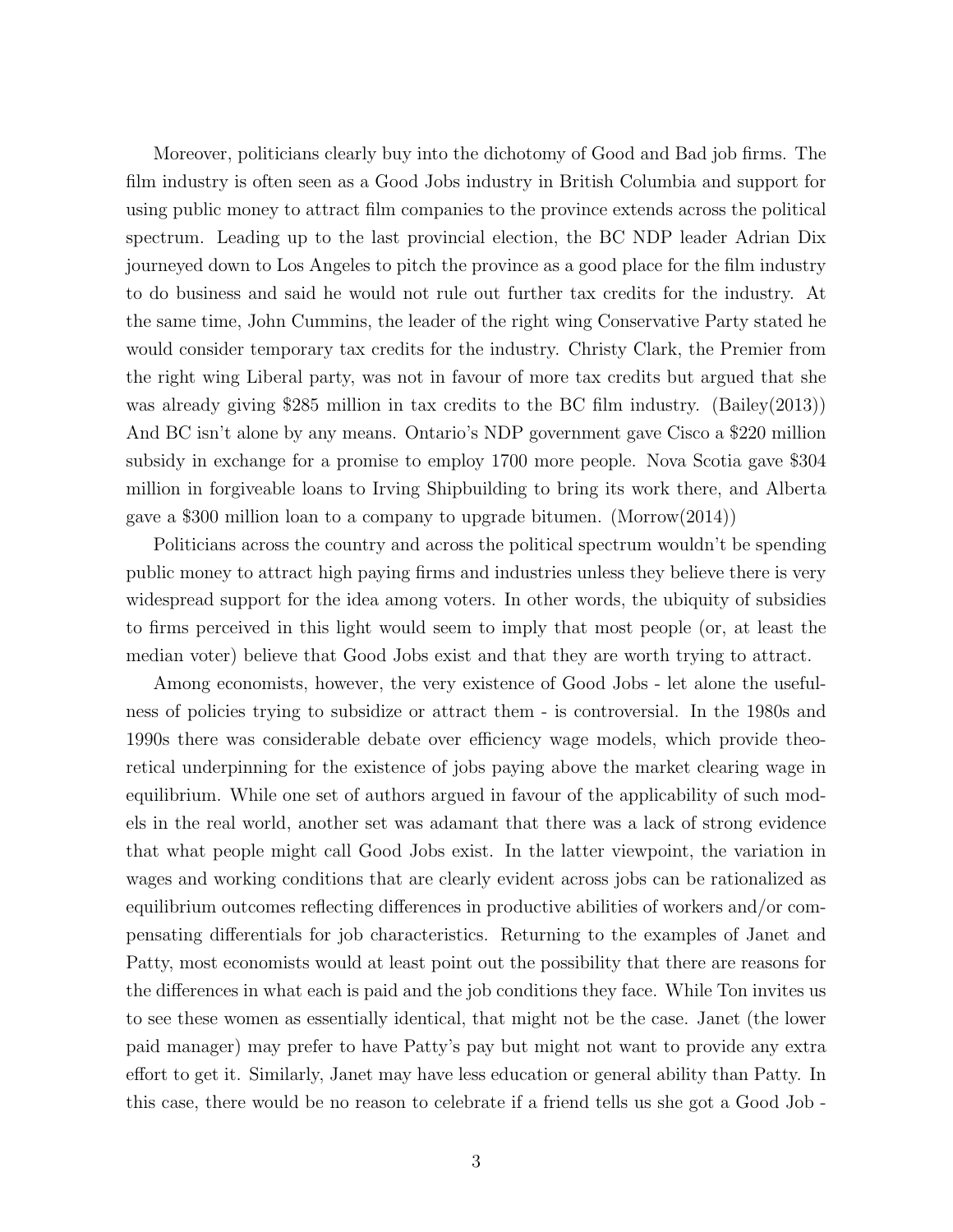the claim would be a conversation-stopper met with puzzled indifference. Why would she be claiming that this job is better or worse than any other when she is getting the same total compensation she would get on her next best alternative? These arguments cannot be easily dismissed just because many people in society seem to believe that Good Jobs exist since equilibrium outcomes can be hard to understand from the perspective of one worker or firm. Janitors could point to jobs as lawyers and say they look like Good Jobs but not fully take account of the associated training costs or the fact that many lawyers do not earn high salaries relative to those costs. Our friend could be talking up her Good Job in order to rationalize what was actually a hard decision on which job to take.

There is also an empirical reason for doubting the importance, of Good Jobs, if not their existence. In the empirical literature related to efficiency wages, Good Jobs were associated with high pay in certain industries relative to others for observationally equivalent workers. Based on those industry-premia estimates, some authors argued for pursuing industrial policies to shift the composition of employment toward high premium industries. But calculations of the impact of altering the industrial composition of employment on the average wage in an economy turn up small effects. This, I will argue, comes from the nature of standard decomposition calculations. If an industry that employs 10% of workers and pays a 20% wage premium relative to the average is replaced with an industry that simply pays the average wage, the overall average wage in the economy would only decline by 2% even though this is a seemingly large event (on par with the decline of the Steel Industry in a place like Pittsburgh or Hamilton). These decomposition results seem small compared to overall movements in the wage structure and tend to push analysts away from factors that operate through the composition of industries or jobs. Indeed, I believe it was this type of calculation that was behind the ultimate victory of those who argued against the importance of Good Jobs; to the extent that, today, the phrase "industrial policy" sounds archaic to the ears of most mainstream economists.

Importantly, if the wage and job characteristic distributions reflect a neoclassical equilibrium then there is no reason to subsidize the creation of what look from the outside to be Good Jobs unless there is some externality or other failure that the market has not taken into account. We could induce or regulate firms into providing better job characteristics but the more productive, harder working employees needed to compensate firms for their associated added costs may not exist. That, certainly, is the claim of the firms who have been using the Temporary Foreign Worker programme to hire low skilled workers: they create well-paid, good jobs but they can only find lazy, unproductive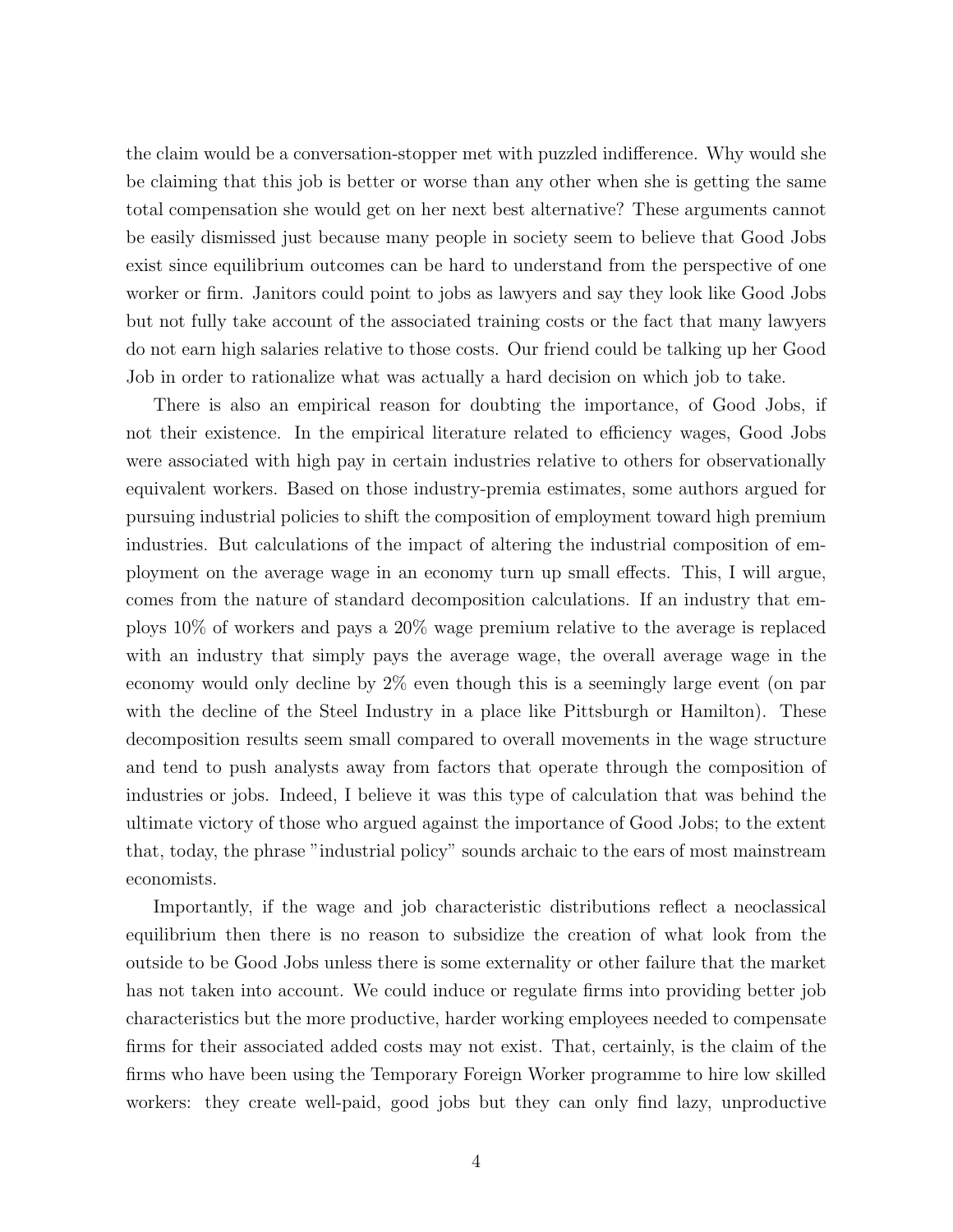workers to fill them among those already in Canada.

Whether Good Jobs exist is ultimately an empirical matter, but good empirical investigation in economics begins with theory. It is through the use of theory that we decide what to measure, where the identification pitfalls lie, and where we might find solutions to those pitfalls. I will look at different theories of the labour market that do or do not imply that Good Jobs can persist in equilibrium. In particular, I will primarily focus on a neoclassical Roy Model on one side and efficiency wage and search and bargaining models on the other. My goal is not to be exhaustive (or, possibly, terribly deep) in my description of these models but to examine them both to help refine our definition of Good Jobs into a form that can be examined with data and to work from that definition to derive empirical implications from the existence or non-existence of Good Jobs. The key implication is that Good Jobs must include a surplus in which workers share. That, as we will see, implies that worker outside options in the form of wages paid on other jobs in the labour market can affect the wage in the current match. In contrast, in an equilibrium neoclassical model or in an efficiency wage model in which workers give the whole surplus to firms through bond posting, there would be no such effect. This observation will play a central role in the empirical discussion.

I will divide the empirical investigation of whether Good Jobs exist into two parts. The first will consist of an overview of the empirical literatures related to the efficiency wage and to the existence of firm fixed effects in worker-firm data estimations of wage equations. I will argue that these literatures provide some evidence that seems, assessed through common sense, to suggest the existence of Good Jobs; in particular, finding that workers moving into and out of firms that pay high wages get similar sized wage increases and wage cuts, respectively. But those observations could still fit with the wage premiums being related to match specific productivity effects, bond posting, or compensating differentials. In the second part, I will turn to evidence from papers by Paul Beaudry, Ben Sand, and myself as well as papers by Jeanne Tschopp which focus on the theoretical implication that the wages paid by other firms should affect the wage in any specific match if Good Jobs exist (Beaudry et al(2012, 2014), Tschopp(2014)). We find that such spillovers exist and are sizeable. We provide a strong over-identification test the results of which fit with models in which outside options play a significant role.

From the empirical discussion, I conclude that Good Jobs do exist and that they can have potentially substantial effects on the wage structure - certainly much more substantial than standard decomposition approaches which ignore general equilibrium effects would suggest. In the last section, I discuss the implications of these results. I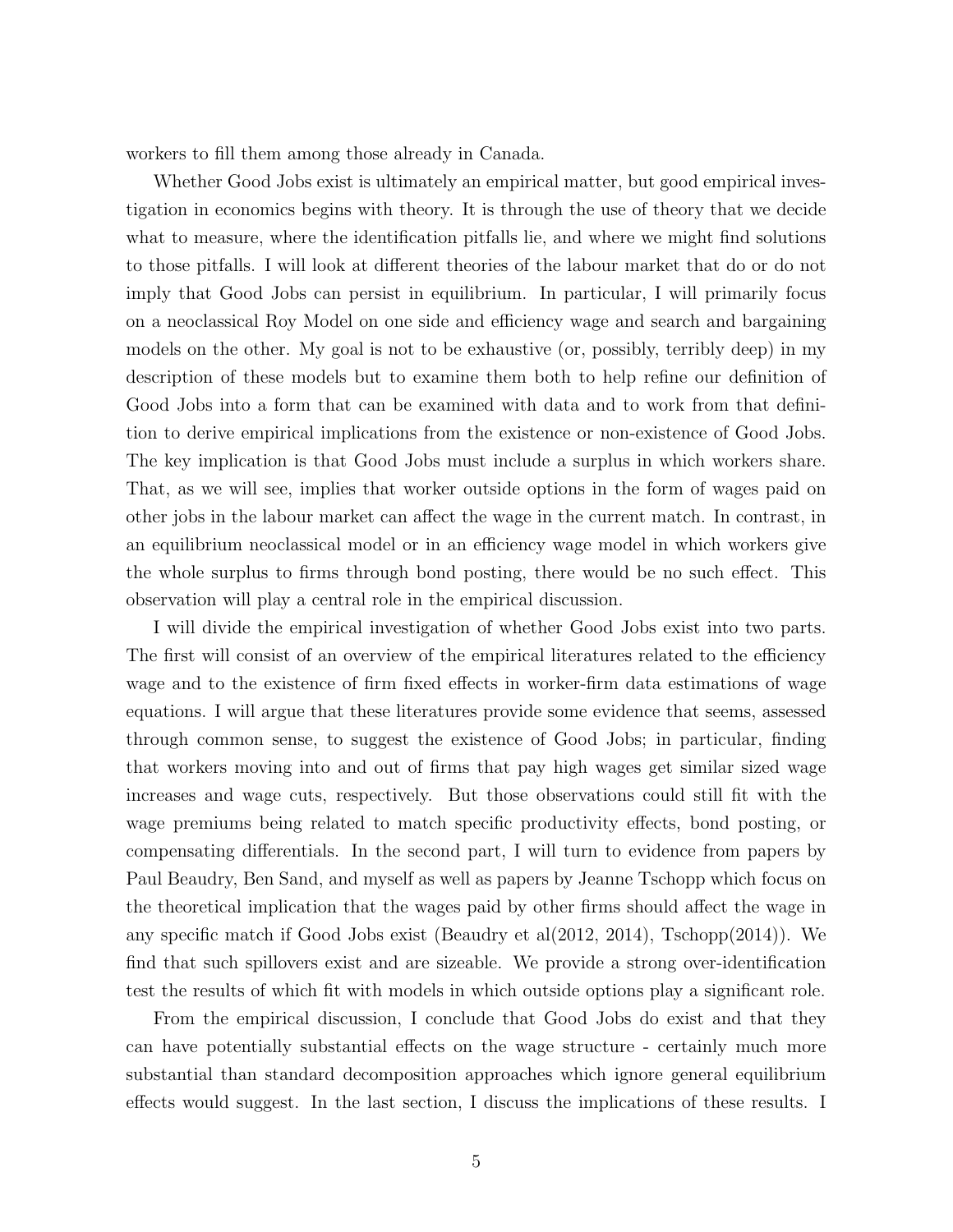pursue that discussion primarily in relation to theories of justice. In a CPP lecture in 2014, I argued empirical economists have a role to play apart from the evaluation of the efficiency of public policy programmes in helping to assess the justice of a society and what can be done to improve it  $(Green(2014))$ . The existence of Good Jobs is a case in point. As I will argue later, Good Jobs in a full model of the economy must involve both a surplus to the job match for the marginal worker and the worker getting at least part of that surplus. In that case, there will be workers who want the Good Jobs but can't get them. If such jobs exist then their distribution is essentially a matter of luck and how that luck is distributed will be central to perceptions of the fairness of a society. On the other side, if Good Jobs do not exist and wages equal the value of marginal product then we revert to discussions of pre-market luck - the luck of being of a certain ability or being born to a certain family - in determining the justice of a society. Both luck and the consequences of wages equalling the value of marginal product are central concepts in theories of distributive justice. In addition, since Bad Jobs have characteristics that imply a deficit of social and self respect, their existence is also integrally related to these theories. As a result, empirical economists, to the extent we can provide evidence for or against the existence of Good Jobs can play a role in what I call the Rawlsian political economy exercise of comparing institutions to theories of justice.

Finally, I will bring the empirical and theoretical observations together with the considerations from theories of justice. My interest is in whether there is a case to be made for using policy to induce firms to follow Good Job practices or to attract Good Job firms. The kinds of policies I have in mind are ones which mandate firms to provide better pay or working conditions or which seek to attract Good Job firms. I see these policies as a potential means to improve the welfare of workers separate from human capital policies or direct transfers or insurance based schemes. The question at hand is whether there is a place for policies that seek to directly affect worker wages and working conditions as an alternative approach to improve welfare.

# 2 Good Jobs and Economic Models

In this section, I will consider various economic models of wage setting in order both to arrive at a more precise definition of Good Jobs and to derive testable implications of the existence of Good Jobs. My interest is ultimately in whether for the purposes of policy making and, as I will discuss later, in the context of theories of justice there is a reason to try to support or attract Good Jobs. I am interested in this as an alternate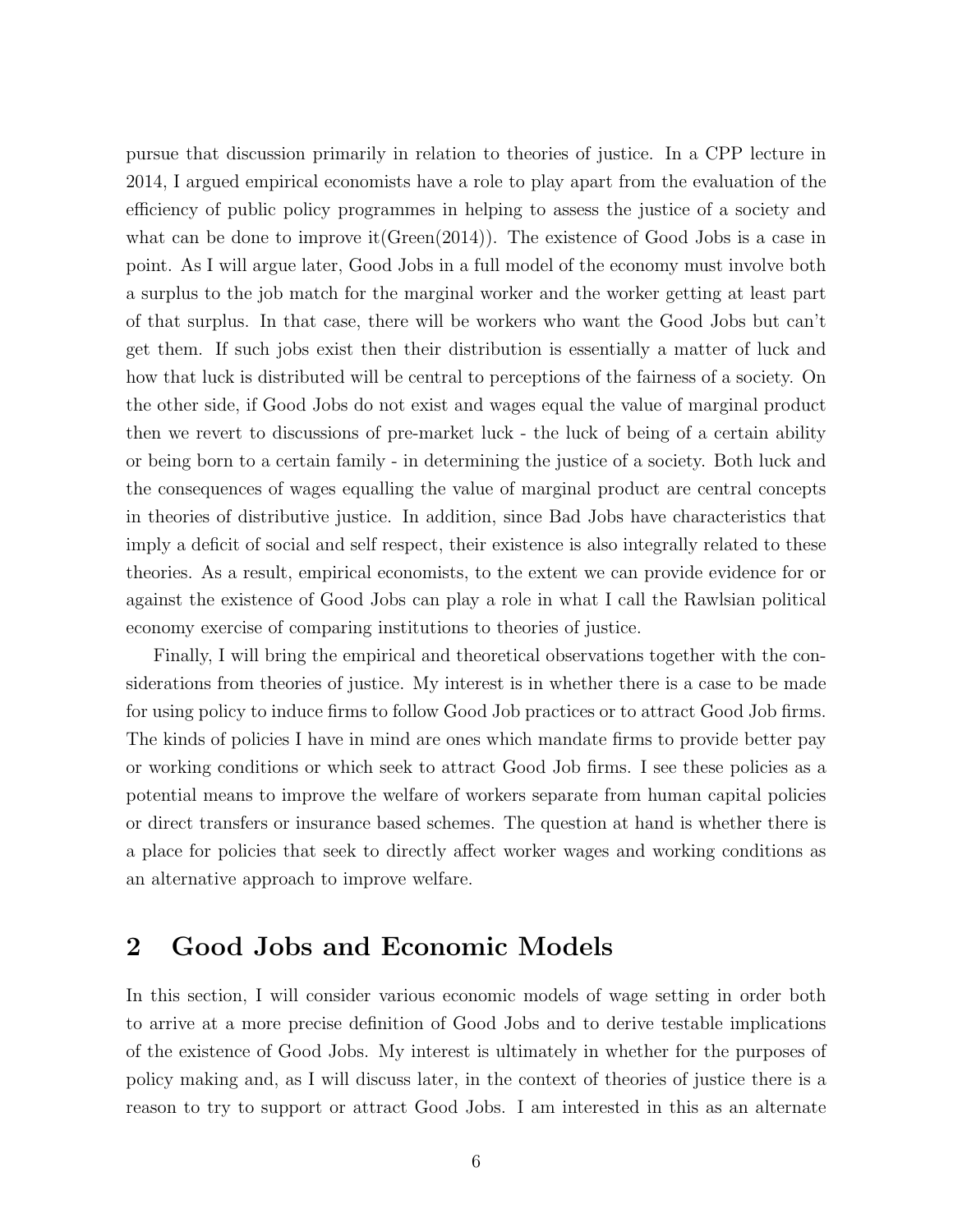channel for affecting the wage and income distributions separate from human capital based approaches and from tax and transfer approaches.

### 2.1 Neoclassical Models

It is useful, I think, to start by considering wage variation within the most ubiquitous of models: a standard demand and supply model. Of course, in the context of that model, if workers and jobs are homogeneous, there is no variation. All workers are paid their common value of marginal product. We can introduce wage variation into the model in a number of ways. One route is through compensating differentials related to pleasant or unpleasant features of a job. Alternatively, wage differentials could correspond to the wages needed to compensate a worker for investing in skills specific to the industry, occupation or job. Yet another possibility is offered by a Roy model of job selection in which workers are endowed with different abilities in different jobs which interact with firm demand for those abilities to generate an equilibrium set of wage differentials.

Do the high paying jobs in this model correspond to what would commonly be called Good Jobs? The answer is clearly no. Good Jobs, in common parlance, are ones which workers would feel lucky to get, i.e., ones they would happily trade in their current job to get. But in a competitive model, workers, at the margin, are indifferent between their current job and other options. Some jobs may be more pleasant in terms of hours flexibility and general work-life balance but those benefits are exactly balanced by a lower wage compared to less pleasant jobs for the marginal worker. Similarly, substantial occupational differentials are permissible in a Roy model equilibrium but the marginal worker of each ability level would not choose to switch occupations, nor would anyone else. Of course, high school drop-outs would feel lucky if they could get a high paid lawyer job but I view that as unattainable envy rather than something on which one might build labour market policies. Put a different way, the drop-out's inability to get a job as a lawyer is based on luck in the lottery of pre-market ability while I view Good Jobs as being related to luck within the labour market.

This discussion suggests two key points. First, that Good Jobs are not simply high wage jobs since high wages may just compensate for other costs. I don't think workers would view high pay that is related to working in a workplace with asbestos as defining a Good Job. Following from that point, Good Jobs are not necessarily high human capital jobs. They could have a feature of high training content if the market for human capital is imperfect such that the pay in a high training firm more than compensates the marginal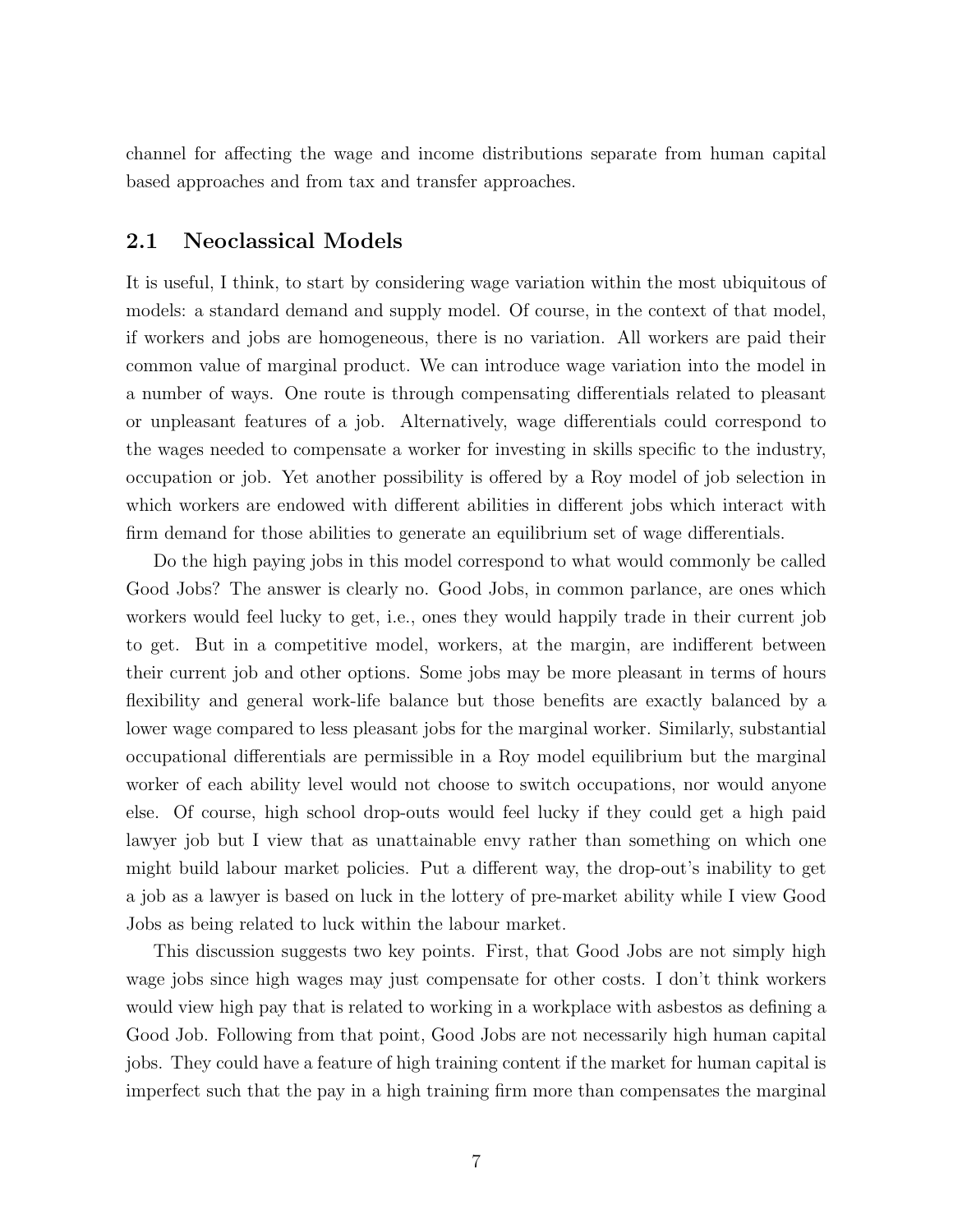worker for her part of the training investment. But I want to focus on the question of whether it is a good idea to support or attract Good Job firms separately from human capital policy. For that reason, I will think of defining Good Jobs while holding worker skills constant.

This raises the second point: that Good Jobs are assigned by luck. By that I mean, they are not associated with allocations based on what a worker deserves since they are not assigned or remunerated based on differences in skill or as compensation for some feature of the job. Luck, here, does not have to refer to a random allocation such as from a lottery but could correspond to the "luck" of being from a family that has specific access to these jobs or the "luck" of being born male instead of female.

Given these considerations, I can set down the first elements of a definition of Good Jobs. In particular, consider a set of workers, W, all of whom have the same vector of skills and the same preferences, and a set of jobs,  $J_W$ , that are accessible to those workers, that is that have skill requirements that the workers already meet or could meet under human capital investments that the combination of the worker and the firm would find worthwhile. I will say that a job in that set is a Good Job if at least one worker in W would strictly prefer that job to her current job but cannot get it under an assumption that all workers have access to credit markets at the standard market rate of interest in order to fund human capital investments.

This definition highlights that Good Jobs have an element of luck associated with them and that they are a concept that can be divorced from human capital issues. Defining Good Jobs in this way does not preclude a desire to redistribute worker income even if Good Jobs do not exist. Rather, it serves to highlight a specific class of jobs which, if they exist, may imply different conclusions about justice and policy.

### 2.2 Models with Good Jobs

There are plenty of standard models within which Good Jobs do exist even in equilibrium. Considering those models can help us in refining our definition of Good Jobs as well as help us to think about why they might exist, how to identify whether they exist, and what their consequences are for policy.

#### 2.2.1 Efficiency Wage Models

The discussion of Good Jobs as ones that have high wages and good working conditions but also require extra effort from the worker  $(Tan(2014))$  immediately brings to mind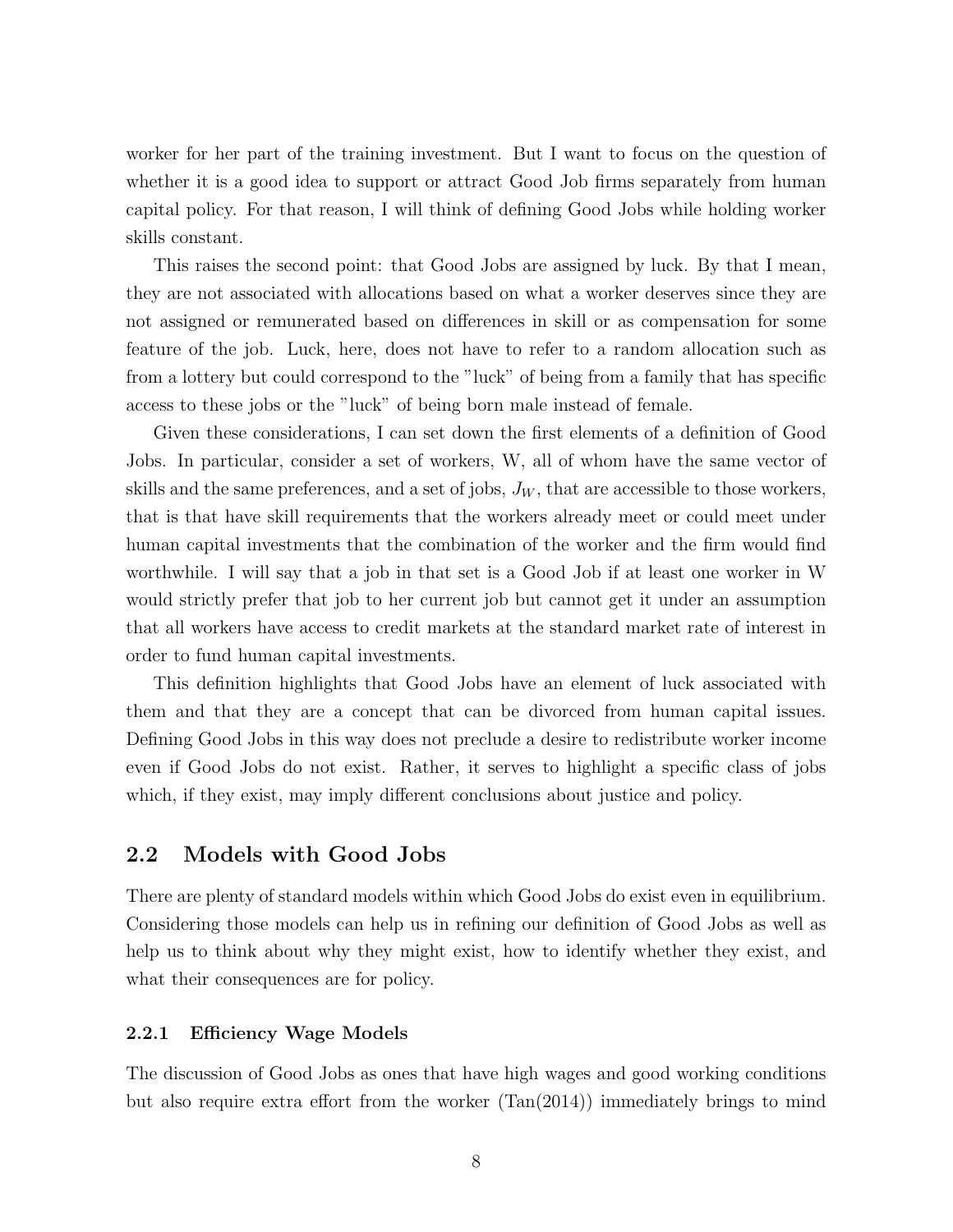efficiency wage models. There are various forms of efficiency wage models and the specific form will matter for us, but it is useful to start with perhaps the most prototypical model: the Shapiro-Stiglitz model of shirking (Shapiro and Stiglitz(1984)). The fundamental idea in this model is that workers can improve productivity through effort but effort is both costly to the worker to provide and costly for the firm to monitor. Thus, there is an opportunity for workers to pretend to provide effort and collect the wage associated with high productivity but actually not to provide effort (to shirk). The point in these models is that firms can potentially solve the shirking problem by offering a combination of a wage above the market-clearing wage and a threat to fire the worker if he is ever caught shirking. The idea is that the high wage relative to the worker's alternative options provides an incentive not to get caught by not shirking in the first place. Of course, if all firms adopted this approach then there would be no wage differences across firms and workers would not be afraid of getting caught and having to move to another firm. But the higher wages will imply less employment and, as a result, some workers will be involuntarily unemployed. That is, they would prefer to be employed at the going wage but cannot find a job. The key is that wages are set in order to optimize effort and are not a function of the amount of labour supplied. Unemployed workers can offer to work at a wage below the going wage but firms will not take them up on that offer because the workers cannot credibly commit to providing effort at the lower wage.

In the context of this model, all jobs are Good Jobs. That is, they are all jobs that workers of a given skill level would strictly prefer to their main alternative (being unemployed). In that sense, these models are focused where the main policy discussions have traditionally focused: on employment levels. But my focus is different: on the composition of employment. Bulow and Summers(1986) adapted the Shapiro and Stiglitz model to employment composition by redefining the two key states as the primary labour market and the secondary labour market rather than as employment and non-employment. They build on the Doeringer and Piore model of Dual Labour markets, defining primary sector jobs as jobs with good pay, good benefits and job ladders internal to the firm. Secondary sector jobs have lower pay, no benefits, no opportunities for advancement and high turnover. In Bulow and Summers(1986), these sectors are associated with different industries where there are differing costs of monitoring shirking and/or differing effects of shirking on production. Firms in high monitoring costs industries will pay high wages and threaten to fire any worker caught shirking in order to induce effort. The secondary sector clears as a spot market with workers paid their value of marginal product. As in the Shapiro-Stiglitz model, workers are homogeneous and those who are in the lower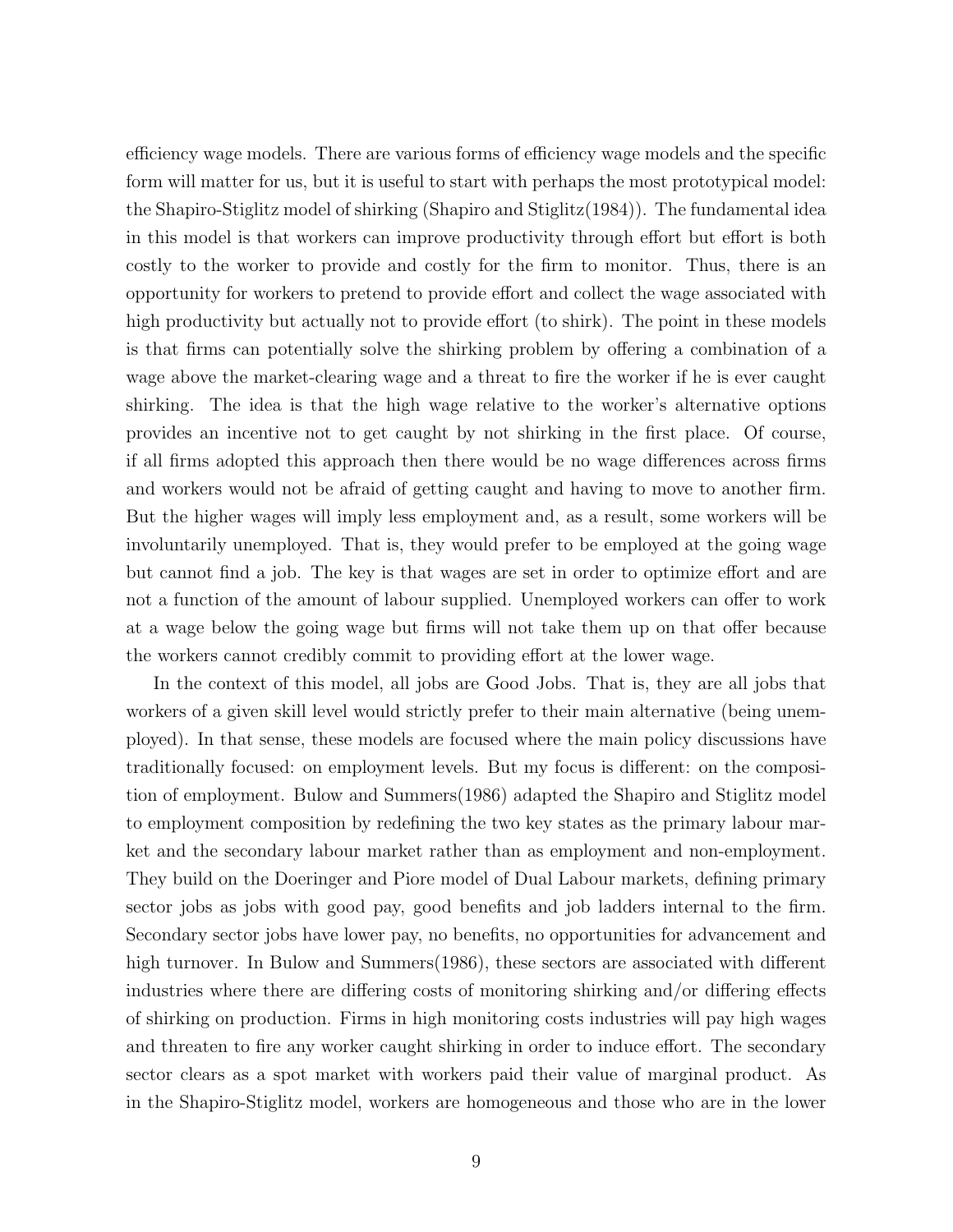state (a secondary sector job in this case) would strictly prefer to be in the higher state (primary sector job). They would, in fact, be willing to pay for a primary sector job but aren't allowed to because of the effort related constraint.

Primary sector jobs fit with what would broadly be defined as Good Jobs and they have two key features. First, they are associated with a match in which there is a positive surplus relative to the outside options of the firm and the worker. Here, even if there is free entry of firms so that firms in both sectors are earning zero profits, there is a surplus for workers in the primary sector relative to their outside option (employment in the secondary sector). But the second feature is that workers also need to get a share of that surplus - otherwise it is just a high wage job but not a Good Job.

The question of workers' share of the surplus is important because it relates to a key critique of the shirking based efficiency wage models. Carmichael, in a series of insightful papers, argued that unemployed workers in the Shapiro-Stiglitz world (or, equivalently, secondary sector workers in the Bulow and Summers world) would logically bid for the good job by offering to post a bond(Carmichael(1985,1990)). In effect, workers would pay for the Good Job up front. Once on the job, they would still be paid a higher wage so that, with the up-front payment being sunk, they would still have an incentive not to shirk. But, importantly, the firm would set the up-front payment to extract all the surplus from the match. In this case, Good Jobs would appear to exist in the sense that there would be jobs with high wages and low turnover but workers would actually be indifferent between having or not having those jobs once the up-front payment is taken into account. In essence, that payment puts us back in something like the standard neoclassical world where there is no reason to subsidize the primary sector firms or regulate the secondary sector ones.

But as Beaudry(1994) points out, the conclusion that firms will extract the whole surplus depends on the information structure. In particular, he sets up an efficiency wage type model incorporating the plausible assumption that workers do not know the productivity type of firms. In his model, a firm can get a good output outcome or a poor outcome, with the probability of a good outcome being a function of worker effort and whether a firm is a high or low type. In high type firms, added worker effort has a larger impact on the probability of the good outcome. Both types of firms want to offer an incentive for workers to provide effort but high type firms want to signal their type because doing so can allow them to elicit extra effort. In this context, if firm types were perfectly observed, the high type firm would charge a larger payment up front (to extract its larger associated surplus) and pay a larger relative bonus if the good output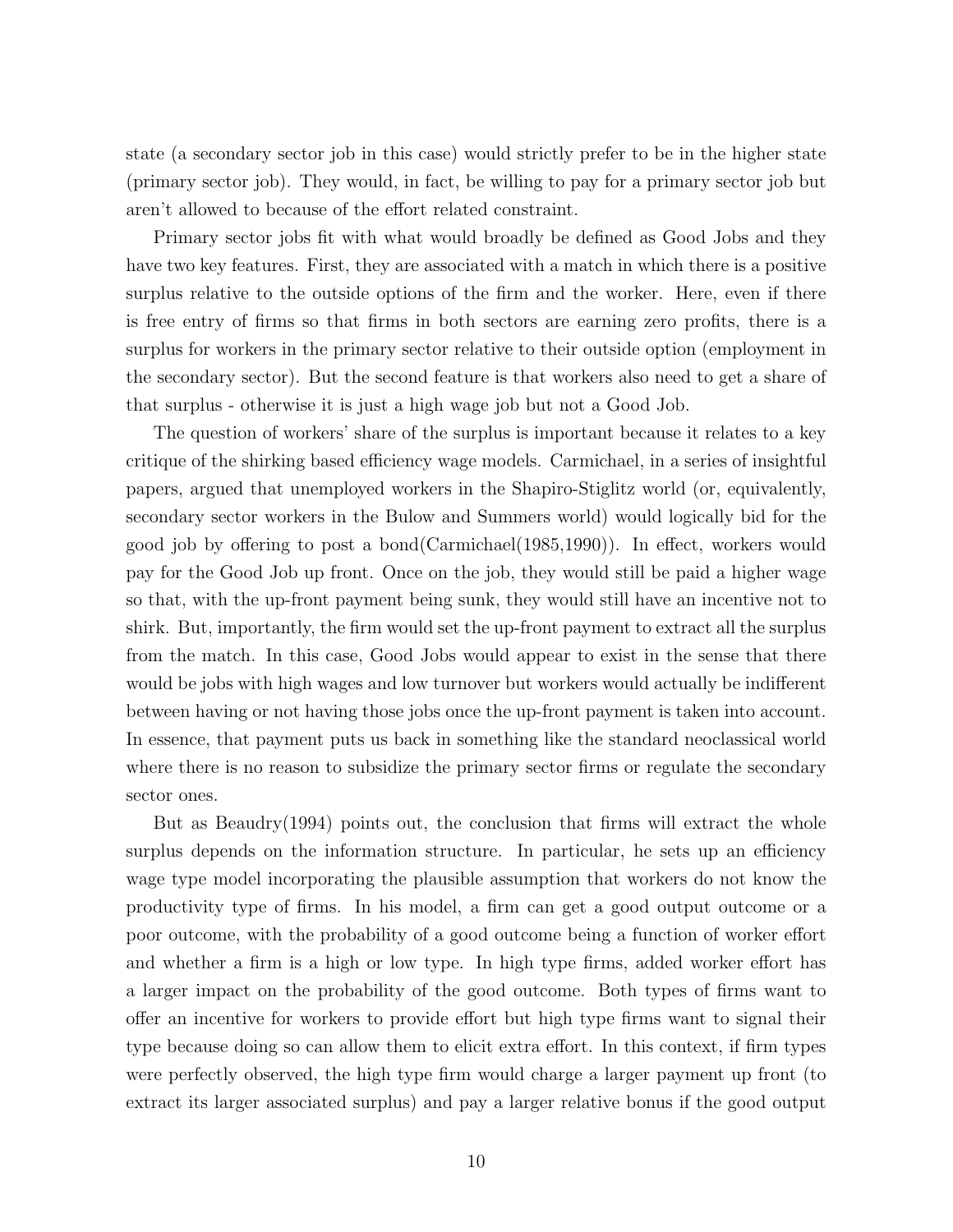state occurs. But with uncertain firm types, the low type firm would happily offer the same contract since it gets the extra effort, gets the larger initial payment and has a lower probability of having to pay out the bonus in any case. In essence, in order to signal its type, the high type firm has to offer contracts in which it allows workers to keep some of the surplus - enough so that it isn't worthwhile for the low type firm to adopt the same contract. With workers capturing part of the surplus, we would again define the high type firms as Good Job firms. Ultimately, whether high wage jobs are Good Jobs, even among homogeneous workers, is an empirical question.

There are two other main types of efficiency wage models. In the first, jobs are seen as gift exchanges in which workers are willing to provide more effort if firms offer jobs that are seen as fair, i.e., paying a good wage and with good working conditions. Support for this notion is found in empirical papers such as Mas(2006) who argues that final offer arbitration in bargaining with police unions involves as good as random selection of the union's versus the city's offer. Mas shows that when police unions lose in arbitration (getting a worse outcome than their submission to the arbitration which is presumably their notion of a fair offer), they respond with lower effort as measured by outcomes such as arrest rates in the following year. In Akerlof and Yellen(1990), workers of different skill types base their notion of a fair wage on an average of a market clearing wage for their own skill type and the wages of other skill types at their firm. Payment at or above their fair wage leads workers to provide full effort while effort declines with the extent to which the offered wage falls below the fair wage. They show that with two skill types, the high skilled workers will provide full effort and have full employment while low skill types will be paid a wage above the market clearing wage in order to elicit full effort. Firms will reduce employment of low skilled workers to the point where the value of their marginal product equals the wage they are being paid. The result is a surplus to low skilled employment matches as there are low skilled workers who want these jobs at their existing wages but can't get them. In this case, though, firms cannot extract the full surplus by demanding that low skilled workers post a bond because that would imply that the overall job offer is not deemed as fair and effort would not be forthcoming. In addition, if skills are not too complementary in production then one possible equilibrium involves the emergence of a second set of firms who employ only low skilled workers. Without high skilled workers in the firm to affect the perceived fair wage, these firms can pay the market clearing wage. Thus, this model provides an alternative mechanism for generating a Dual Labour market with good primary jobs paying fair wages and bad secondary jobs paying a spot market wage.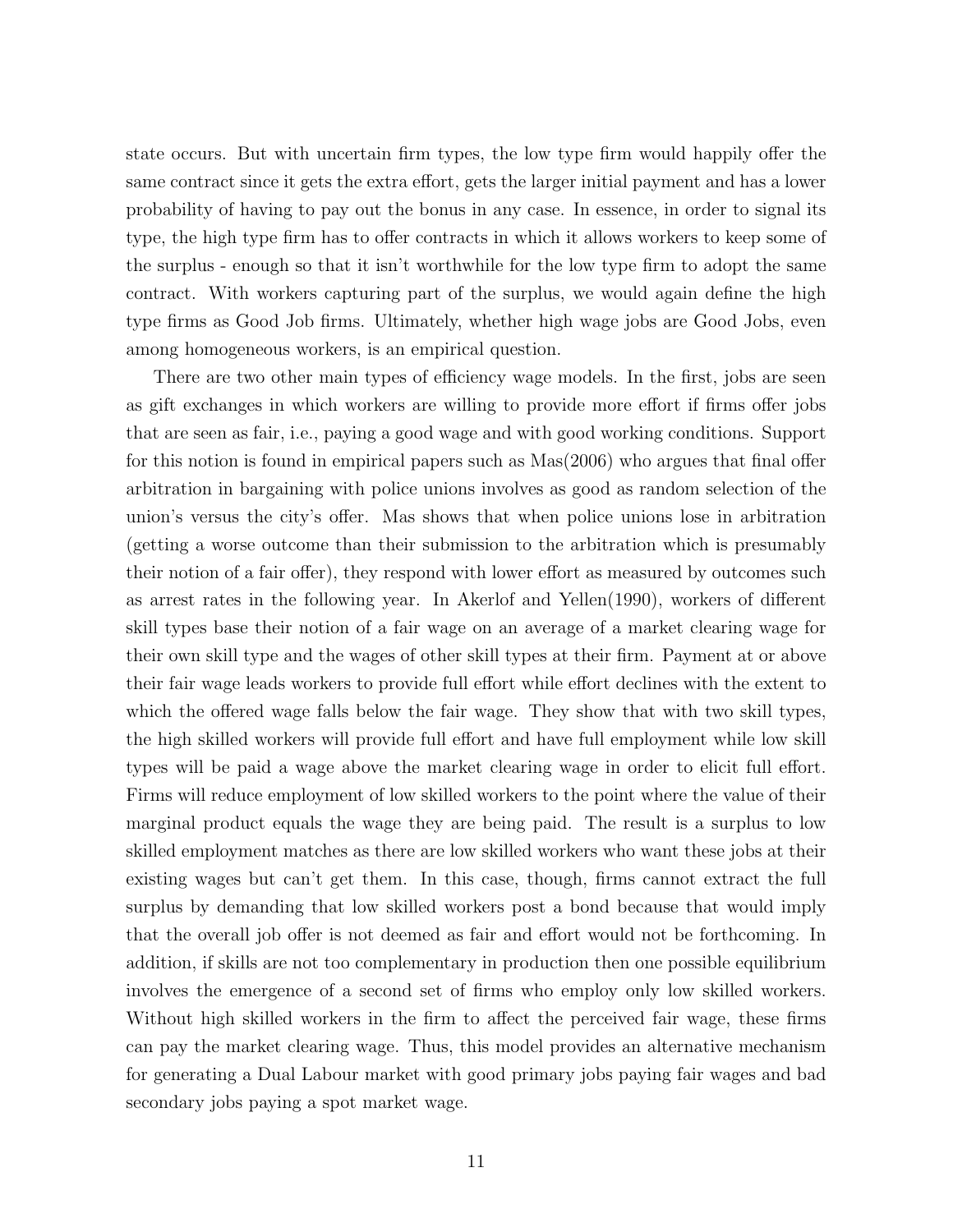The other main type of models are models of adverse selection in which workers differ in productivity in ways that are difficult for firms to observe. Firms post wages and then select workers from the set of applicants for the job. Under an assumption that worker outside options and their productivity are positively correlated, firms that post higher wages get longer queues of applicants with higher average ability in the queue. Assuming firms can screen workers for ability perfectly once they apply for the job, a firm posting a higher wage can ultimately hire more able workers whose productivity justify the higher wage. This model is fundamentally different from the earlier ones because of the key role played by worker heterogeneity. In the other models, one could entertain worker heterogeneity but the main mechanism operates even with homogeneous workers. In those models, getting the Good Job is a matter of luck since there is no feature of a worker that makes her more deserving of the job in terms of productivity or preferences. In the adverse selection model, the workers who get the higher wage are the ones who deserve that wage by virtue of their higher productivity. That is, the jobs are not Good Jobs in our sense - jobs that equally productive workers would strictly prefer to their current state but cannot get. Of course, if firm screening of applicants is less then perfect then the hired workers are only more able on average. There could be some less able workers who get the job and are simply lucky, i.e., who get a surplus because of free-riding off their more talented co-workers.

### 2.3 Models with Frictions

Another major class of models with surpluses to matches is search models. In the classic Diamond-Mortensen-Pissarides (DMP) model, unemployed workers and firm vacancies meet according to some matching function. Importantly, there are frictions in the labour market that imply that they meet less than instantaneously, and the time taken to secure a match implies costs that must be matched with a flow surplus once the match is made. Given the frictions inhibiting finding an alternative match, both the worker and the firm would rather continue with the existing match and, in the standard model, they bargain a wage that acts to split the surplus between them. The wage reflects a bargaining power parameter but also the relative values of their outside options. Changes in the remainder of the market or in policies affecting the value of unemployment will alter the outside option of the worker, implying an increase in the wage when that option increases in value.

In these models, the frictions allow for the co-existence of firms with different pro-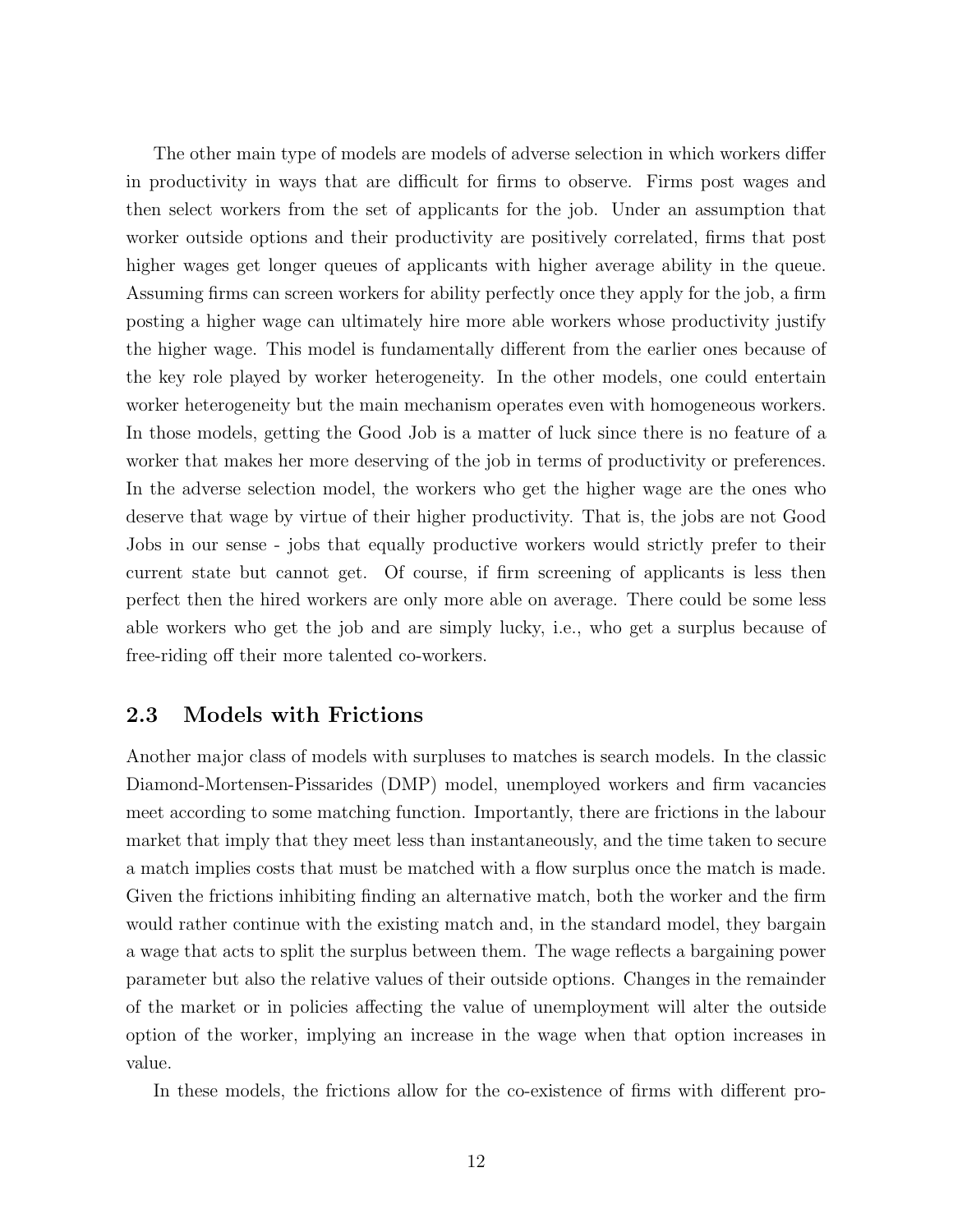ductivities, as long as those productivities exceed the value of unemployment for the worker and the value of any outside options for the firm, i.e., as long as matching with workers implies a positive surplus. The one key constraint is that there must be some restriction on firm entry at the various productivity levels and/or some decreasing returns component to production, otherwise the highest productivity firm type would take over the market. Some combination of these restrictions seems to be true in the real world given that recent researchers have formed a common opinion that firms with different productivity levels do co-exist in the same industries and locations (Syverson(2011)).

Given variation in firm productivity, workers will bargain different wages with the different productivity firms. Importantly for us, frictions slowing down search by workers will mean that those who match with lower wage/productivity firms will stay with their match but would prefer to be in a higher productivity firm, i.e., will see those as good matches. And there is no way for the workers at lower productivity firms to pay to get access to higher productivity matches because they can't find those matches easily.

An interesting specific example of this type of model is found in Daron Acemoglu's paper, "Good Jobs versus Bad Jobs" (Acemoglu(2001)). In this model, firms employ a combination of capital and labour to produce two different outputs differentiated by their levels of capital intensity. The labour market is modeled as a standard DMP model and so workers bargain different wages with each type of firm. Those wages essentially reflect a capital hold-up problem, with the more capital intensive sector paying higher wages. For that reason, Acemoglu terms the capital intensive sector the "good jobs" sector and the less capital intensive sector the "bad jobs" sector. Again, both types of jobs can co-exist because there is no mechanism for workers to bid for good jobs. There are surpluses in both jobs relative to the worker value of unemployment, and workers are able to capture a share of those surpluses through the bargaining process. As a result, all jobs fit our definition of Good Jobs, suggesting a need for a refinement of our definition. In particular, rather than classifying jobs into two types, good and bad, we can think in terms of a continuum of jobs with some being more desirable than others. We can broadly classify the best paying jobs as what most people in the economy would define as Good Jobs but I won't try to select out a specific group of industries or jobs for that designation. More generally, workers care about the composition of jobs, preferring some jobs to others - something that doesn't arise in a standard neoclassical setting or in efficiency wage models where workers can pay to get access to specific jobs.

One important conclusion from the Acemoglu model is that the economy generates an inefficiently small number of Good Jobs. Essentially, there is an externality to the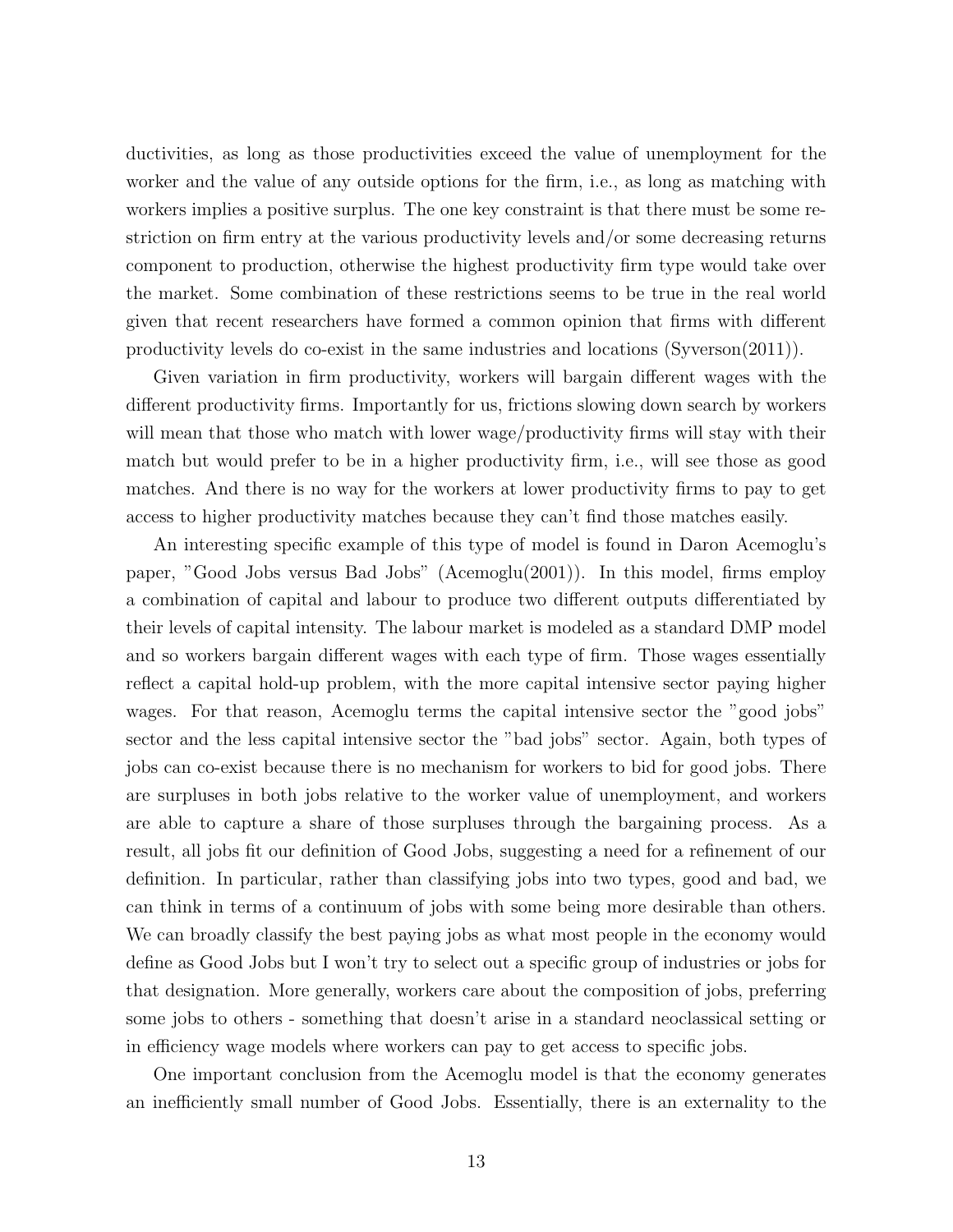creation of those jobs as embodied in the purchasing of the associated capital because entrepreneurs do not take account of worker preferences for Good Jobs. I will return to this point when I consider the implications of Good Jobs.

The conclusion that models with search frictions imply Good Jobs (or, a continuous ranking of jobs based on the surplus a worker gets on each job) depends on the nature of the wage determination process. In DMP style models, there is an exogenous wage bargaining process that sets the wage in such a way that workers, in general, get part of the surplus. But this conclusion may not follow in wage posting/directed search models. In those models, firms post a wage and workers can choose where to apply. Higher posted wages increase the likelihood a firm gets a worker but at a cost. In general, such models with firm heterogeneity will lead to a wage outcome similar to that in the DMP model and, in particular, will again result in workers capturing part of the match surplus. The same is true of Burdett-Mortensen style on-the-job search models  $(Rogerson et al(2005))$ . But there are variants of both of these classes of models in which firms extract the whole surplus. If, for example, there is a restricted number of firms that is less than the number of workers so that firms end up with multiple applicants per job then firms could auction off the job among the applicants. If the applicants are homogeneous in terms of their values of home production then the result will be a wage set at the flow value of home production, i.e., so that the firm captures the entire surplus. In the context of on the job search models, Stevens(2004) introduces a model with wage-tenure profiles in which workers pay for jobs much as in the efficiency wage literature. Thus, whether Good Jobs exist is again an empirical issue.

#### 2.3.1 Unions

Union jobs are often what come to mind when people discuss Good Jobs: they are highly paid, secure, and typically have other associated benefits. We can think of union jobs in ways that are similar to both of the main classes of models we have discussed so far. In a standard model of wage and employment setting with a union, once a firm becomes unionized it is legally restricted to getting its workers through the union.<sup>1</sup> This raises the possibility of unions acting to extract rents from the relationship. Indeed, in one common model of union preferences, unions set out to maximize rents: the difference between the wage bill and the wages the workers would get in their best outside option.

<sup>1</sup>See, for example, MacDonald and Solow(1981) and MaCurdy and Pencavel(1986) and, in a Canadian context, Martinello(1989) for expositions of models of wage and employment determination in the presence of unions.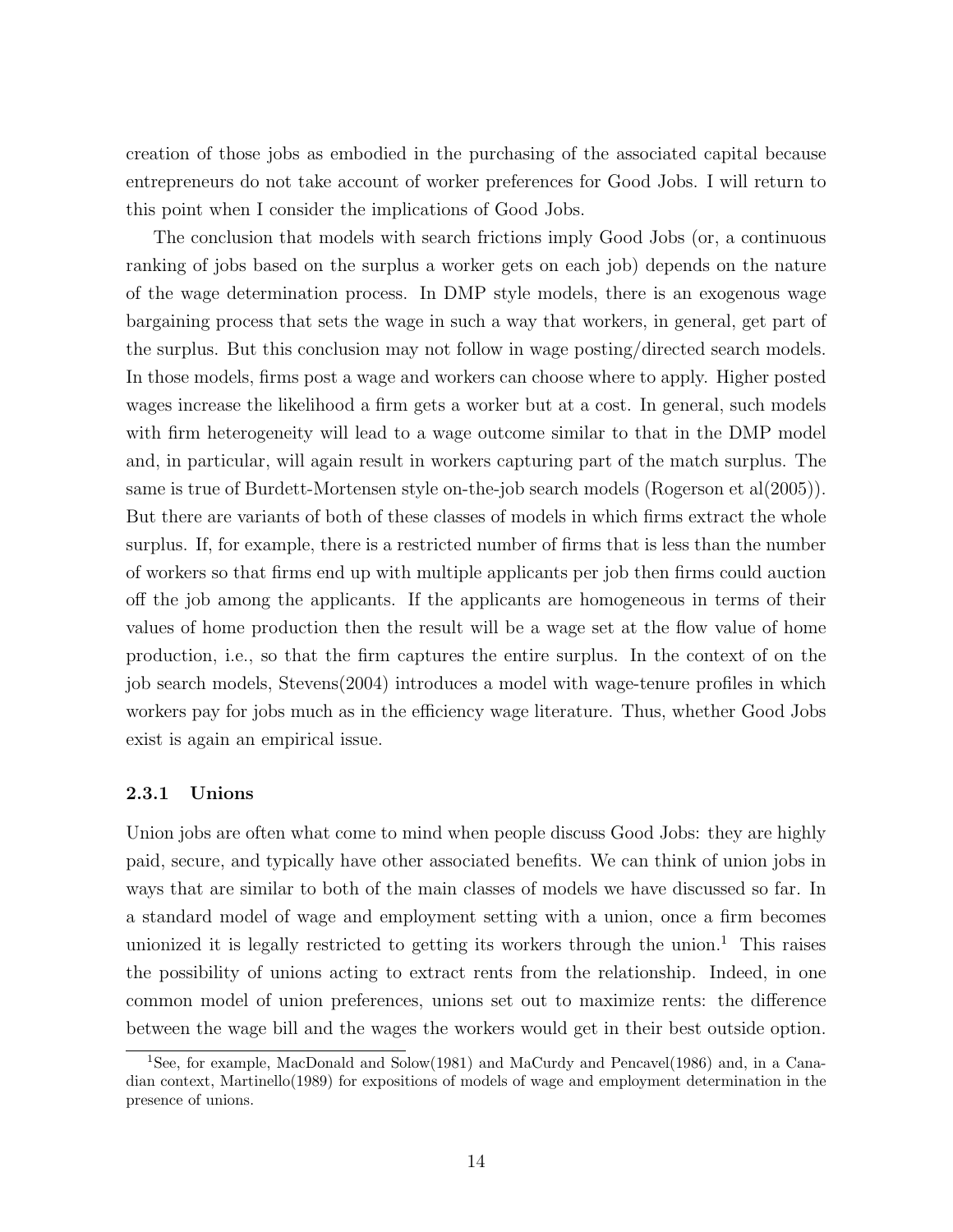Whatever form union preferences take, the union will attempt to maximize the welfare of their members subject to constraints implied by the firm acting to maximize profits. The result will be a set of feasible wage and employment combinations, with the union and the firm bargaining over the specific choice from that set.<sup>2</sup> We often assume this will lead to a decrease in employment at union firms, though whether this is true depends on the values of outside options and relative bargaining power as well as whether employment and wages are bargained jointly or whether the union and firm only bargain the wage, allowing the firm to pick the employment level. But regardless of employment outcomes, the wage will typically be above the outside alternative wage and, in this sense, union jobs are Good Jobs. This is similar in nature to efficiency wage models where restrictions on employment generate a surplus to be divided. Unlike in those models, it is unlikely that firms will be able to capture the whole surplus by requiring workers to post a bond since the whole raison d'etre of the union is to capture surplus.<sup>3</sup> It is possible, though, that the union leadership or previous members manage to capture all the rents by requiring new joiners to pay in some way. In addition, as in efficiency wage models, we could consider a variant in which higher union wages induce a queue of applicants and firms are able to select workers whose productivities justify the higher wage from the queue (Hirsch(1993)). Alternatively, Duncan and Stafford(1980) conclude that get more out of their workers by increasing the pace of work, allowing fewer breaks, etc.. This may occur to an extent that extracts all the rents. In any of these cases, union jobs are not Good Jobs defined in the sense that the marginal worker strictly prefers this job to his outside option.

Wage and employment in the presence of unions can also be viewed in the context of search models where, in this case, the frictions are actually generated by the union. Alternatively, Tashcereau-Dumouchel(2012) considers a DMP style model with unions. In this model, there are frictions that imply a surplus to any match between workers and firms. Once a set of matches is made, workers at a firm vote on whether to become a union and then bargain wages. In a non-union firm, workers bargain individually with firms and the loss the firm faces if the bargaining breaks down is the loss of the value

 ${}^{2}$ Empirical results have tended to reject the pure rent maximization model, showing that the outcome does reflect unions placing some weight on the wage rent but also more weight on employment than would be implied from a pure maximization model (MaCurdy and Pencavel(1986), Martinello(1989)).

<sup>3</sup>Doiron(1992) estimates a structural model of union wages and employment using data from the BC wood products industry. A key part of her analysis is an estimation of the relative bargaining powers of the union and the employers' association, with those bargaining powers written as functions of observable variables such as interest rates and unemployment. She finds that firms capture, on average, 84% of the rents in her data.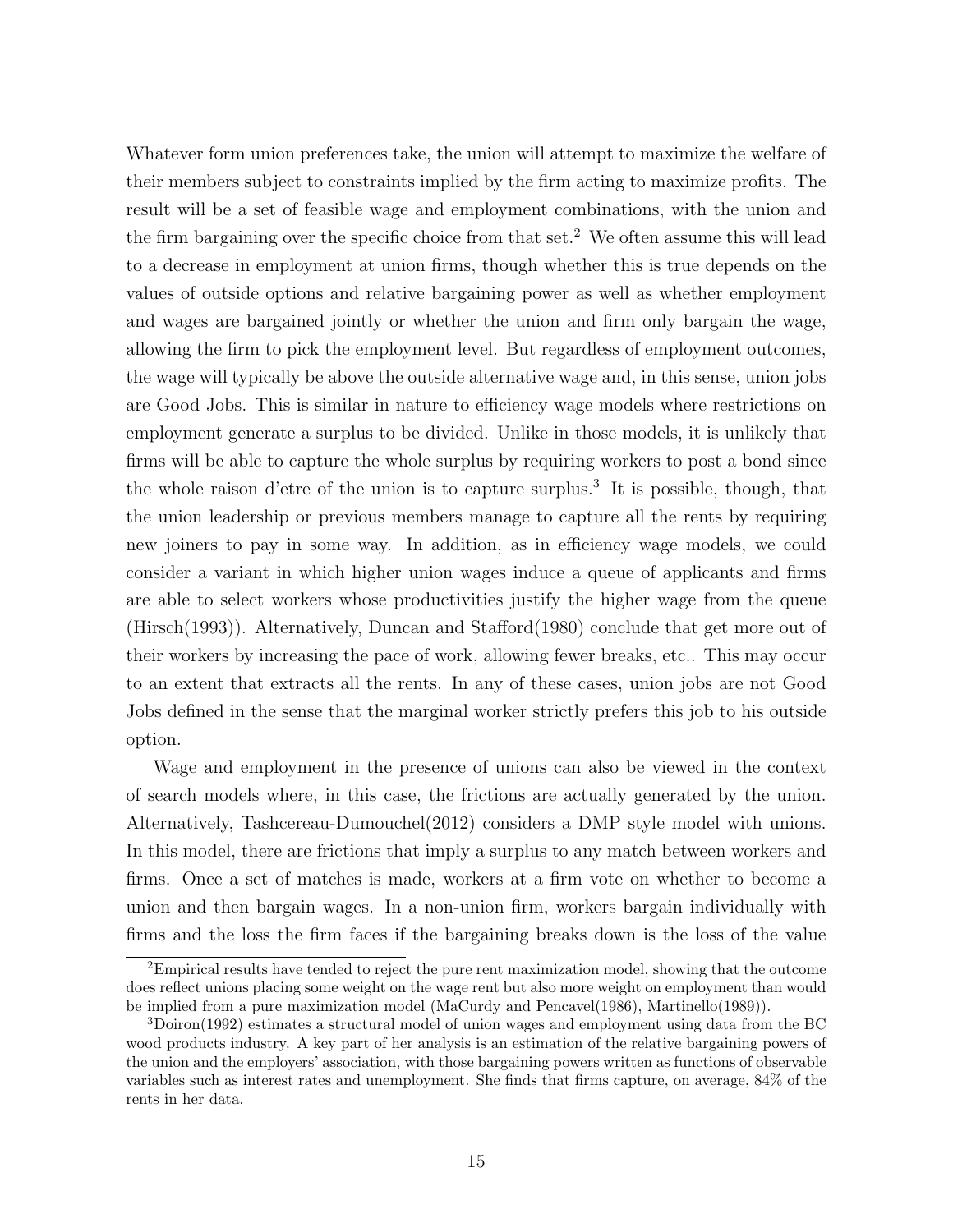of the marginal product of that worker. In a unionized firm, the threat the union makes is to remove all the workers from working which costs the firm its total output. Unions are then assumed to divide what they bargain for evenly among all their members. In that case, skilled workers (who have a high personal value of marginal product) will vote against the union at the outset of the match and unskilled worers will vote for it. Firms that face a high cost of unionization will open more vacancies for high skilled workers in order to try to attract a workforce that will vote against a union. In this model, unions do not generate the initial surplus (though their actions will lead to a reduction in employment) but rather organize workers in order to have more bargaining power in the division of the existing surplus. This idea that unions work to capture existing rents is related to findings that union wages are higher in regulated and resource sectors (e.g., Rose(1987), Hirsch(1993), and Hirsch and MacPherson(2000)). As in the search and bargaining models, there is a continuum of bad, good, and better jobs which, in this case, correspond to the relative bargaining power of the union.

### 2.4 Implications from Theory

My brief discussion of Good Jobs in the context of theories of the labour market points to several immediate implications. The first is for the definition of what constitutes a good job. In essence, a good job must be one on which there is a surplus at the margin, with the worker sharing in that surplus to some extent. Competitive models may generate a surplus for infra-marginal workers but by my definition, a job is only viewed as Good if there are workers outside the match who would strictly prefer to be in it. Without that, there is no reason to think about expanding the number of Good Job firms through policy. Thus, we can define a Good Job as a job in the feasible set for a set of skillhomogeneous workers that at least one of the workers in the set would strictly prefer to her current situation because it has associated with it a surplus for the mariginal worker in the firm that the worker would share. As before, I would add the addendum that that all the workers in the set have access to credit markets at the standard market rate of interest in order to fund human capital investments so that it is clear that what is being discussed is something other than human capital related issues.

The second implication from our discussion is that there are numerous models in which Good Jobs are a natural part of the equilibrium in the economy. It is not hard to find models which point to the desirability of subsidizing certain jobs - Good Jobs.

Third, those Good Jobs arise when there are imperfections in the market. In the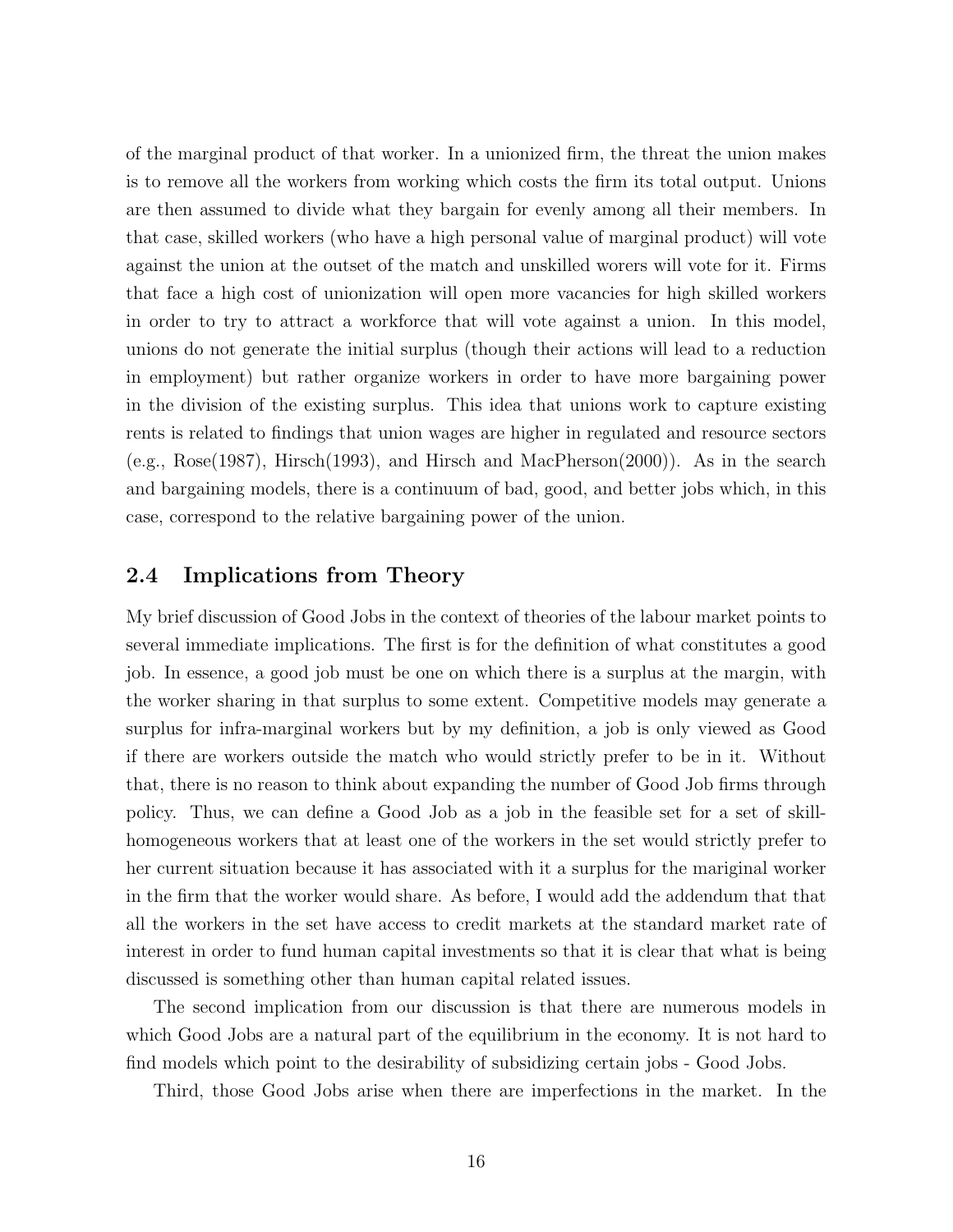Shapiro-Stiglitz model without bond posting, workers are simply assumed not to be able to equalize their marginal utility across different states and the labour market is in an inefficient equilibrium. With bond posting, this is no longer the case. Indeed, with bond posting plus constant returns to scale and/or free entry of firms, there is no surplus at all. In the Beaudry(1994) model, the imperfection relates to an information asymmetry. In Akerlof and Yellen(1990), there is a restriction on preferences that implies that the labour market will not clear. In the adverse selection model, the imperfection is again about information and, in this case, has a direct embodiment in the imperfection of the screening mechanism. In the DMP models, search frictions are key while in wage posting models, we again need to assume away the posting of bonds to conclude that there are Good Jobs. This point that Good Jobs and market imperfections go together will be important when we consider policy implications of Good Jobs in the last section. But my immediate point is that while the gut reaction of economists is to reach for the competitive model and conclude that there is no such thing as Good Jobs, in fact we need to be in a rarified world without market imperfections for that to be the case.

To the extent that market imperfections are important, we would expect their effects to show up in more direct manifestations as well. Rents created in regulated industries, for example, can be the basis of Good Jobs to the extent that workers are able to capture a share of those rents. As an example, Rose(1987) examines the deregulation of the heavily unionized trucking sector in the US and concludes that deregulation resulted in a substantial drop in the union wage premium in that sector. She argues that this fits with a model of union rent sharing. Similarly, resource rents could be the source of Good Jobs; again, to the extent that unionization or simply search frictions allow workers to extract part of the rent. From this it is clear that the policy implications of Good Jobs will depend on the source of the underlying rent.

Fourth, it follows from the third implication that whether Good Jobs exist is an empirical question. The question of whether Good Jobs exist in the models I have considered comes down to the empirical questions of whether workers pay for jobs, what is the nature of information asymmetries in the real world, and whether wage posting or wage bargaining is a better way to see the wage determination process. This list of questions suggests that answering them is not easy. For example, one could (as many authors have) point to the lack of explicit examples of workers directly paying for jobs or posting bonds at the outset of jobs as evidence in favour of models with good jobs. But others have argued that job ladders with positive wage gradients are the effective embodiment of such payments: workers take lower pay at the outset and rising wages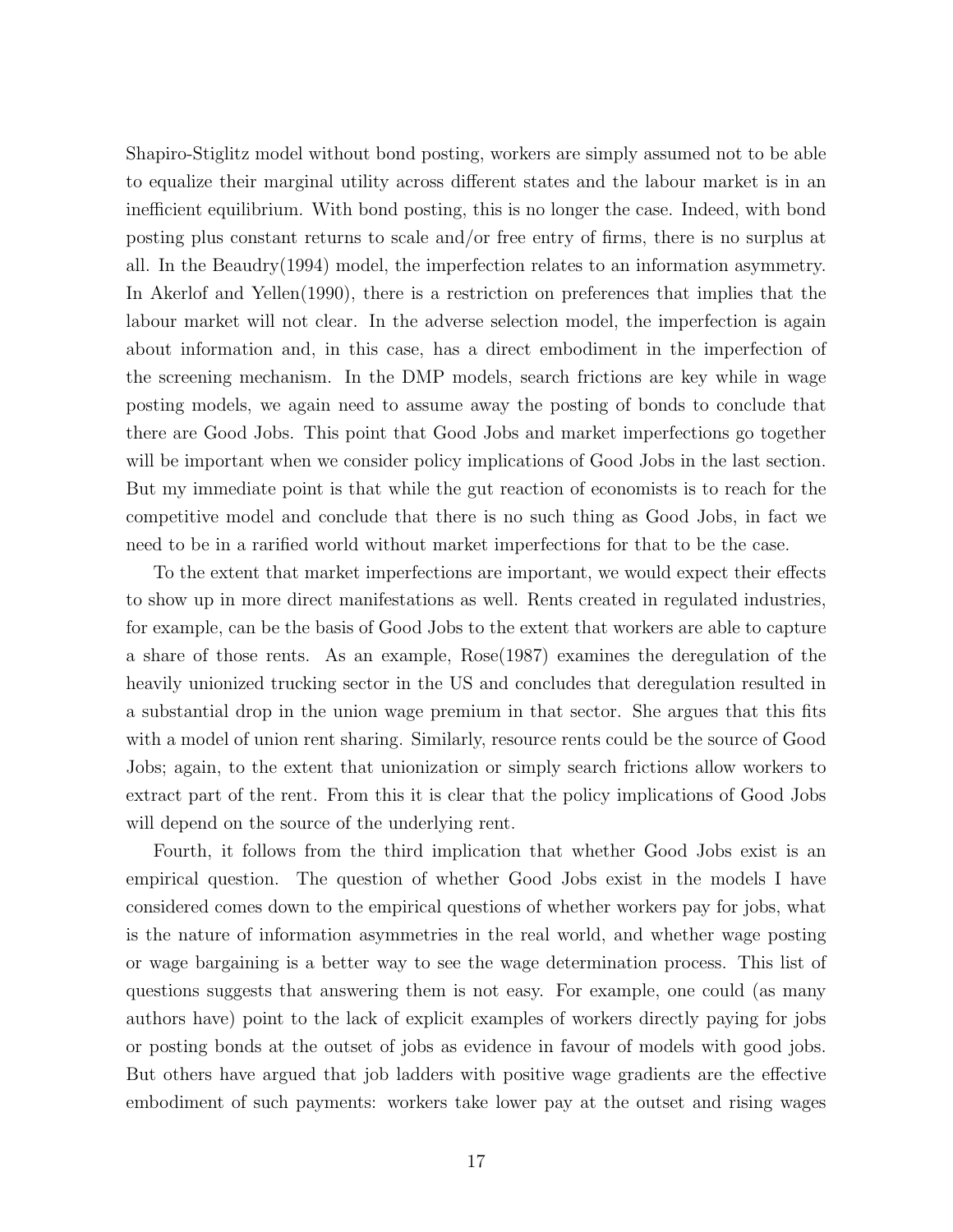with time in the firm as a way of paying up front for the job. Trying to identify worker and firm information sets or which mechanism written down to describe wage setting in the economy does a better job of it is even less likely to be successful. Alternatively, one might consider looking for evidence for these types of jobs by looking for variation in wages while holding worker productivity constant. But as Carmichael(1990) points out, wages and productivity are positively correlated in efficiency wage models just as they are in standard neoclassical models (though for opposite reasons). The end result is that there appears to be little hope to directly test whether Good Jobs exist when considering the world through the lens of these models. I will argue in the next section, though, that we can work with indirect implications to determine the existence of Good Jobs.

Fifth, a perhaps less obvious implication from the models with Good Jobs is that there are spillovers in wages across jobs. In Acemoglu(2001)'s model, for example, an increase in wages in the Good Jobs sector and/or a shift in composition toward having a larger proportion of jobs in the Good Jobs sector implies a higher value to being unemployed. This arises because unemployed workers search randomly across jobs and as the expected value of that search increases then so must the value of unemployment. The implication of this is that even the wages bargained in Bad Jobs must rise. This is a general implication of DMP models with multiple sectors (Beaudry et al $(2012)$ ). The same kind of logic holds in Shapiro-Stiglitz type models where wage improvements in one sector would raise the value of unemployment and force an increase in the noshirking inducing wage in all sectors. In the fairness based efficiency wage models, we get the same result but much more directly: if wages increase for a job in the relevant comparison group for job x then wages in job x must increase to re-establish perceptions of the fairness of the job. We will return to this point as part of trying to test for the existence of good jobs in the next section.

Sixth, the models we have been considering reduce the qualities of a job simply to its wage. But the Good Jobs described in Ton(2014), and likely in the public consciousness, entail much more than a good wage. They are jobs where workers feel respected, have predictable hours, finding meaning in their work, and have opportunities for advancement. In addition, they are likely jobs on which workers feel they have a voice about workplace characteristics and an mechanism through which they can effect change. In this sense, there is scope for learning from the union literature on policies related to worker voice on the job.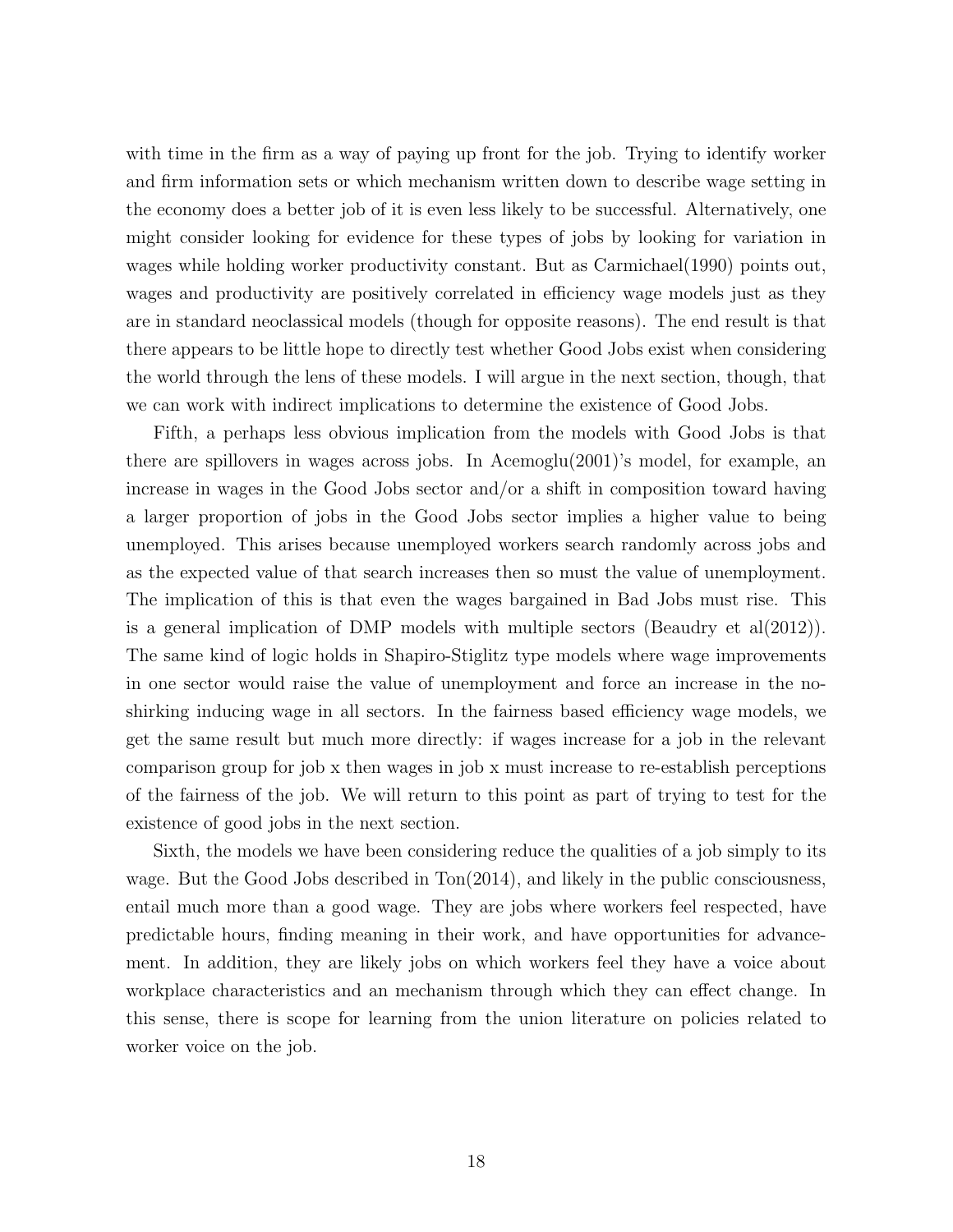# 3 Do Good Jobs Exist?

Interest in whether there are really such things as Good Jobs has led to a large set of empirical investigations. While various approaches have been used, the main body of investigations can best be described using the following regression:

$$
w_{ijt} = x_{ijt}\beta_j + \theta_j + u_{ijt}
$$
\n<sup>(1)</sup>

where, i indexes individuals, t indexes time, and j indexes sectors defined either as industries, occupations, firms, or union status;  $x_{ijt}$  is a vector of characteristics of the sector and the individual which could include individual fixed effects;  $\beta_j$  is a potentially sector specific parameter vector; and  $u_{ijt}$  is an error term.

As pointed out effectively in Gibbons et al(2005), the method for obtaining consistent estimates of the  $\theta$ 's depends on assumptions about the observability of the x's, on the nature of how abilities and preferences vary by sector, and on the underlying sector selection model. In the simplest case, the x vector contains all the factors that could affect the wage in a competitive model: individual productive characteristics and characteristics such as the level of safety on the job that determine compensating differentials. In addition,  $\beta_j = \beta$ , so that abilities are equally valued across sectors, and  $u_{ijt}$  is independent of all right hand side variables (including the sector dummy variables), implying that there is no selection on unobservables across sectors. If all of these assumptions hold then we can get consistent estimates of the  $\theta$ 's and  $\beta$ 's by OLS. In that context, if we find that there are still systematic differences in wages across sectors even after controlling for the x vector then we can say that there are Good Jobs in a wage sense, that is, jobs with the same features as other jobs and held by workers with identical productive characteristics that pay higher wages.

Many papers estimate this type of regression by OLS for various definitions of sectors, typically finding that controlling for individual characteristics such as education and experience reduces differences in average wages across sectors considerably. For example, Gibbons et al(2005) find a standard deviation of average log wages across industries in the US of 0.15 when not controlling for any covariates and a standard deviation of 0.11 in an OLS regression in which they also control for gender, union status, year, occupation and a skill index related to education and experience. Similarly, using data from the November 2014 Canadian Labour Force Survey, the raw difference in log wages between workers covered by a union agreement and nonunion workers is 0.24 log points while the difference once we control for a complete interaction of detailed age and education categories,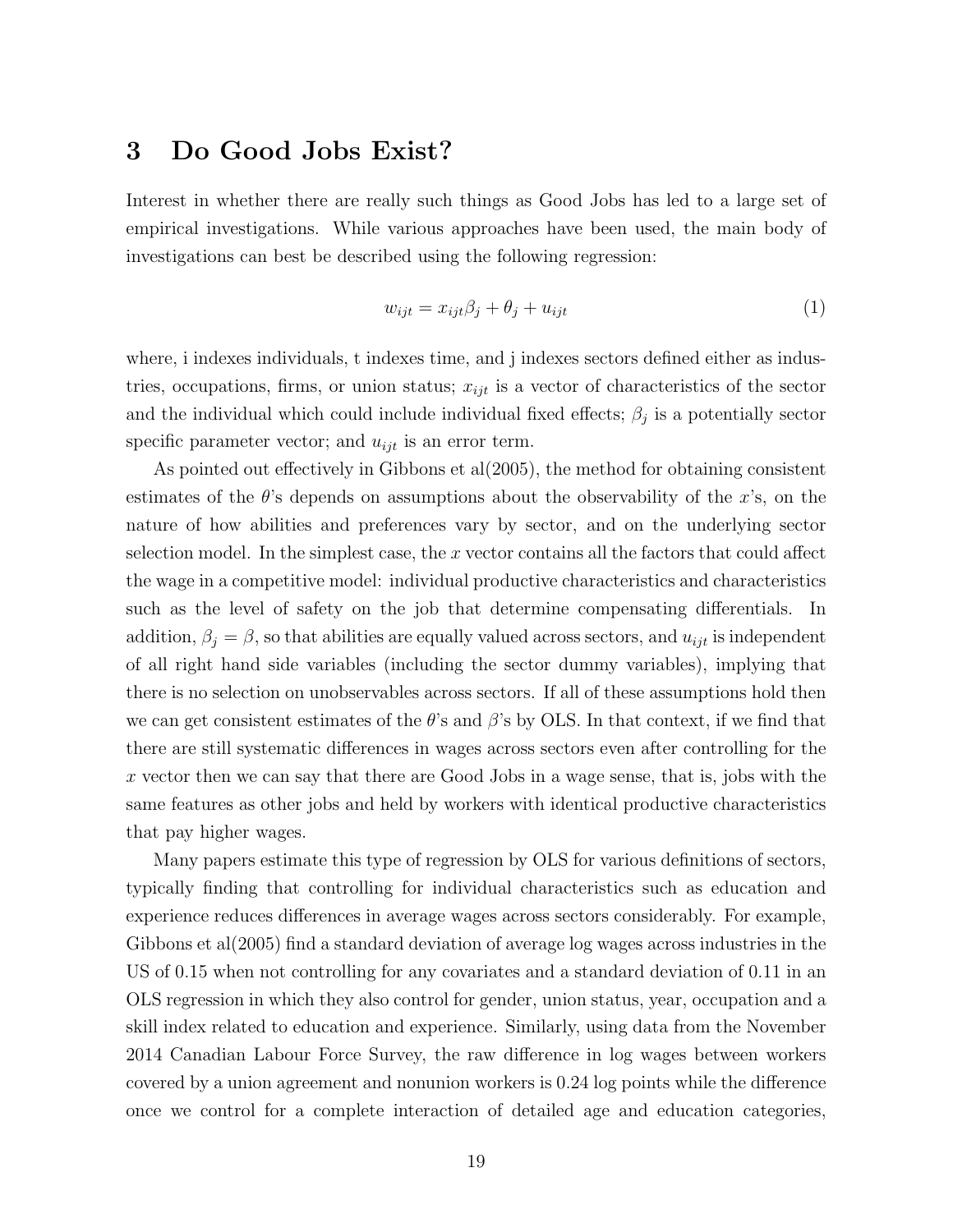province and gender, the differential is reduced to 0.18 log points. The inclusion of more extensive sets of controls does not tend to eliminate these sectoral differences (e.g., Gera and Grenier(1994) for industry differences in Canada, Krueger and Summers(1988) for industry differences in the US).

The fact that controlling for worker characteristics does reduce the spread of sectoral differentials implies that workers sort across sectors. If the same sorting occurs in terms of unobservable (to the researcher) productive characteristics then the assumption that  $u_{ijt}$  is uncorrelated with the right hand side variables in 1 will be violated and OLS will provide inconsistent estimates. In essence, we will not know whether the estimated sector effects reflect Good Jobs or just a collection of good workers. We can address this issue using fixed effect or first difference estimators if we assume that the unobserved productive characteristics can vary across people but are time invariant and are equally valuable in all sectors. This ultimately involves estimating the  $\theta$ 's based on the wage changes observed when workers move between sectors. This approach has been used to estimate industry effects (e.g., Gera and Grenier(1994), Krueger and Summers(1988)). Gibbons et al(2005) find that this approach reduces the spreads of either occupation or industry differences by at least 50%. Similarly, Lemieux(1993) shows that fixed effects estimates of union effects on wages in Canada are substantially smaller than OLS estimates. More recently, this logic has been the basis of attempts to estimate separate worker and firm fixed effects from matched worker and firm data. Using French data, Abowd et al $(1999)$  find that worker specific effects explain more of the total variation in wages across workers than firm effects but that firm effects are still important. Interestingly, they find that they can fully account for variation in average wages across industries with individual effects. In other words, the evidence that others have presented for the existence of Good Jobs (that industries pay different amounts for workers with the same observable characteristics) does not stand up, at least in French data. On the other hand, the fact that there are firm effects - i.e., that when workers move to certain firms their wages increase even while controlling for persistent worker characteristics - is potentially evidence in favour of the existence of Good Jobs.

The fixed effect estimates of the  $\theta$ 's, however, face two main challenges. First, in terms of the firm effects estimates, Postel-Vinay and Robin(2002) argue that we need theory to interpret what the fixed effect estimates are actually estimating and that once one takes account of on-the-job search the Abowd et al(1999) approach over-emphasizes the importance of individual effects. Postel-Vinay and Robin(2002) find that firm effects account for approximately 40% of wage variation for low skilled occupation workers and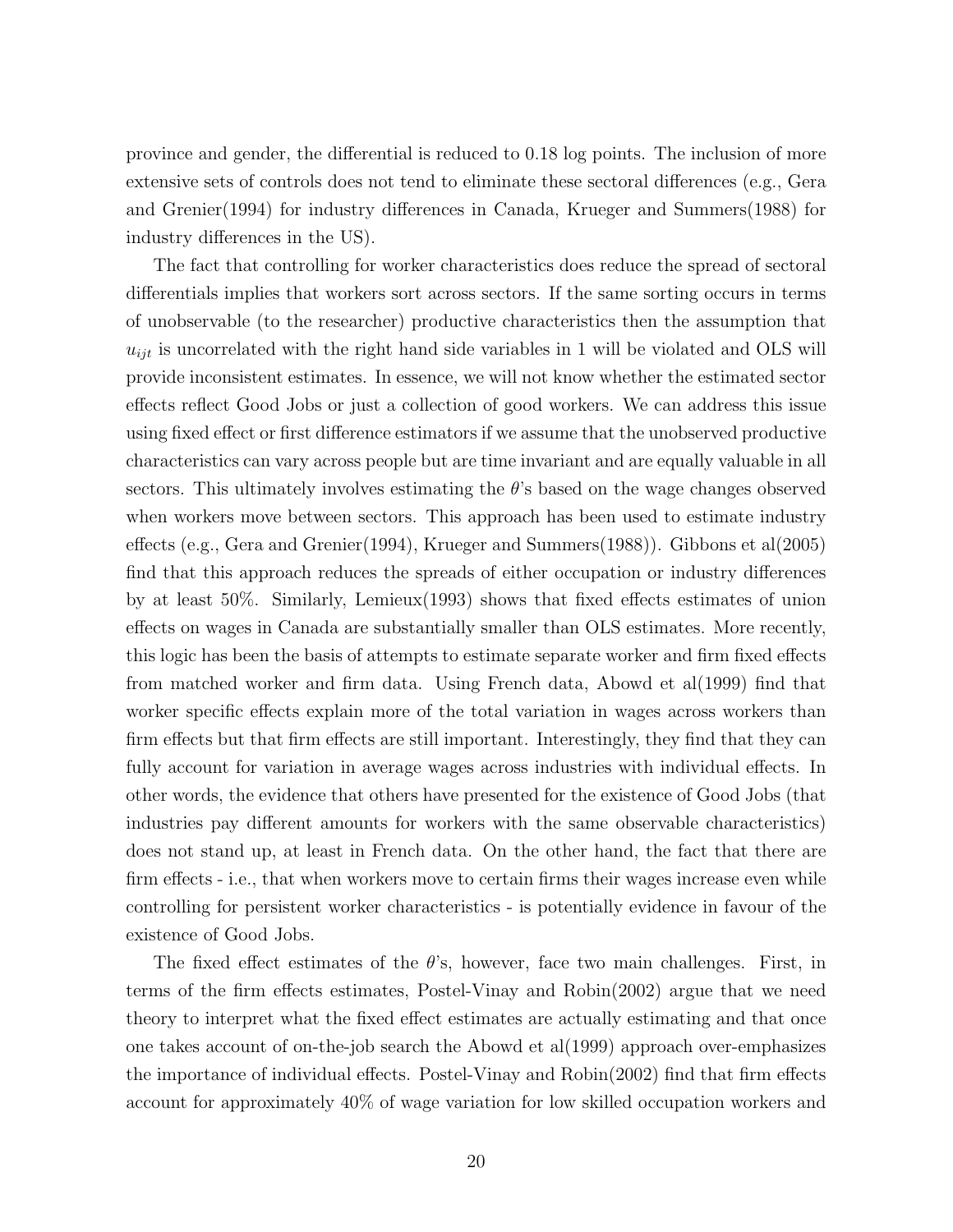about 20% for high skilled workers. This, again, suggests the existence of Good Job firms. But theory can speak in different ways, and Eeckhout and Kircher(2011) argue that in a matching model, there is not necessarily such a thing as a good firm - only good matches. That, essentially, our current techniques do not take account of the notion that productivity could be non-linear in firm or worker skill characteristics. A firm that requires high amounts of skill in its tasks may be a low productivity place to work for a middle skilled worker but a high productivity workplace for a high skilled worker.

This latter point raises the second main concern with the firm fixed effects estimates. Namely, that both the Abowd et al(1999) approach and the Postel-Vinay and Robin(2002) estimates rely on an assumption that workers are exogenously sorted across firms. Once we allow for a more realistic model of sector selection - along the lines of a Roy model, for example - identifying firm or sector effects becomes much more complicated. In a rich version of the Roy model, workers possess a vector of abilities corresponding to each sector. Equilibrium will correspond to a vector of ability prices that result in the workers being sorted across sectors in such a way that no worker wants to move. Observed average wages in a firm or industry will reflect both the average sector-specific ability of the workers employed there and the relevant ability price. In this situation, as discussed in Gibbons et al(2005) in the context of a specific (though relatively flexible) ability specification, standard estimators for addressing selection biases are of limited usefulness. Since workers move to their optimal sector when they move, one cannot maintain the exogenous sorting assumption needed in fixed effect methods. Because of heterogeneity in ability, writing out the error term in full reveals that it includes the sectoral dummy variables, so instrumenting for dummy variables is also not a viable approach. Gibbons et al(2005) propose and implement a non-linear IV strategy that addresses these issues and continue to find evidence of industry effects (though less evidence of occupation effects).<sup>4</sup> The difficulty, though, is how to interpret those effects. As Gibbons et al(2005) state, they could still reflect compensating differentials or other kinds of rents. Just as importantly, the estimated sector effects in any successful approach to addressing selection in a wage equation will capture the wage differential for a randomly selected worker. But the question of whether there are such things as Good Jobs - that is, of whether there is a surplus for the marginal worker - is not about the differential for a randomly selected worker. In a famous example, Adam Smith argues that executioners need to be paid a higher wage to compensate for the shame of their occupation. But suppose there are sadists who would actually pay to do the job such that

<sup>4</sup>Lemieux(1998) takes a similar approach to estimating union effects and finds positive wage effects.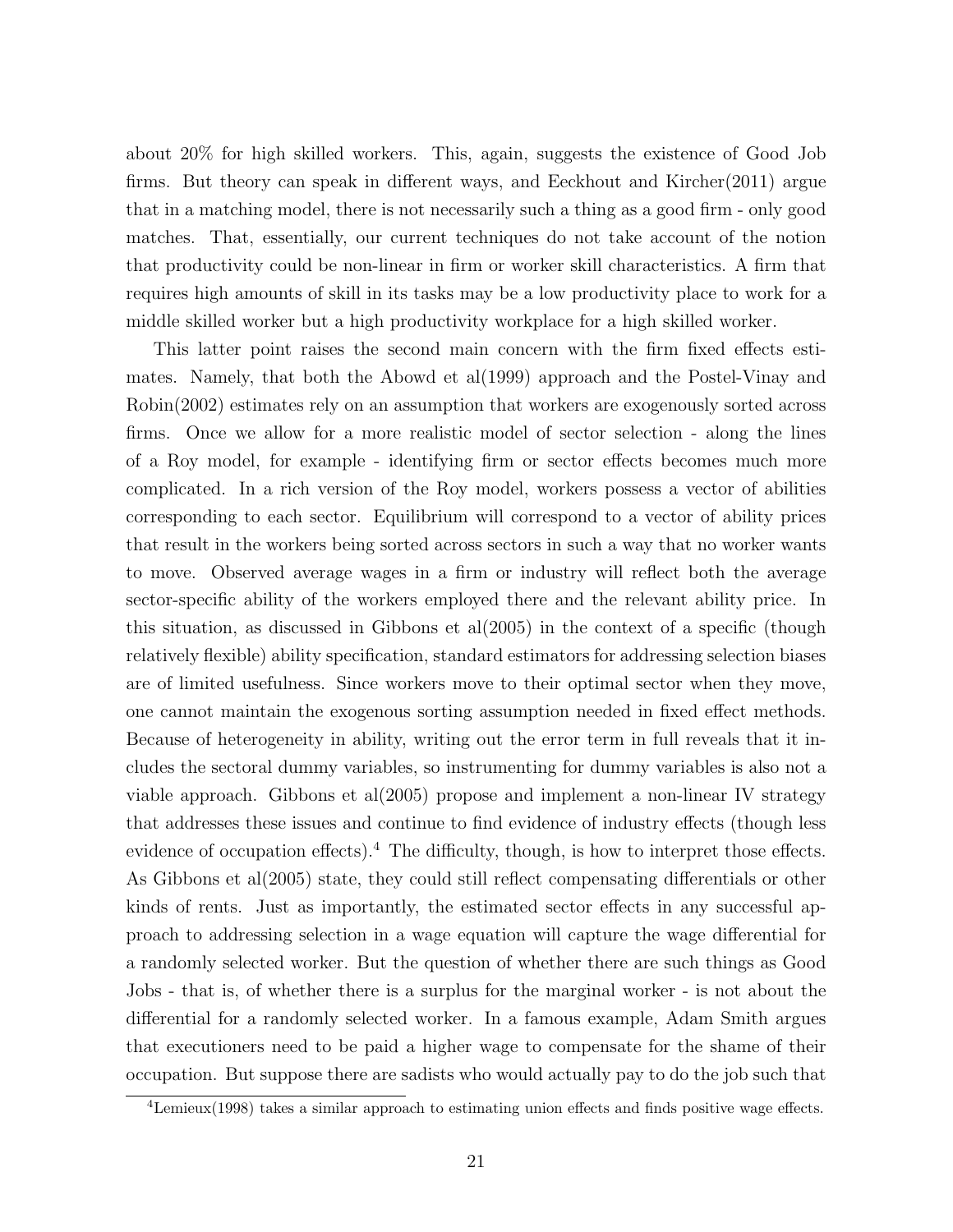the observed average (equilibrium) wage differential between executioners and workers with the same productive characteristics in another occupation is negative. A successful implementation of a selection correction would recover a positive wage differential for a typical citizen but that does not tell us whether there is a surplus at the margin - whether being an executioner is a Good Job.

In a recent important paper, Card et al( $2013$ ) implement the Abowd et al( $1999$ ) methodology using German data. Perhaps of most interest for this discussion is a series of tests they implement to examine the potential importance of match specific effects, i.e., to test whether the Abowd et al(1999) approach can provide consistent estimates of firm effects. They find some evidence of match specific effects but interpret those effects as explaining about 1/3 of the variation captured by firm specific effects. This implies that there are potentially such things as Good Jobs rather than just good matches. They find that both firm and worker effects are important for explaining overall wage variation, with worker effects showing somewhat larger variation. In addition, the importance of both types of effects and their covariance has grown with time and that growth plays a significant role in explaining increases in German inequality. The interesting question is whether these results would also hold in a labour market like Canada's where there is not a large scale apprenticeship system and educational streaming through which workers are matched to sectors. One could imagine that with those systems, factors that confound attempts to identify firm effects in their framework (including learning about ability and searching out matches) could be less important than they might be in Canada.<sup>5</sup>

One could, in principle, estimate a complete model of wage equations and sector selection equations. With the parameters from such a model, we could construct counterfactual wages for each worker, i.e., the wages they would receive in each sector they did not actually enter. From those, we could then see if there are sectors that everyone would prefer but only some enter. The main problem with this approach is the very

<sup>&</sup>lt;sup>5</sup>In addition, there is some reason for caution in rushing to the conclusion that their test results imply little in the way of good specific matches. Their test consists of comparing the sum of squared residuals from a specification with additively separable worker and firm effects (i.e., one without good specific matches) with the sum of squared residuals from a fully-saturated specification which includes a complete set of dummies for each worker-firm match in the data. They interpret the fact that the first sum of squared residuals is close to the second as evidence that good matches are not an important component of wage determination. But this argument is similar to running a regression with and without a specific variable and concluding that variable is not of economic importance if the  $R<sup>2</sup>$  does not change much. One can say that the fit to the data does not improve with the extra flexibility but if the omitted variable is correlated with the included variables then a conclusion that the omitted variable is not structurally important may not be warranted. In this case, the conclusion that the estimated firm effects in the more restricted regression are true firm effects and do not partly reflect good matches does not necessarily follow.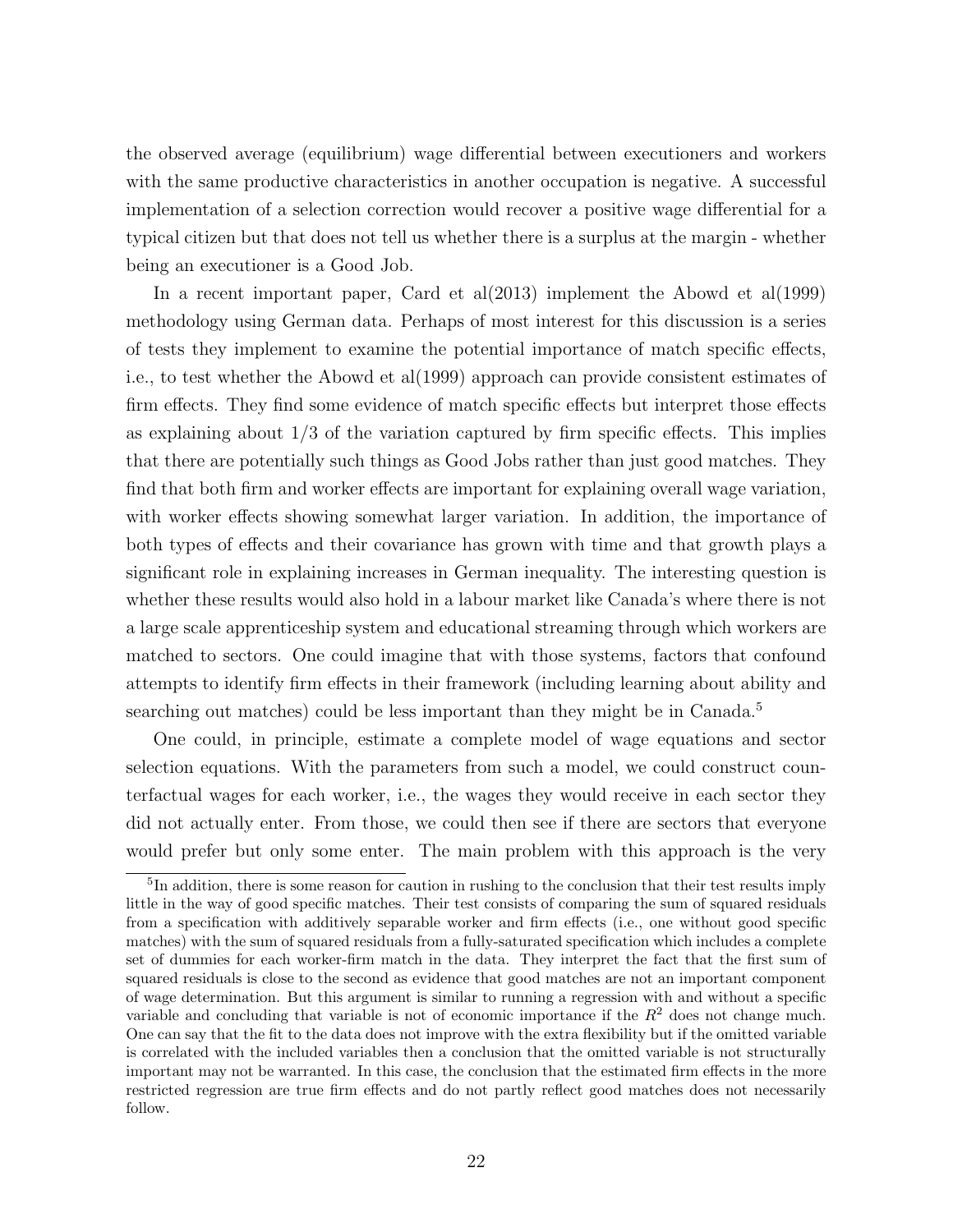substantial difficulty of finding enough exclusion restrictions to credibly identify many sectoral wage equations and sectoral selection processes. In addition, one would want to build such a model allowing for the possibility of rents at the margin rather than simply assuming selection is determined by a standard Roy model. Taber and Vejlin(2015) is the only example of trying to do this of which I am aware.

An alternative possible approach is to take advantage of plant closings (Krueger and Summers(1988)). When we use typical sectoral transitions in longitudinal datasets, our concern is that the people who move are not random and so what happens to their wage does not reveal the firm or sector "type". But if a plant is suddenly closed and all its workers thrown out of work then the resulting wage changes could be seen as plausibly exogenous relative to the surplus in the initial sector. If sectoral sorting were truly described by a Roy model then for the marginal worker, his or her next best alternative will be only marginally worse than in the plant that's closing. If we see his or her wage fall significantly then this would suggest a surplus on the closing job. The difficulty is that we can't identify the marginal worker and, so, rely on average wage changes. If there is heterogeneity in sectoral ability then all the workers other than the marginal worker will be getting a surplus in the closing job and we will see the average wage of laid-off workers fall. But this does not necessarily imply the closing job is a Good Job in the sense that there are workers who would prefer to get it but can't. Moreover, a decline in the average wage for the laid off workers could reflect a compensating differential for some characteristic of the closing job. <sup>6</sup> On the other hand, Kuhn and Sweetman(1998)'s finding that wage losses are larger for workers laid off from a union job does seem suggestive of the existence of union related rents.

Still another possibility is to examine wages in relation to features that we view as reflecting the presence of rents for a sector. The results in Rose(1987) and Card(1987), for example, indicate that de-regulation of an industry is associated with a decline in wages for workers. This implies, at the very least, that workers can capture part of rents when they exist. The movement of wages in Alberta and Saskatchewan above those for workers with similar education and experience in Ontario during the recent resource

 $6$ Sorkin(2015) uses wage changes from mass layoffs to identify wage options for workers and then argues that moves that involve wage declines reflect compensating differentials. Using this in the context of a model, he identifies the proportion of industry differentials that reflect compensating differentials compared to search related frictions and finds that both are important but compensating differentials explain more of the cross-industry variation. Taber and Vejlin(2015) uses a similar assumption on wage declines to help identify a model that incorporates human capital, search frictions, compensating differentials, and Roy model type selection. He finds that wage variation associated with Roy model heterogeneity is the largest contributor to overall wage inequality for the US.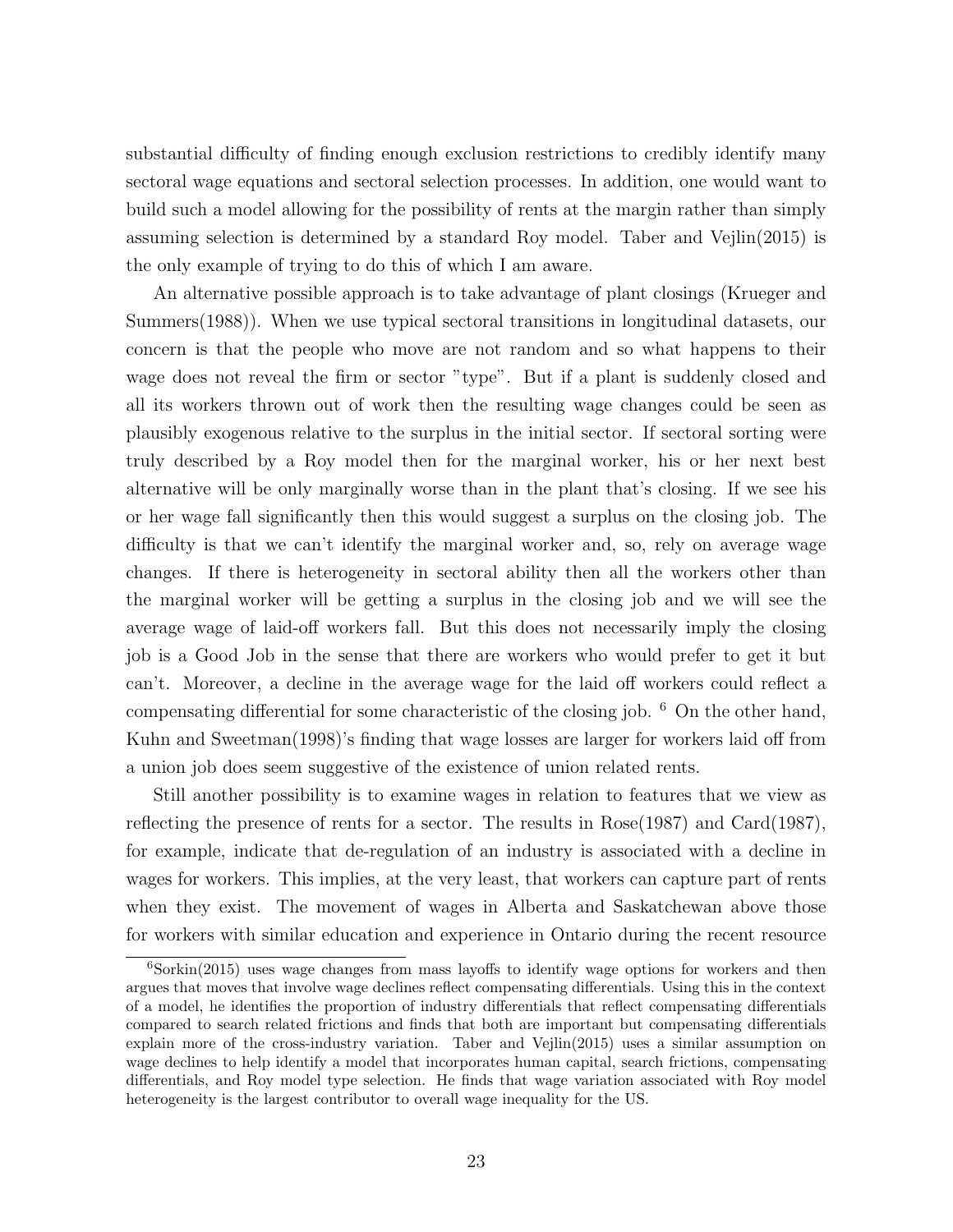boom is also suggestive of workers capturing rents - resource rents in this case.

Where does that leave us? Findings that workers moving to some firms enjoy wage increases relative to their typical wage while workers moving to others suffer wage losses is certainly suggestive of there being Good Jobs and the size of wage declines following large plant closings may suggest the same. Common sense suggests that workers moving to the high wage firms are getting Good Jobs and results related to deregulation and resource booms indicate that workers do capture rents when they are available. More importantly, the findings in Card et al(2013) imply that the firm effects may not just be good matches in disguise; at least, in German data. But the tests in Card et al $(2013)$  are not necessarily the last word and, in addition, whether firms identified as having large firm effects in worker-firm data estimation are Good Job firms depends on the source of the effects. If they reflect compensating differentials for unobserved characteristics of firms or are effectively transferred back to firms or unions through workers paying to get the high wage jobs then high wage firms are not necessarily Good Job firms. In the next section, I discuss an approach for obtaining corroborating evidence on whether there are Good Jobs.

### 3.1 Testable Implications of Good Jobs

In this section, I consider the empirical implications of a key feature of models with Good Jobs: that wages on a job depend on the wages of other jobs the worker could potentially access and, as a result, on the sectoral composition of other jobs in the economy. This arises because wages play a role in dividing up the surplus that we have said helps define a Good Job. As an example, consider construction workers in Edmonton and Moncton in the late 2000's. In bargaining with their employers, the construction worker in Edmonton could more plausibly have used the good wages he could have received in the oil patch as an important outside option while the worker in Moncton may have had work in Call Centres as his main alternative. In this situation, we would expect the worker in Edmonton to have been able to bargain a higher wage if oil jobs are Good Jobs. But if the higher wage in the oil fields was just a compensating differential for dangerous work then it could not have been the source of Edmonton construction workers bargaining higher wages since the net benefit to the worker of being in an oil job would not have been higher than on his current job. Thus, if we see effects of the composition of employment on wages within all sectors in an economy then it must imply that some of the differences in wages across sectors comes from some of them being Good Jobs sectors. I will derive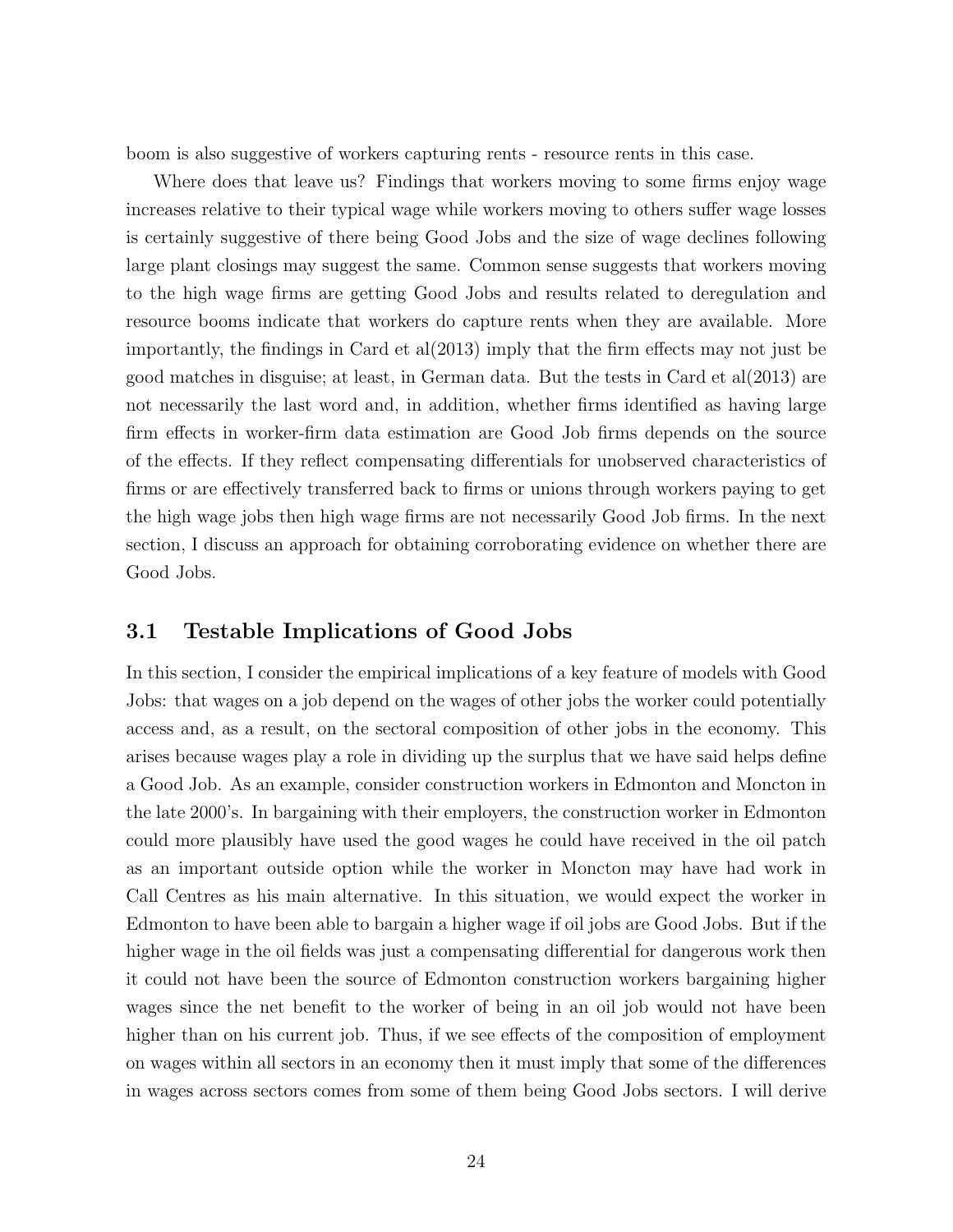this argument explicitly in the context of a model with surpluses arising out of search frictions and then discuss it more generally in other Good Jobs models. The discussion here relies heavily on our presentation in Beaudry et al(2012).

Consider a standard DMP type search model with multiple sectors, indexed by i, and multiple local economies, indexed by c. I will proceed assuming there is a fixed number of workers, L, in each city and that they are not mobile across cities. In Beaudry et al(2014), we consider the implications of allowing for worker mobility in detail. The main points raised here are not changed by allowing for such mobility as long as workers cannot move costlessly across locations. The use of cross-city variation is important. What we are interested in are general equilibrium effects and using multiple cities allows us to see different equilibria. Workers are homogeneous in terms of their productivity and preferences so that any variation in wages that arises can be seen as a matter of luck for any given worker, i.e., can be seen as reflecting good and less good jobs.

Firms in the economy have one job each and when that job is filled, produce a certain number of units of an intermediate good which is sold in a national market. The value of the output of the firm is written as the sum of a national level component,  $p_i$ , and a local idiosyncratic component,  $\epsilon_{ic}$ . The fact that the goods are tradeable highlights that we are not focusing on effects through demand for local goods. The workers in the economy can potentially become entrepreneurs and are heterogeneous in their costs of opening a firm in each possible industry in their city. They decide on whether to open a firm by comparing that cost to the value of a vacancy in industry i and city c, with entrepreneurs with costs below that value opening a vacancy. This insures that the model does not generate a counterfactual perfect concentration of each industry in one city since even in cities with particularly large values of  $\epsilon_{ic}$  in a specific industry there will be people whose costs of setting up a firm in that industry are too high for them to do so while their costs in some other industry are low. Workers and firms meet according to a matching technology that is a function of the number of unfilled vacancies and the number of unemployed workers in the city as a whole. Unemployed workers engage in a random search across sectors with the probability of them running into a vacancy from a particular industry being a function of the proportion of workers employed in that industry in that city. There is no on-the-job search. Once workers and firms meet, they bargain a wage to divide the match specific surplus. Given that all features of firms vary only at the industry level and workers are homogeneous, there will be one wage in each industry-city cell.

As is typical in these types of models, much of what is important in the model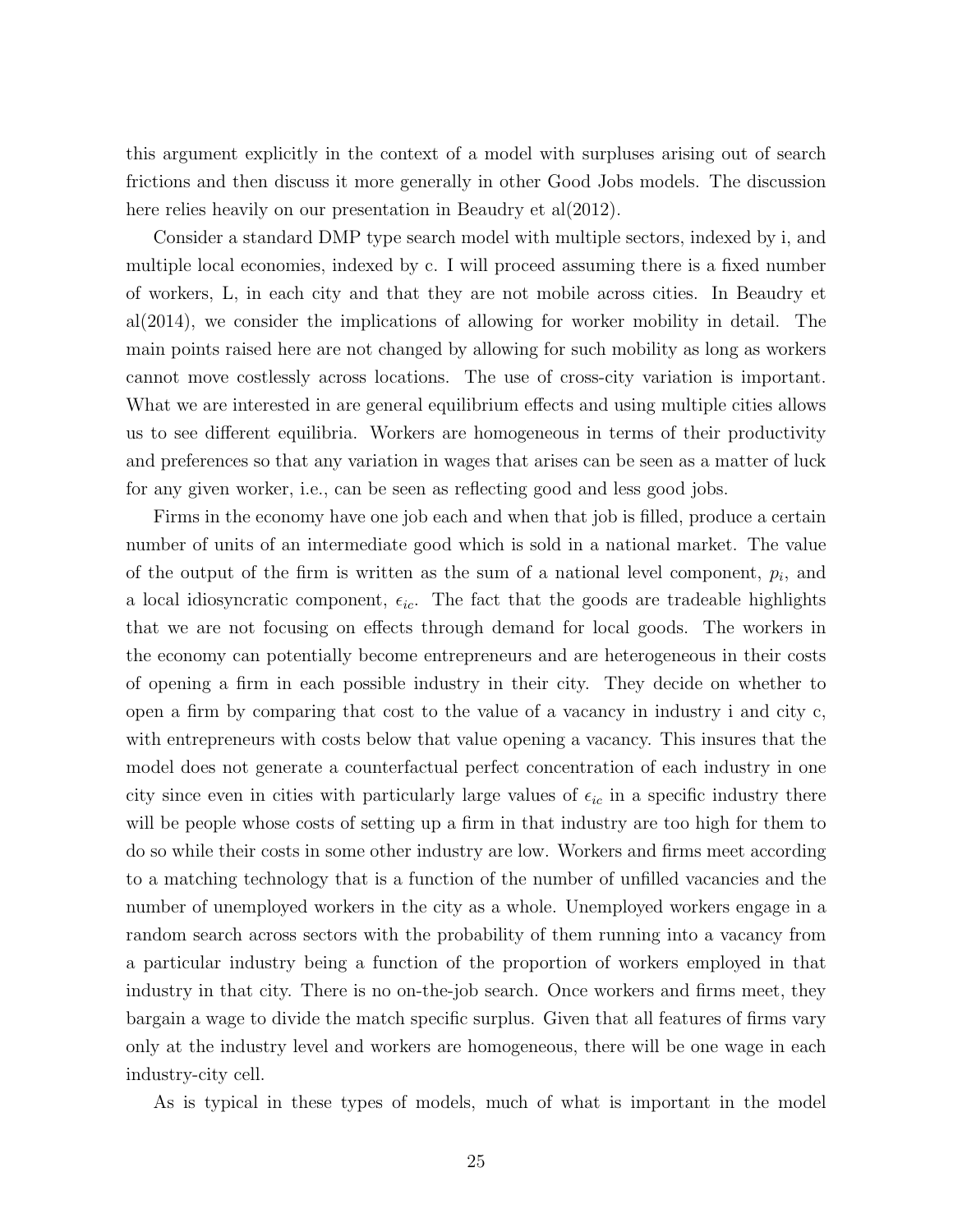is encapsulated in the Bellman equations. In particular, for us, the most interesting components correspond to the value functions for workers when they are employed and unemployed. For employed workers, the relevant equation is:

$$
\rho U_{ic}^e = w_{ic} + \delta (U_c^u - U_{ic}^e) \tag{2}
$$

where,  $\rho$  is the discount rate (common to workers and firms),  $U_{ic}^e$  is the discounted value of being employed in industry i in city c,  $w_{ic}$  is the wage in industry i in city c,  $\delta$  is the exogenous probability that a match ends, and  $U_c^u$  is the value of being unemployed in city c (the worker's outside option when bargaining). This equation is very standard. It says that the return on the asset of being employed in that industry and city cell can be written as the flow value (the wage) plus a term reflecting the change in the value for a worker if the match ends times the probability it ends.

The comparable equation for the unemployed state, on the other hand, is less standard:

$$
\rho U_c^u = b + \psi_c \left(\sum_j \eta_{jc} U_{jc}^e - U_c^u\right) \tag{3}
$$

where b is the flow value of being unemployed,  $\psi_c$  is the probability that a worker meets a vacancy, and  $\eta_{jc}$  is the proportion of city c workers (and, in equilibrium, of vacancies) who are in industry j. The probability  $\psi_c$  is a reflection of the search frictions in the market as workers don't meet new vacancies with probability 1 in any instant. The value of being unemployed equals the flow value of unemployment plus the value of the option of finding a job. The worker finds some job with probability  $\psi_c$  and the expected value of that job is a weighted average across the values of jobs in the various sectors with the weights being the proportions of employment in the sectors. Given that 2 shows that the value of employment in a sector depends on its wage, the value of being unemployed is higher in cities with an industrial composition that puts more weight on high wage industries and/or in cities where other industries pay higher wages.

Using 2 and 3, the Bellman equations corresponding to filled and unfilled vacancies, the entry condition for entrepreneurs, and a Nash bargaining set-up for wage determination, we show in Beaudry et  $al(2012)$  that the wage in a given industry-city cell can be written as:

$$
w_{ic} = \gamma_{c0} + \gamma_{c1}p_i + \gamma_{c2} \sum_j \eta_{jc} w_{jc} + \gamma_{c1} \epsilon_{ic}
$$
\n<sup>(4)</sup>

where, the  $\gamma$ 's are parameters that can be written as functions of fundamental parameters such as the discount rate and the relative bargaining power but also of the probabilities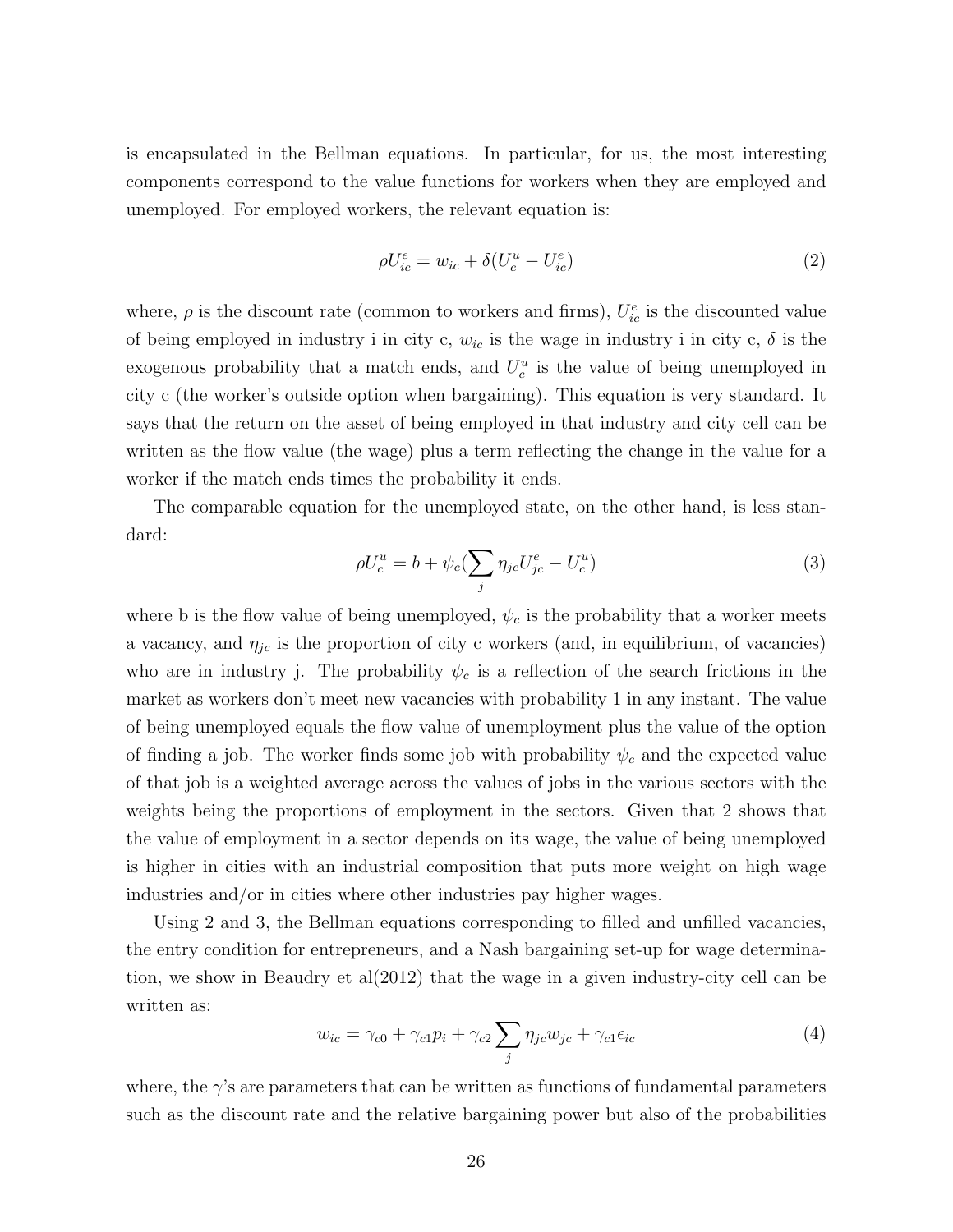an unemployed worker meets a vacancy and an unfilled vacancy meets an unemployed worker. Equation 4 says that wages are determined by the value of marginal product  $(p_i + \epsilon_{ic})$  but also by the average wage in the rest of the city. Increases in the average wage, as we have seen, increase the value of unemployment for workers in c which, in turn, implies that the bargained wage within any industry is higher. This is the logic underlying our earlier example with construction workers in Edmonton and Moncton: the construction worker in Edmonton could credibly demand a higher wage because his outside option was to quit his construction job and start an unemployed search that had a reasonably good chance of resulting in a high paid oil sector job. The  $\gamma_{c2}$  parameter reflects the immediate impact of a shift in the composition of employment in the city but this is only the first round of effects. The resulting increase in the wage in industry i will imply better outside options for workers in other industries as well, which will push up their wages, which will in turn reflect back on industry i's wage, and so on. One can show that  $0 < \gamma_{c2} < 1$ , so the resulting process will converge to a total impact given by  $\gamma_{c2}$  $\frac{\gamma_{c2}}{1-\gamma_{c2}}.$ 

As it stands, equation (4) has two issues that complicate estimation. The first is that this equation contains a basic reflection problem in that the wage in an industry, i, in city c is a function of the average wage across all industries in the city and the wages in those other industries are, in part, a function of the wage in industry i. One way we respond to that problem is by showing that one can work within the context of the model to replace  $\sum_j \eta_{jc} w_{jc}$  with  $R_c = \sum_j \eta_{jc} \nu_j$ , where  $\nu_j$  is the wage premium in industry j at the national level.  $R_c$  is not a function of local wages, which helps reduce the endogeneity problem. We call  $R_c$  the average rent in city c since the wage premia are obtained after controlling for observable characteristics and so are intended to capture rents by industry. Whether they do is the focus or our empirical tests. Returning to our example, Edmonton is a higher rent city than Moncton because its employment structure includes more weight on the high-wage premium oil sector.

The second econometric issue with (4) is that the the  $\gamma$ 's are functions of the probabilities of vacancies and workers meeting which, in equilibrium, can be written as functions of the city employment rate. We want to make that relationship explicit and, so, take a linear approximation to (4) around a point where all cities have the same industrial composition. Finally, we think about the problem in terms of differences in steady states over time and work with a first differenced wage equation in order to eliminate industry x city specific persistent factors. That is, we control for the possibility that Edmonton is perennially less productive in the construction industry because of its winters. From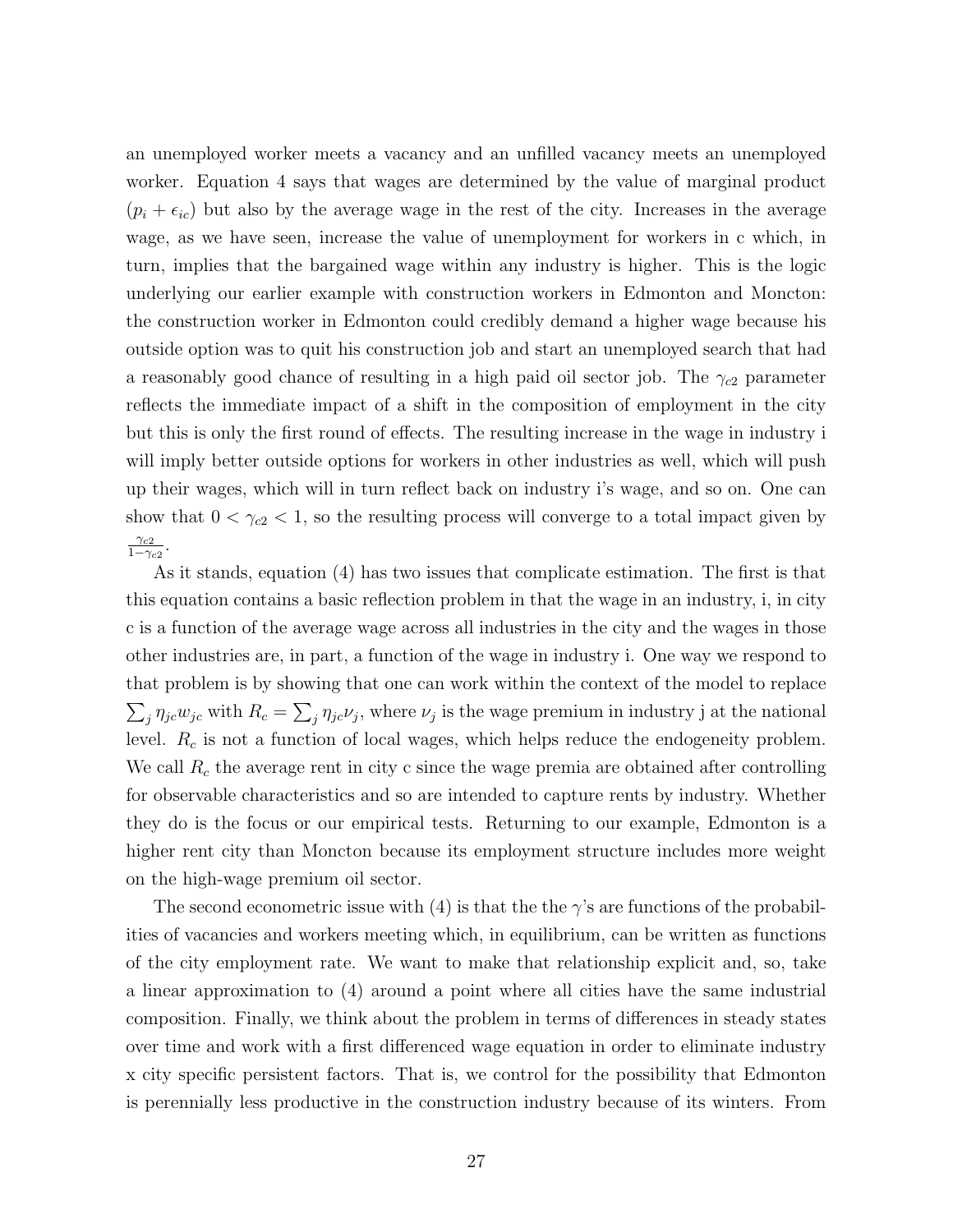all this, we arrive at an estimating specification<sup>7</sup>:

$$
\Delta w_{ic} = \Delta d_i + \left(\frac{\gamma_2}{1 - \gamma_2}\right) \Delta R_c + \gamma_3 \Delta E R_c + \Delta \xi_{ic}
$$
\n<sup>(5)</sup>

where  $\Delta$  is the difference operator,  $\Delta d_i = \gamma_1 \frac{\gamma_2}{1-\gamma_1}$  $\frac{\gamma_2}{1-\gamma_2}\Delta p_1 + \gamma_1 \Delta p_i$ ,  $\Delta \xi_{ic} = \gamma_1 \Delta \epsilon_{ic} + \gamma_1 \frac{\gamma_2}{1-\gamma_2}$  $\frac{\gamma_2}{1-\gamma_2}\sum_j$  $\frac{1}{I}\Delta \epsilon_{jc}$  $ER_c$  is the employment rate in city c, the  $\gamma$ 's are versions of the  $\gamma_c$  parameters from (4) evaluated at the average employment rate across all cities, and  $\gamma_3$  is predicted to be positive since worker outside options improve and firm outside options decline in a tighter labour market. In Beaudry et al(2012), the first difference corresponds to a change across a decade - between US Census dates - and the c's refer to US cities.

There are several features of (5) that I would like to highlight. First, when we implement this specification, we can capture the  $\Delta d_i$  term with a complete set of industry dummy variables. This will imply that the specification allows for a time trend to pick up general changes within each industry over the decade. It also means that the variation used to identify the remaining parameters is across-cities, within industries. That is, our example of comparing construction worker wages in different cities is exactly the thought experiment underlying the estimates. Second, because we control for changes in the employment rate, the  $\Delta R_c$  variable effect is identified by changes in industrial composition. As an example, between 2001 and 2011, the employment rate in Ottawa-Gatineau was virtually unchanged at approximatley 66 but the percentage of workers in goods production fell from 13% to 10% and the percentage in public administration rose from 19% to 22%. Since public service jobs are on average much better paid than production jobs, (5) implies that the wages in all sectors in the region should have increased.

One of the main features of the specification in (5) is that it is derived from theory. The theory tells us, in particular, what to include as controls on the right hand side and, since we derive them as functions of deeper parameters, how to interpret the coefficients on those controls. In this case, theory tells us that we want to control for industry effects and that we want to control for the employment rate while estimating the effects of the rent variable - something that will be important when trying to delineate among models. But just as importantly, the theory gives us insight into what is in the error term which, in turn, allows us to understand potential endogeneity issues and the nature of solutions to them. Finally, as we will see, the theory will imply testable over-identifying restrictions and the results from testing those restrictions will determine whether we want to rely on this model for interpreting the data.

 $7$ See Beaudry et al $(2012)$  for the precise steps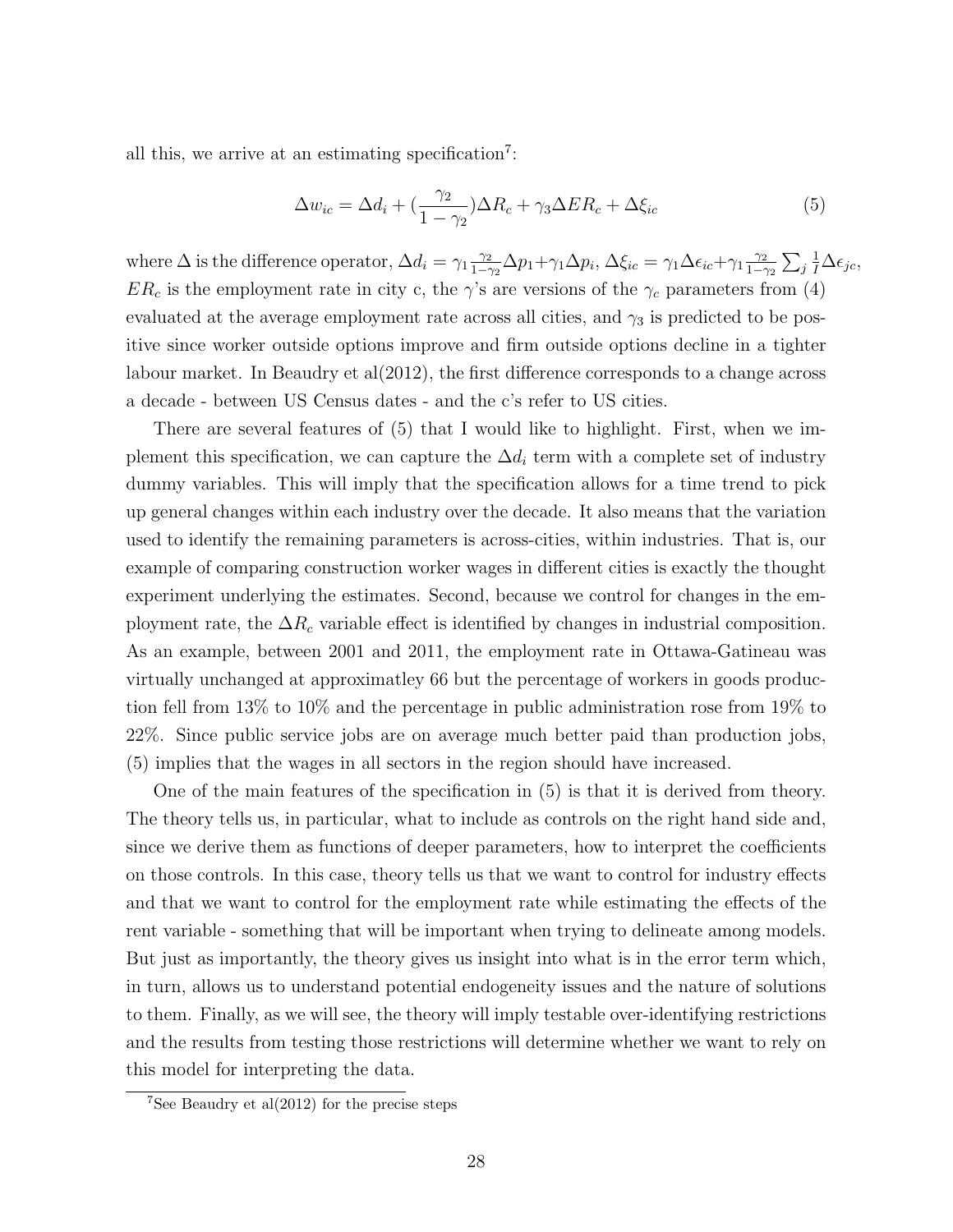We refer to this approach as Structural Instrumental Variables. In it, we take the structure of the model very seriously in terms of its implications for covariates, coefficients, and the error term but we do not impose the structure directly on the data since we work with a linearization of the key equation. That means we can use standard IV techniques and appeal to micro-econometric arguments about the sources of identification. The goal is to combine the best features of structural estimation (allowing for meaningful interpretation of results and getting a clear idea of the relationships between observables and unobservables) with the best features of the econometric instrumental variable literature (especially, transparency in terms of sources of identification).

In our case, the error term is a function of the growth in productivity in the industrycity cell and of the growth in average productivity for the city. Our concern, as always, is over whether our right hand side variables,  $\Delta R_c$  and  $\Delta ER_c$ , are correlated with the error term. To see the nature of the potential concerns with  $\Delta R_c$ , note that we can decompose changes in the city rent variable as follows:

$$
\Delta \sum_{j} \eta_{jct} \nu_{jt} = \sum_{j} \Delta \eta_{jc} \nu_{jct+1} + \sum_{j} \Delta \nu_{j} \eta_{jct} \tag{6}
$$

where I have introduced a t subscript with t being the year at the start of a decade and t+1 being the year at the end. The decomposition says that changes in the average rent in a city can occur because the composition of employment changes  $(\sum_j \Delta \eta_{jc} \nu_{jct+1}),$  shifting either toward or away from high paying industries, or because the wage premiums paid by industries change, particularly in industries where the city has some concentration  $(\sum_j \Delta \nu_j \eta_{jet})$ . Potential difficulties arise because the change in the  $\eta$ 's in the first part of the decomposition will reflect changes in their productivity shocks (the  $\epsilon$ 's) and those changes are in the error term. In that case, changes in the average rent measure for a city will partly pick up general productivity changes but what we are trying to measure is bargaining effects - the effects of changes in relative bargaining power holding the productivity in the job constant.

The decomposition immediately suggests a potential instrument in the second component of the decomposition. Recalling that we are using cross-city, within industry variation, the  $\Delta \nu_i$  terms are not a source of concern because they are common across all cities and so can't be correlated with the city specific productivity growth in the error term. If we assume that start of period industrial composition (the vector of  $\eta_j$ 's) is uncorrelated with factors affecting general city productivity growth such as changes in roads and other infrastructure then the second component of the decomposition will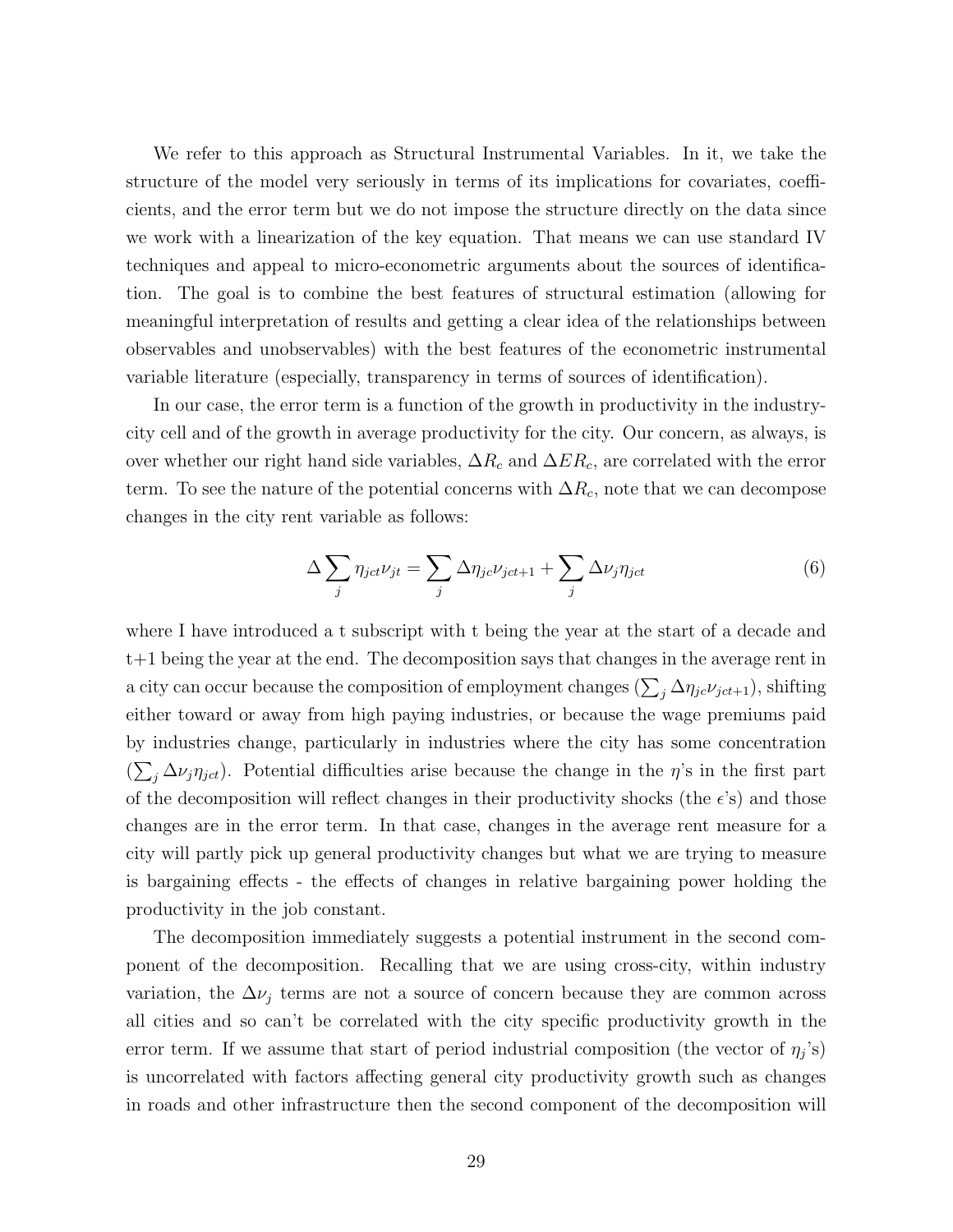be uncorrelated with the error term and, thus, presents itself as a potential instrument. Since it is part of a decomposition of the potentially endogenous right hand side variable, the first stage is likely to be good as well. In Beaudry et al(2012), we also propose a second instrument that corresponds to the first component of the decomposition but where we replace the actual changes in industrial composition for a city with predicted changes based on a combination of the start of period composition of employment and national level growth in employment in each industry. That is, the instrument can be written as,

$$
IV1 = \sum_{j} \eta_{jct} \cdot (g_j - 1) \cdot \nu_{jt} \tag{7}
$$

where,  $g_i$  corresponds to growth in employment in industry j at the national level over the decade. This instrument, too, varies across cities according to the start of period composition of employment (the  $\eta_{jet}$ 's) and so relies on the same assumption that this initial composition is uncorrelated with general city growth. In using this instrument we are essentially asking, do wages in a particular industry grow more in cities where the start of period industrial composition was concentrated in high wage industries that turned out to grow strongly at the national level. That is, did it pay to be in a city where we would predict relative growth in high paid sectors, regardless of the sector in which the worker herself was located.

Both of these instruments are versions of what have come to be called Bartik instruments (Bartik(1991)) and, as such, their condition for validity is exactly the same as for that set of instruments.<sup>8</sup> In our case, the assumption that initial industrial composition is uncorrelated with general growth in a local economy may or may not appear likely to be valid. Fortunately, in our case, we have a strong over-identifying restriction. The two instruments correspond to different ways a worker's outside option could change: a construction worker in Hamilton in recent decades could lose bargaining power because of a reduction in the proportion of jobs in the high paying steel sector or because the wage premium in the steel sector has declined. From the point of view of bargaining with his employer, it doesn't matter which of these happen: what is relevant is the change in the average value of wages the worker could access outside the current job not the route through which that change occurred. That means that theoretically, the two instruments should provide the same estimated effects. Importantly, both instruments rely on the same assumption for validity (the lack of correlation of the  $\eta_{jet}$ 's with general city growth)

<sup>&</sup>lt;sup>8</sup>Bartik instruments have been used to examine the impact of regional demand shocks (Blanchard and Katz(1992) but also in other areas such as the impact of immigration on a local economy (Card(2001)).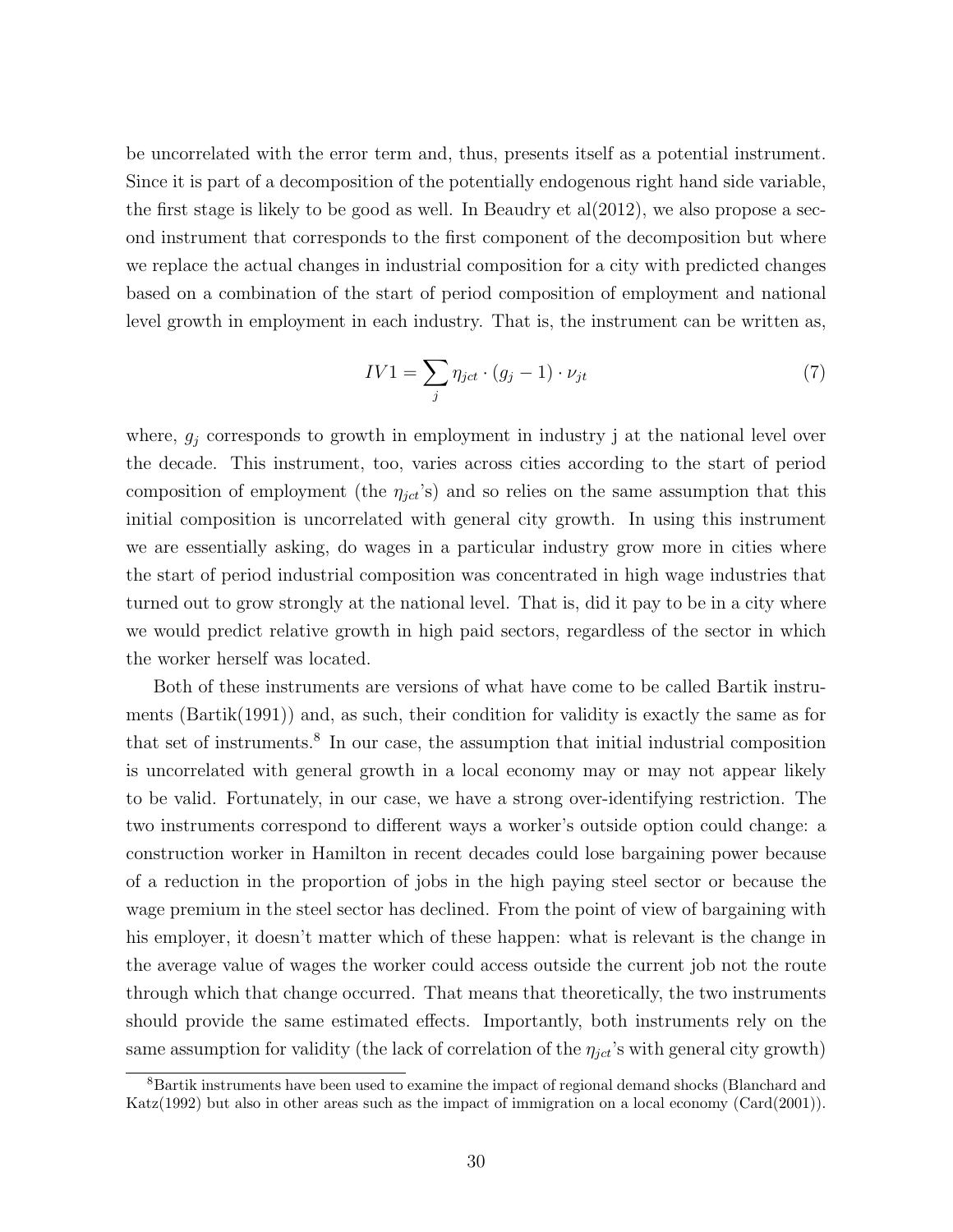but to the extent that correlation is non-zero, the instruments weight it very differently. In IV1 it is weighted by industrial growth at the national level interacted with the levels of the wage premia. In the other instrument (which, to match with Beaudry et al(2012), we will call IV2), it is weighted by changes in national level wage premia. In the US data for the 1980s, 1990s and 2000s used in Beaudry et al(2012) the two instruments turn out to have a correlation of only 0.18 after controlling for year effects. Thus, if the basic identification assumption is violated, we would expect them to generate quite different estimates. Notice that this over-identification condition comes out of the bargaining element of the model: it arises because worker outside options matter in determining the bargained wage and those outside options can change for different reasons.

We also need to be concerned about the correlation of  $\Delta ER_c$  with the error term since we would expect the employment rate to move with general local productivity shocks. To address this, we use the actual Bartik instrument: the predicted change in the local employment rate based on the start of period industrial composition and the growth rates of employment in each industry at the national level. This instrument is yet another weighting of the start of period industrial composition and is also not strongly correlated with the other instruments in the US data. Its validity depends on the same identifying assumption as for  $IV_1$  nd  $IV_2$  and so the over-identification test is also relevant for its use.

#### 3.1.1 Implementation with Canadian Data

In Beaudry et al(2012), we implement this specification with instrumental variables using US data. Here, I replicate that exercise using data from the Canadian Census.<sup>9</sup> Recall that the key identifying variation is within industries, across cities. In the U.S., with many medium and large sized cities, there is a relatively large amount of that variation. For Canada, there is clearly much less. In fact, the number of CMA's available in the public use version of the Census varies considerably over time from a low of 9 in 1986 to a high of 33 in in 2006. I will present results from the 1981, 1986, 1991, 1996, 2001, and 2006 Censuses, working with the 9 CMAs present in all years. Results when I use all the cities available in each year are similar.<sup>10</sup> I don't use the 2011 NHS because response issues make its comparability with the earlier Censuses problematic. The small number of Canadian cities is partly offset by having Censuses every 5 years instead of every 10 as

<sup>9</sup> I thank Iain Snoddy for help with this implementation.

<sup>&</sup>lt;sup>10</sup>In Beaudry et al(2012), we were careful to keep the geographic definition of cities defined in terms of counties constant over time. Since I am using public use Census data for this exercise for Canada, I have not been able to insure the geographic extent of the cities in the sample is constant.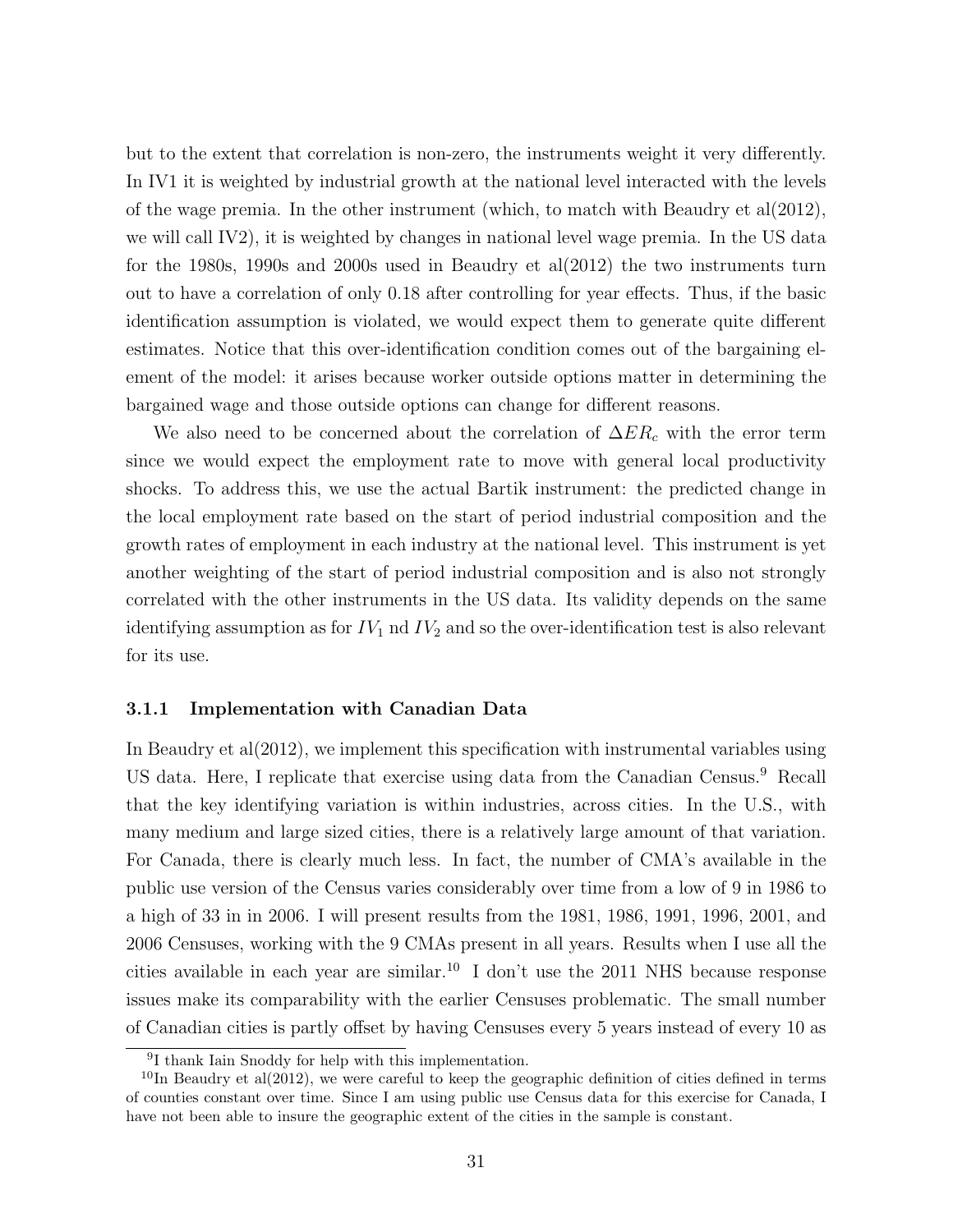in the US. For industries, I use the 14 industries available in all the Censuses. Dropping industry by city cells with fewer than 20 observations and keeping in mind that the regression is run in differences, the result is 571 industry by city by year observations.

As discussed earlier, in order to highlight the notion of good jobs, I want to work with homogeneous workers. To do this, I first estimate a log wage regression at the national level for each Census separately. Included in the regression as covariates are: a complete set of education dummy variables (corresponding to the categories in the 2006 Census); a complete set of age dummy variables (again, corresponding to categories in the 2006 Census); gender; immigrant status; province; and a complete set of interactions among the education, age, gender, and immigrant status variables. Estimating this separately by Census allows for potential changes in returns to education, etc. over time. In addition to these variables, in one specification I include dummy variables corresponding to every non-empty industry-city cell. The coefficients on those dummies are the average log wages in each cell controlling for the other characteristics. I use those coefficients as the dependent variable in the second stage. In a second specification, I re-estimate the log wage regressions but only include dummy variables for the industries. The result is the set of  $\nu$ 's from the model: that is, industry differentials after controlling for other characteristics. In essence, this implies defining Good Job industries that pay a premium for workers in all observable skill groups. Importantly, a Good Job industry is not necessarily a high education industry. This can be seen in Table 1 which contains the industry premia estimated from this regression for 1980 and 2005, with the base group being agriculture. The largest industrial premium in both years was in the primary sector which fits with the notion that wages are set partly to capture rents. Similarly, the second industry in both years is Utilities and Communications, where regulation likely establishes rents. Neither of these are high education industries. At the low end, the worse paying industries are sales and service. As seen in Green and Sand(forthcoming), those industries have fallen behind the others in terms of wages in recent years.

Table 2 contains the estimation results from our specification estimated by OLS and then with various combinations of the instruments (IV3 in the table refers to the standard Bartik instrument that is introduced to address endogeneity in the  $ER<sub>c</sub>$  variable). The first stage for the  $\Delta ER_c$  variable is not strong with the first two instrument sets (with a p-value in the Angrist-Pischke test of .23) but is in the final column specification. The first stages for the  $\Delta R_c$  are strong. The estimated effect for  $\Delta ER_c$  is negative in all cases, which is not the sign predicted from theory, but the estimated coefficients for this variable are also all much smaller than their associated standard errors. In Beaudry et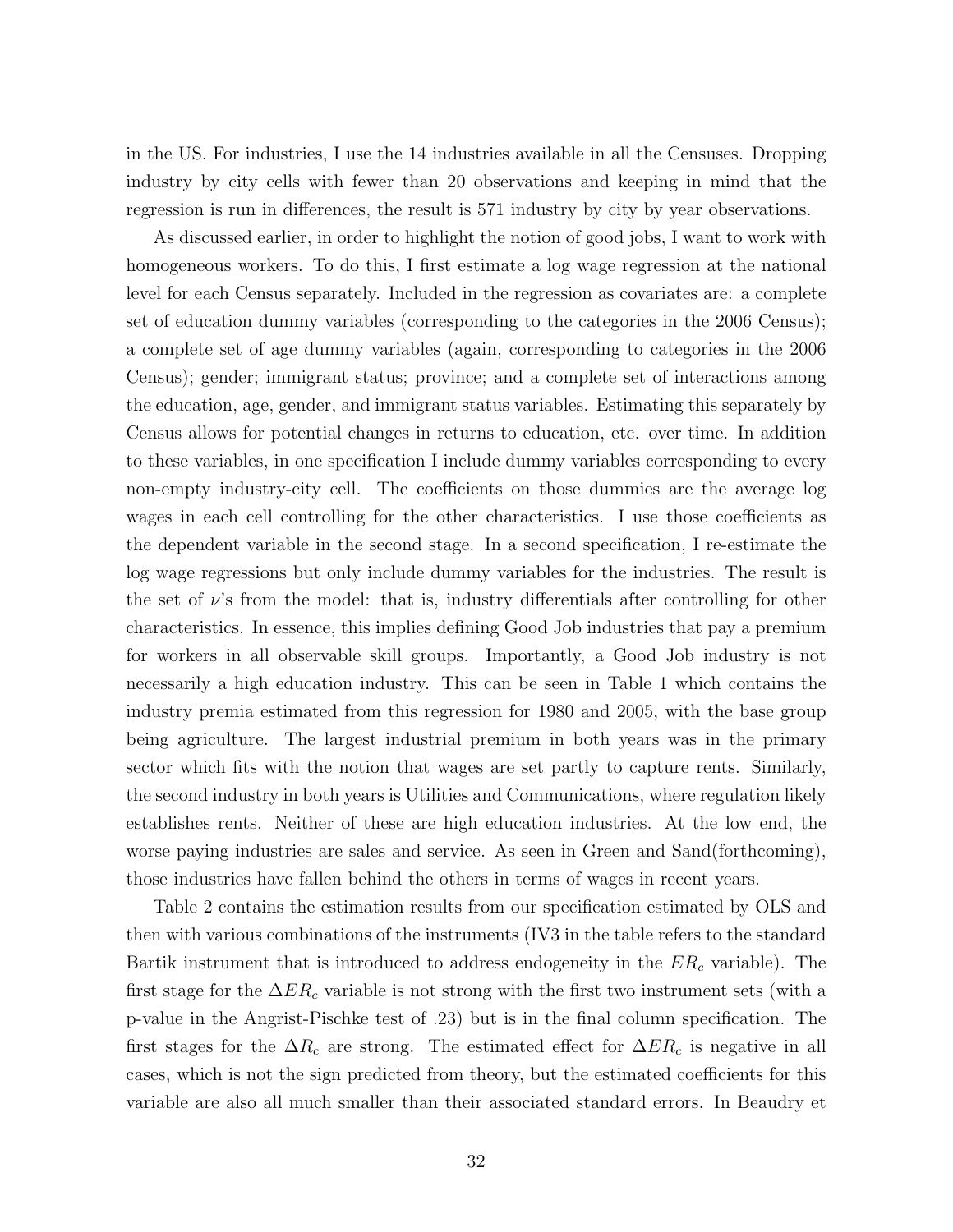| Industry                                 | 1980  | 2005    |
|------------------------------------------|-------|---------|
| Primary                                  | .51   | .67     |
| Utilities                                | .41   | .33     |
| Construction                             | .32   | .19     |
| Public Administration                    | .31   | .31     |
| Finance, Real Estate, Insurance          | .30   | .27     |
| Transportation                           | .28   | .14     |
| Manufacturing                            | .26   | .20     |
| Education                                | .21   | .025    |
| Health                                   | .19   | .083    |
| Business Management and Personal Service | .18   | -29     |
| Retail and Wholesale Trade               | .11   | .010    |
| Other Service                            | .082  | $-.093$ |
| Accomodation and Food Services           | $-13$ | $-.32$  |

Table 1: Wage Premia by Industry at the National Level: Canada

al(2012), where we have nearly 34,000 cityxindustryxyear observations, the coefficient on this variable is positive but is also far from statistically significant. The conclusion in both cases is that the effects of labour market tightness on wage outcomes is small. In contrast, the effects of the city Rent variable is nearly always significant at the 5% level. More interestingly, its value varies little across specifications, i.e., with whether we use IV1, IV2, or both. As a result, we cannot reject the over-identifying restriction (the p-value associated with the test statistic is 0.86), indicating that our main identifying assumption is also not rejected and giving us some faith in discussing wage setting within the framework of this model. We found the same result in the US data and, in fact, obtained remarkably similar estimates, with the coefficient on  $\Delta R_c$  with that data being approximately 2.9.

While we derived the wage equation within the context of a particular theory, it is useful to think about our estimates relative to competing theories. The main alternative from our discussion is a neoclassical model where the observable industrial wage variation can be justified in the context of a Roy Model. In those models, the wage equals the value of marginal product. With homogeneous workers, in the derivation just presented, the value of marginal product corresponds to  $p_i + \epsilon_{ic}$ . Returning to our initial wage equation, (4), the wage equals this sum multiplied by a proportionality factor plus  $\gamma_{c2} \sum_j \eta_{jc} w_{jc}$ . Thus, if the neoclassical model underlay this data then the city rent variable should not enter the regression. Of course, it is possible that this variable is capturing otherwise omitted features of the local economy that would affect wages in a neoclassical model.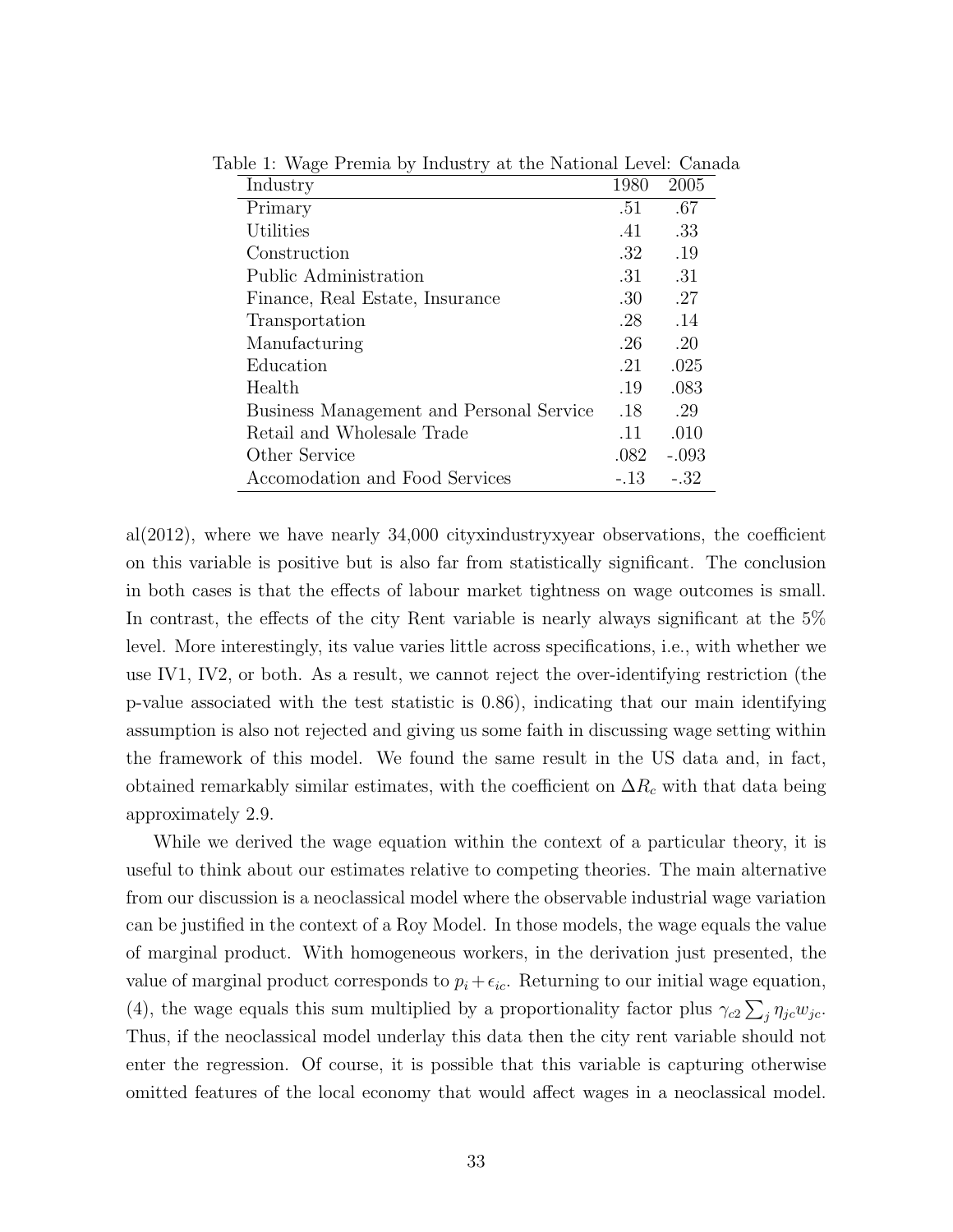|                          | <b>OLS</b> |          | IV       |               |
|--------------------------|------------|----------|----------|---------------|
|                          |            | 1        | 2        | 3             |
| $\Delta R_c$             | $2.76*$    | 2.68     | $2.34*$  | $2.28*$       |
|                          | (0.72)     | (2.40)   | (0.99)   | (0.98)        |
| $\Delta ER_c$            | $-0.15$    | $-0.41$  | $-0.46$  | $-0.72$       |
|                          | (0.51)     | (2.48)   | (2.20)   | (0.97)        |
| Year x Ind.              | Yes        | Yes      | Yes      | Yes           |
| Observations             | 571        | 571      | 571      | 571           |
| Instrument Set           |            | IV1, IV3 | IV2, IV3 | IV1, IV2, IV3 |
| Angrist-Pischke p-value: |            |          |          |               |
| $\Delta R_c$             |            | 0.00     | 0.00     | 0.00          |
| $\Delta ER_c$            |            | 0.23     | 0.24     | 0.04          |
| Over-id test             |            |          |          | 0.86          |

Table 2: Estimation Results for Wage Equation with Local Average Rents: Canada

Standard errors, in parentheses, are clustered at the city-year level.

\* indicates statistical significance at the 5% level.

For example, changes in wages in an industry with a high proportion of workers in a city could change demand for other goods in the city through income effects. Further, there could be production linkages across industries. If, for example, there was a reduction in the size of the auto-industry in a city, we would expect a corresponding reduction in demand for the output (and therefore the labour) in other sectors that service the auto industry. Since the auto industry pays relatively high wages, the result would be a decline in our rent measure and a drop in wages in other industries but that drop would reflect simple supply and demand, not bargaining.

In Beaudry et al $(2012)$ , we address these concerns, arguing against these mechanisms determining our results in four ways. First, the strong over-identification test results fit naturally with a model incorporating bargaining over rents but are much harder to generate in a standard neoclassical model. Second, income and production linkage effects would cause changes in both employment and wages in each sector in a neoclassical model while we estimate effects of the change in composition while holding changes in employment constant. Third, we find that the estimated effects are very similar when we focus just on tradeable goods industries where local demand spillover is less likely to be important. Fourth, we include measures of indirect demand shifts based on linkages in input-output tables and continue to find the same size effects. We also allow for the possibility that higher wages for some workers drive up housing prices in a city and workers in other industries are able to bargain higher wages to compensate for this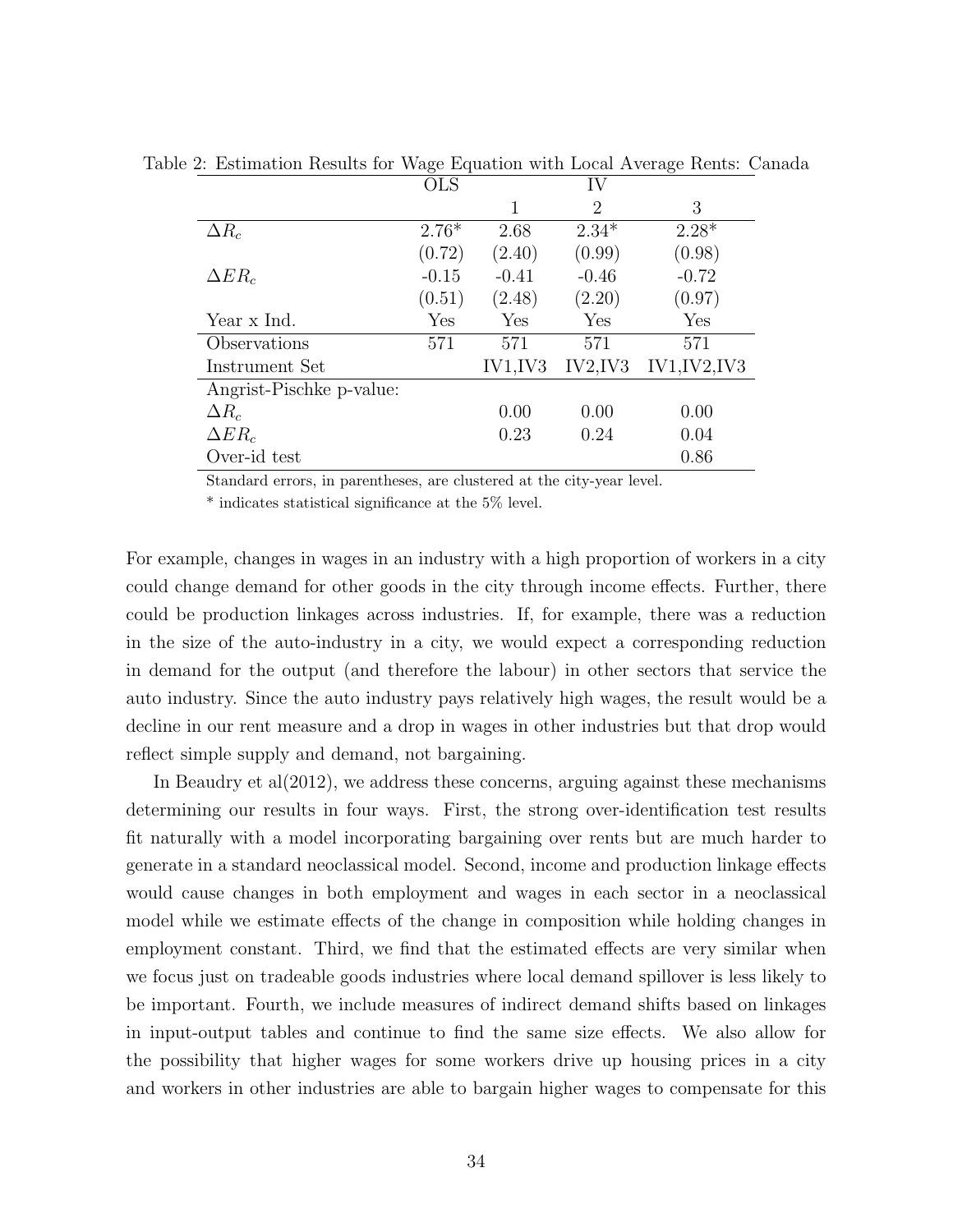increased cost of living. We view this as a channel through which the general equilibrium effects we have measured occur and when we allow for this with the inclusion of housing price changes in the regression we find that about 75% of our total estimated effect happens through direct bargaining effects and about 25% through an indirect channel through housing prices. We do not argue that these findings can fully prove that our results do not fit with a neoclassical model - with enough unobservables, those models can be adjusted in some way to fit virtually any pattern - but in our view the contortions required to justify the significance of the Rent variable in our wage regressions in the context of a neoclassical model are likely to be much less believable than the simple direct story that the estimated coefficient reflects bargaining forces.

Another potential approach to clarifying the role of the average rent versus productivity effects is to work with specifications that allow for more flexible controls for productivity trends. Tschopp(2015) implements a similar search and bargaining model but includes occupations as well as industries. This allows her to include industry by occupation time effects and industry by city time effects. That is, she is able to control for different productivity trends for each industry in different cities. In our example, this means allowing for construction workers in Edmonton to become more productive than those in Moncton over the period of the oil boom. Even with this level of flexibility, she finds similar sized average rent effects to those presented here working with German data.<sup>11</sup>

The relationship of our results to other models with rents, such as efficiency wage models is somewhat less clear. This can best be seen in the context of union bargaining models. MacDonald and Solow(1981) and Pencavel and MaCurdy(1986) discuss wage and employment setting in two models. In the first, unions and firms bargain over wages but firms then set employment on the labour demand curve. In this case, the wage will be a function of the workers' outside options and so will be a function of the local industrial composition. Thus, this model seemingly fits with our results. But with employment set as in a standard neoclassical model, any resulting wage increases will necessarily imply employment declines. That is, as in the neoclassical model, we shouldn't see wage effects of local rents while holding employment constant. In the second model, with firms bargaining points on the efficient schedule along which firms and workers jointly choose

<sup>&</sup>lt;sup>11</sup>In another paper (Tschopp(2014)), she also allows for stronger impacts of wage changes in industryx occupation cells where workers in a given cell are observed to be more likely to move. That is, while the estimation here assumes that changes in construction wages affect the wages in the financial sector, she gets more refined estimates by weighting down such connections. Again, she finds significant spillover effects that fit with bargaining.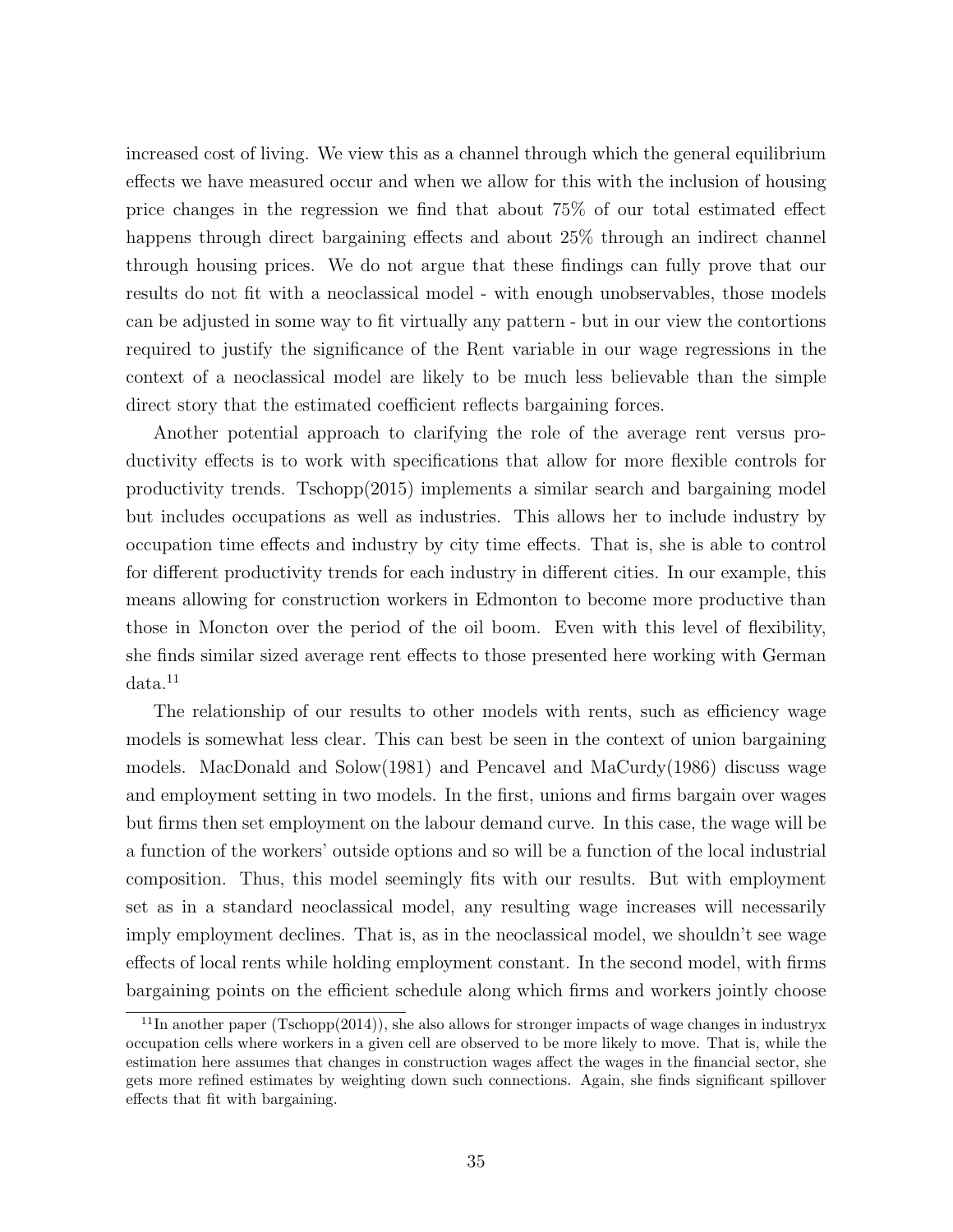employment and wages, there is a possibility of considering an industry in two cities with the same employment rate changes but different composition changes having different wage changes in the cities.

The same arguments apply in the various efficiency wage models. Many of them are written down with employment determination being on the labour demand curve, but they could be written in other ways. The key point is that in all of them, changes in the value of outside options will lead to a different wage in all industries. And, as in the search and bargaining model, whether that outside option changes because high paying industries leave town or because the wage premia in the high paying industries decline is not important. So, our over-identifying test cannot test between the search and bargaining model and other models where outside options affect worker wages. Nor can we test against a model where there are rents from resources and workers capture part of those rents.

What we can say is that this evidence rejects the notion that workers fully pay for higher wages in some way. If they did then the values of all jobs to workers would be driven down to the equivalent of the value of home production and there would be no avenue for changes in local industrial composition to affect wages. Similarly, if there were rents in industries from whatever source but all the bargaining power rested with employers (for example, as we saw in some wage posting models with homogeneous workers) then industry differentials would reflect differences in the value of home production of workers in different industries and could not be the basis for bargaining higher wages in other industries. In addition, if wage differentials across industries were simply compensating differentials then shifts in industrial composition would not affect wages. That is, if wages in another industry are high because workers there have to work with asbestos, you cannot use growth in that industry as a basis for bargaining a higher wage from your firm. Thus, our results point to the existence of Good Jobs: jobs where there are rents and workers capture at least some of those rents.

#### 3.1.2 Interpreting the Size of the Spillover Effect

Interpreting the size of the coefficient on the city rent variable can best be done in the context of a standard shift-share analysis of movements in average wages.<sup>12</sup> To see this, start with the standard decomposition of the change in the average wage in a city into

<sup>&</sup>lt;sup>12</sup>The following analysis on decomposition effects was part of an earlier version of Beaudry et al(2012) that was not included in the final published version and was written in conjunction with Paul Beaudry and Benjamin Sand.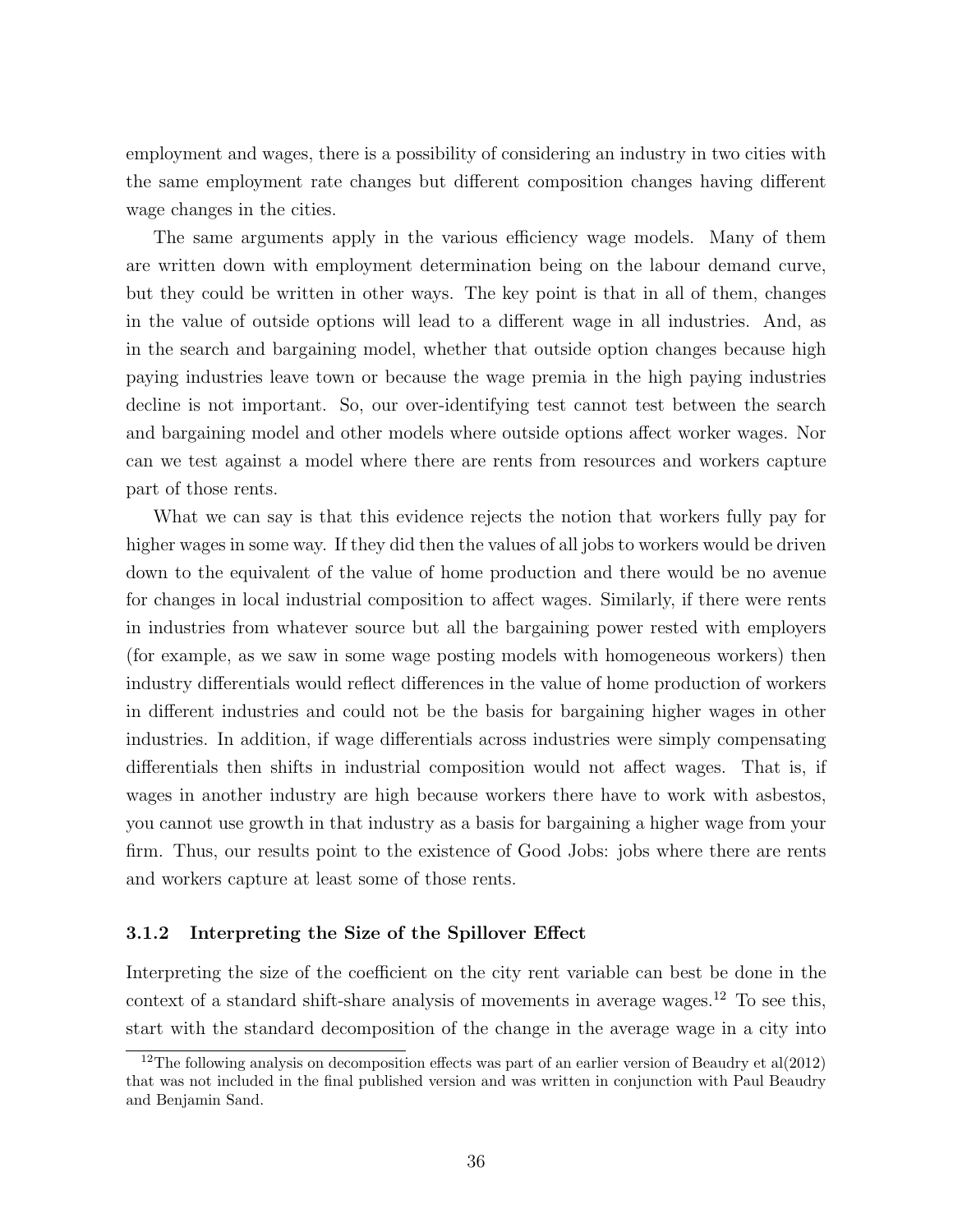between industry and within industry components:<sup>13</sup>

$$
\Delta \bar{w}_{ct} = \underbrace{\sum_{i} w_{ict} (\eta_{ict+1} - \eta_{ict})}_{\text{Between}} + \underbrace{\sum_{i} (w_{ict+1} - w_{ict}) \eta_{ict}}_{\text{Within}}.
$$

The first summation on the right hand side is called the Between effect and shows the direct effect of a change in industrial composition. The second term is called the Within effect and refers to changes in wages within industries over time. This decomposition is commonly used in evaluating the impacts of changes in aggregate demand and policies that would be expected to work through altering industrial composition. For example, the impact of trade on wages is often examined by first estimating the effects of changes in import penetration on employment by industry and then using the implied change in the Between effect as the measure of trade induced wage changes.

The use of the Between effect from the decomposition in this way rests on the assumption that the Between and Within Effects are uncorrelated. The estimation results presented in the previous subsection question that conclusion since they imply that changes in the Between component could drive changes in the Within component (changes in wages within all industries). As a simple representation of this, in Figure 1 I plot changes in the Within component of wage changes in each city for each decade (roughly, the 1980s, 1990s and 2000s) in the US data from Beaudry et al(2012) against changes in the Between component. To make the results comparable to our estimates, I replace the Between component with:

$$
A_{ct} = \sum_{i} \nu_{it} (\eta_{ict+1} - \eta_{ict}),
$$

which is one of the components of changes in our measure of city rents,  $\Delta R_c$ , that uses national level instead of local level wage premia. The cloud of points in the figure shows a clear positive correlation, with the coefficient on the regression line through the cloud equalling 2.66 (s.e.  $= 0.23$ ). This is compelling evidence for questioning the key assumption underlying the shift-share analysis that the Between and Within components are uncorrelated. Moreover, the relationship is not driven by outliers. That is, the relationship does not just correspond to, for example, cities like Detroit and Pittsburgh that experienced substantial losses of high-paying industries. It is worth keeping in mind that the wage premium measures used in forming  $A_{ct}$  were constructed controlling for

<sup>&</sup>lt;sup>13</sup>Here we are neglecting the second order term  $\sum_i \Delta \eta_{ict} \Delta w_{ict}$ .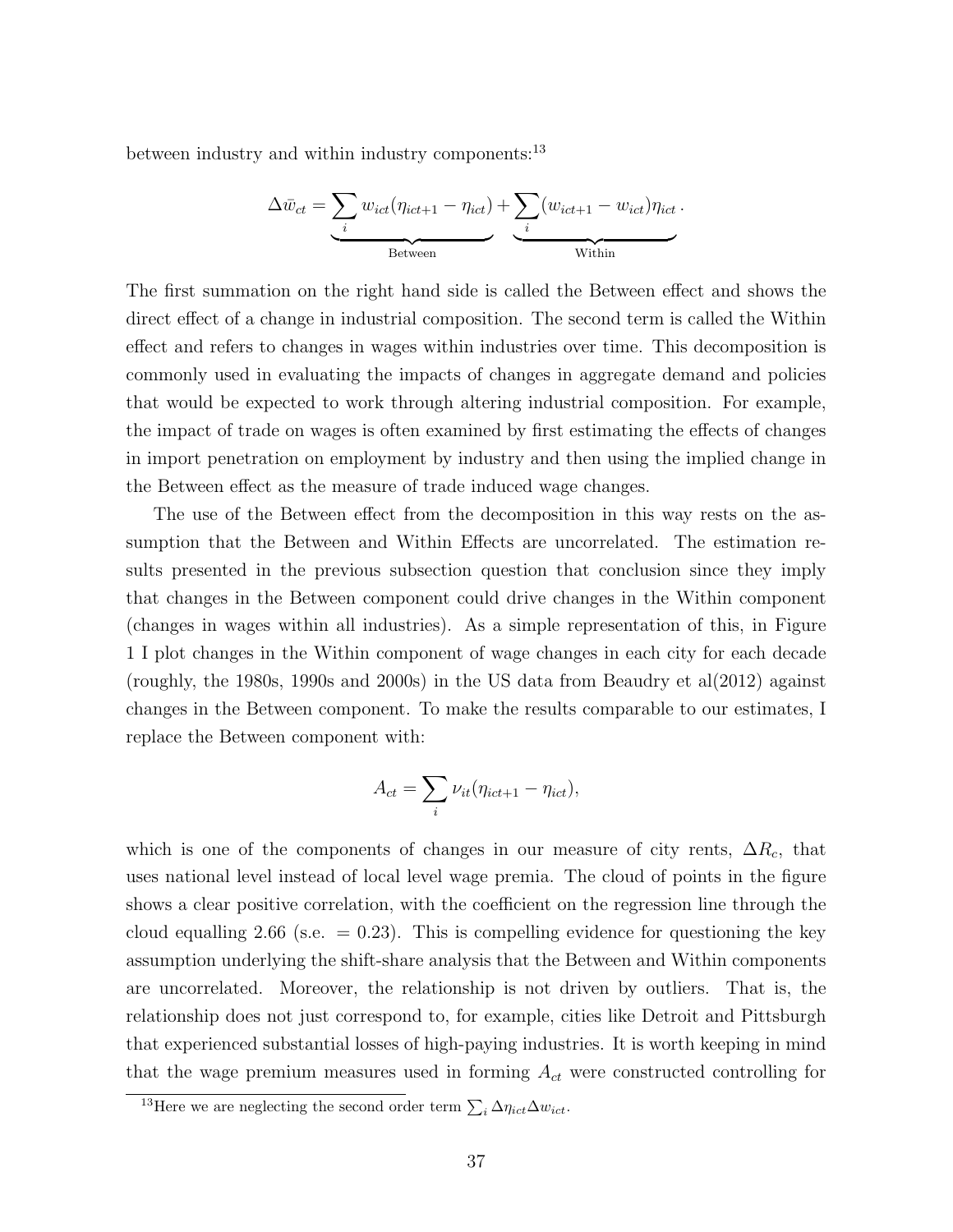observable skills so the shifts toward and away from high-premia industries captured in the movements in  $A_{ct}$  are not related to skill premia.

The plotted pattern in Figure 1 is, in fact, the variation used in our main regression except that in the regression we show that the estimated relationship is robust to controlling for changes in the employment rate. Our main question of interest is then, if the standard decomposition fails in providing an estimate of the effects of changes in industrial composition on wages because of a failure of its key orthogonality assumption, how big are industrial composition effects? In other words, how large is  $\frac{\partial \Delta \bar{w}_{ct}}{\partial A_{ct}} \cdot A_{ct}$ ?

Note, first, that this derivative equals  $(1+\sum_i \frac{\partial \Delta w_{ict}}{\partial A_{ct}})$  $\frac{\Delta w_{ict}}{\partial A_{ct}} \eta_{ict}$ )· $A_{ct}$  in the presence of general equilibrium effects. Using our estimated wage equation, we can evaluate  $\frac{\partial \Delta w_{ict}}{\partial A_{ct}}$ . To see how to do this, note, first, that  $A_{ct} = \Delta R_{ct}$ .<sup>14</sup> Then, from our baseline wage equation, we have estimated that if  $A_{ct}$  is driven by changes in aggregate demand patterns then  $\partial \Delta w_{ict}$  $\frac{\Delta w_{ict}}{\partial A_{ct}}$  is given by<sup>15</sup>

$$
\frac{\partial \Delta w_{ict}}{\partial A_{ct}} = \frac{\gamma_2}{(1 - \gamma_2)} + \gamma_3 \frac{\partial \frac{E_c}{L_c}}{\partial A_{ct}}.
$$

In principle, we need to evaluate  $\frac{\partial \frac{E_c}{L_c}}{\partial A_{ct}}$  and incorporate it into our calculation. However, our IV estimates of  $\gamma_3$  are consistently found to be small and insignificant. In other words, we found that wages are very insensitive to changes in aggregate labour market conditions other than those captured by our measure of industrial composition,  $R_{ct}$ . This leads us to infer that using either U.S. or Canadian data  $\frac{\partial \Delta \bar{w}_{ct}}{\partial A_{ct}}$  is estimated to be  $1+\frac{\gamma_2}{(1-\gamma_2)}$ , which is on the order of 3.5.

Working from this conclusion, our estimates imply that the total effect on average wages of a shift in composition toward higher paying industries is approximately three and a half times what is reflected in a standard accounting measure. This total effect may initially sound overly large but it is worth recalling that the accounting measure effects tend to be quite small. In an interesting application of this methodology, Fortin and Lemieux(forthcoming) examine the effect of the resource boom of the 2000's on the wages in what they call the Extractive Resource intensive provinces (Alberta, Saskatchewan and

$$
\Delta R_{ct} = \sum_{i} \nu_{it} (\eta_{ict+1} - \eta_{ict}) + \sum_{i} (\nu_{it+1} - \nu_{it}) \eta_{ict+1} = A_{ct} + \sum_{i} (\nu_{it+1} - \nu_{it}) \eta_{ict+1}.
$$

Thus, in the case where the  $\nu_{it}$ s are not varying over time, the change in  $R_{ct}$  is exactly the amount the accounting approach attributes to changes in industrial composition.

<sup>&</sup>lt;sup>14</sup>We can decompose  $\Delta R_{ct}$  as,

<sup>&</sup>lt;sup>15</sup>Here we are taking national level wage premia as given when varying  $A_{ct}$ .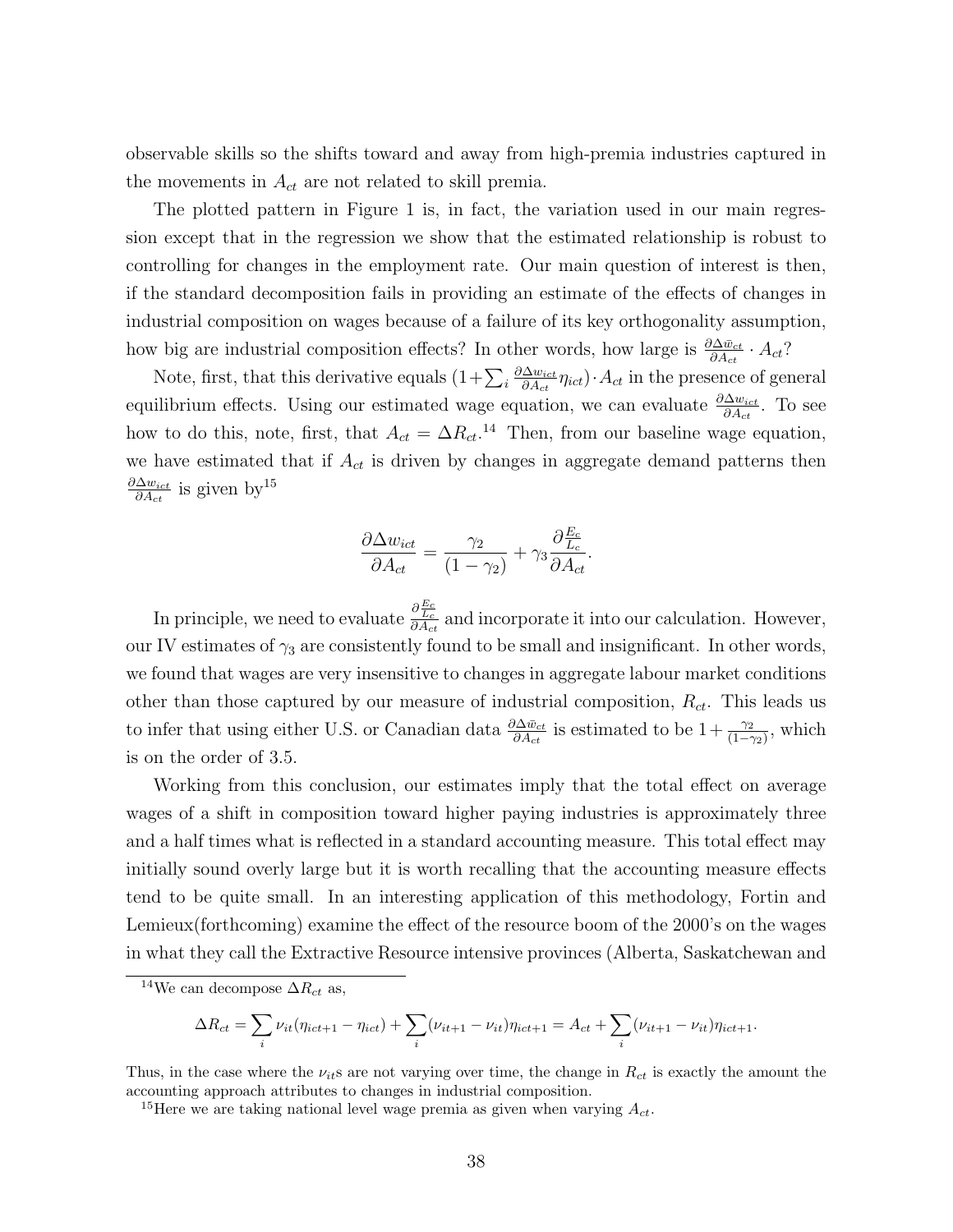Newfoundland) relative to the other provinces. They calculate that the average wage in these ER provinces grew approximately 23 percentage points more than the average wage in Ontario between 1999 and 2013. They also show that the ER sector paid a positive 27 log point differential relative to average wages even after controlling for observable worker characteristics (i.e., it is a Good Job sector) and employment in the ER sector in Alberta grew from making up 8.2% of employment in 1999 to 11.9% in 2013. On the face of it, this is a large positive shift in wages and employment. But to find its impact on the average wage, we need to multiply the two proportions together. That is, the effect of the growth in the resource sector on the average wage in Alberta obtained from the standard Between component equals 0.27 times .037, or about 1 percentage point. Thus, one is forced to conclude that general wage increases in the ER provinces relative to Ontario were not a result of the resource boom. But when they estimate our specification allowing for spillover effects on other industries, they find that over half the difference in wage growth for the ER provinces relative to Ontario can be accounted for by the shifts associated with the resource boom. While Fortin and Lemieux(forthcoming) note the need for some caution in relying on the precise magnitude of their estimates due to econometric issues, the result fits with the notion that even workers not in the resource sector can benefit from increased rents obtained by the workers in those sectors.

The patterns uncovered by Fortin and Lemieux are not unique. Any change in industrial composition will tend to induce small changes in the Between component because it involves multiplying together two proportions. This is a direct reflection of an underlying assumption in the standard decomposition that the arrival of a high paying firm will only benefit those workers who are directly employed by that firm, ignoring any general equilibrium induced wage spillovers. Given this quality of the decomposition approach, it is not surprising that is has been common to find that forces like trade - where changes in import penetration are assumed to affect the wage distribution by shifting the industrial composition of employment - have limited impacts on wages. Indeed, it seems possible that the decline in discussion of what was broadly called industrial policy in the economics literature since the 1980s could be attributed to a general a consensus that shifting the industrial composition could only have limited effects that itself follows from the (correct) conclusion that standard decompositions of wage changes imply that only small portions of those changes can be attributed to industrial composition changes. Our results suggest there is a need to rethink those conclusions.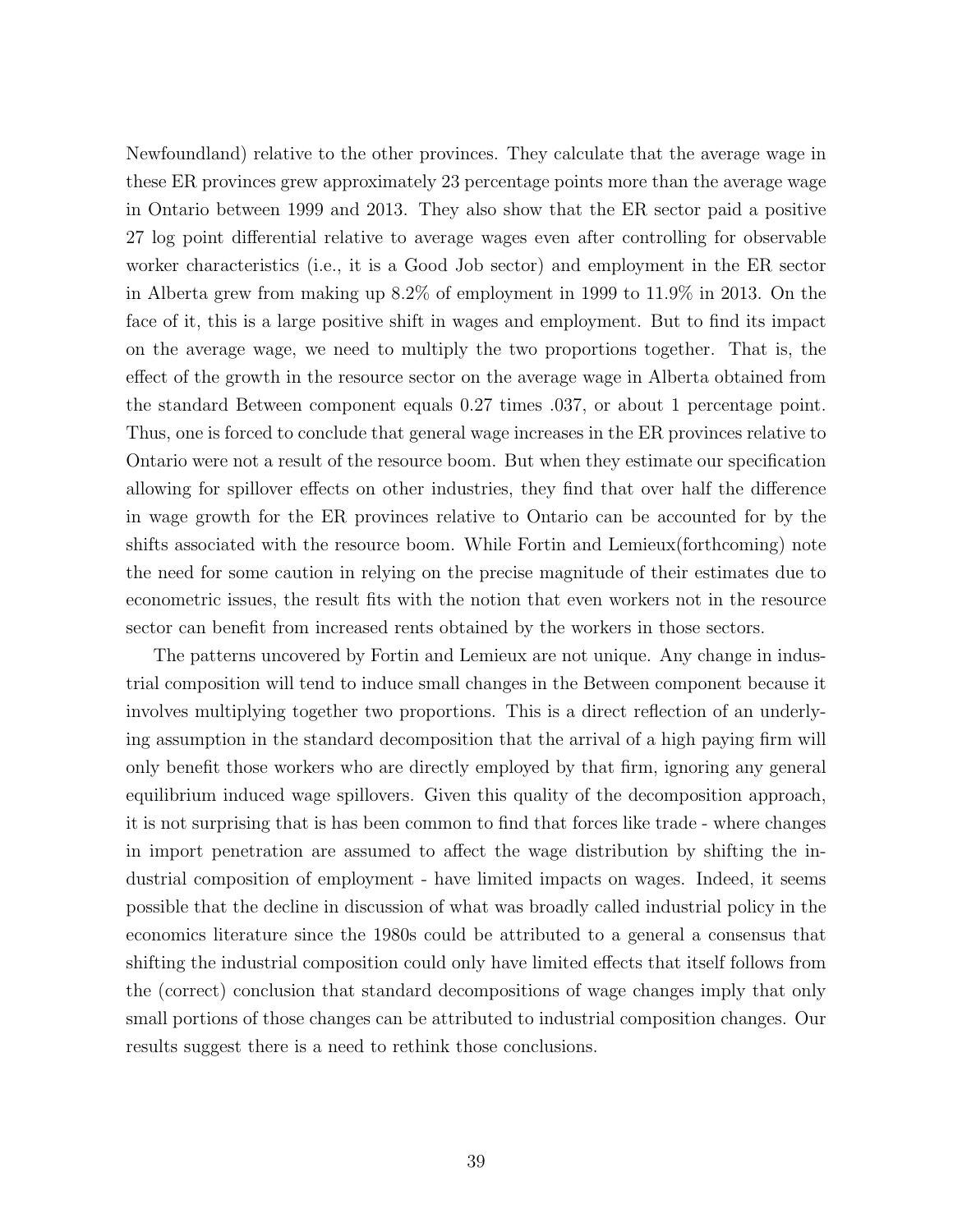#### 3.1.3 Summarizing the Empirical Results

It is worth summarizing what we have learned from our empirical investigation. First, Good Jobs exist. The pattern of wage responses to changes in industrial composition and wages in the rest of the economy fit with the existence of rents on jobs and an ability of workers to capture part of those rents. In essence, for the wages of a worker in industry A to be affected by changes in industries B and C while holding employment in A constant, she must not be indifferent to the jobs in those industries. That is she must either see them as Good Jobs relative to her job (i.e., as a job she would prefer if only she could get it) or her job as good relative to them. Second, wages in an industry fit with models with bargaining over rents. This is revealed, in particular, in our over-identification test. Third, standard decomposition analysis of factors that have their effects through changing industrial composition such as trade will understate the full effects of those factors on the wage structure because they do not take account of those bargaining channel effects. Our estimates imply that the full effects are on the order of 3.5 times what is implied by a standard decomposition.

# 4 Good Jobs and Theories of Justice

In the next section, I will consider the implications of the existence of Good Jobs and their form for broad policy considerations. Before embarking on that discussion, in this section I argue that it is useful to couch such discussions in terms of theories of justice. John Rawls, in his classic book A Theory of Justice describes justice as the "prime virtue" of institutions and discusses a notion of political economy that involves comparing institutions to principles in theories of justice(Rawls(1999)). His famous veil of ignorance is a device for determining the principles underlying that exercise. In this section, I will discuss the potential existence of Good Jobs in the context of such a Rawlsian Political Economy exercise, asking how labour market institutions that do or do not generate Good Jobs match against some prominent theories of justice.

Many economists have contributed both theoretically and empirically to these types of discussions (e.g., Duclos(2009)) but the notion that we would ask questions related to the justice of institutions is still somewhat out of the norm for most economists particularly empirical economists. That, I believe, is because of a vague, implicit reliance on the Welfare Theorems. In Chuck Blackorby's 1990 Innis Lecture, he argues that through referring to the Welfare Theorems we see ourselves as the mechanics who make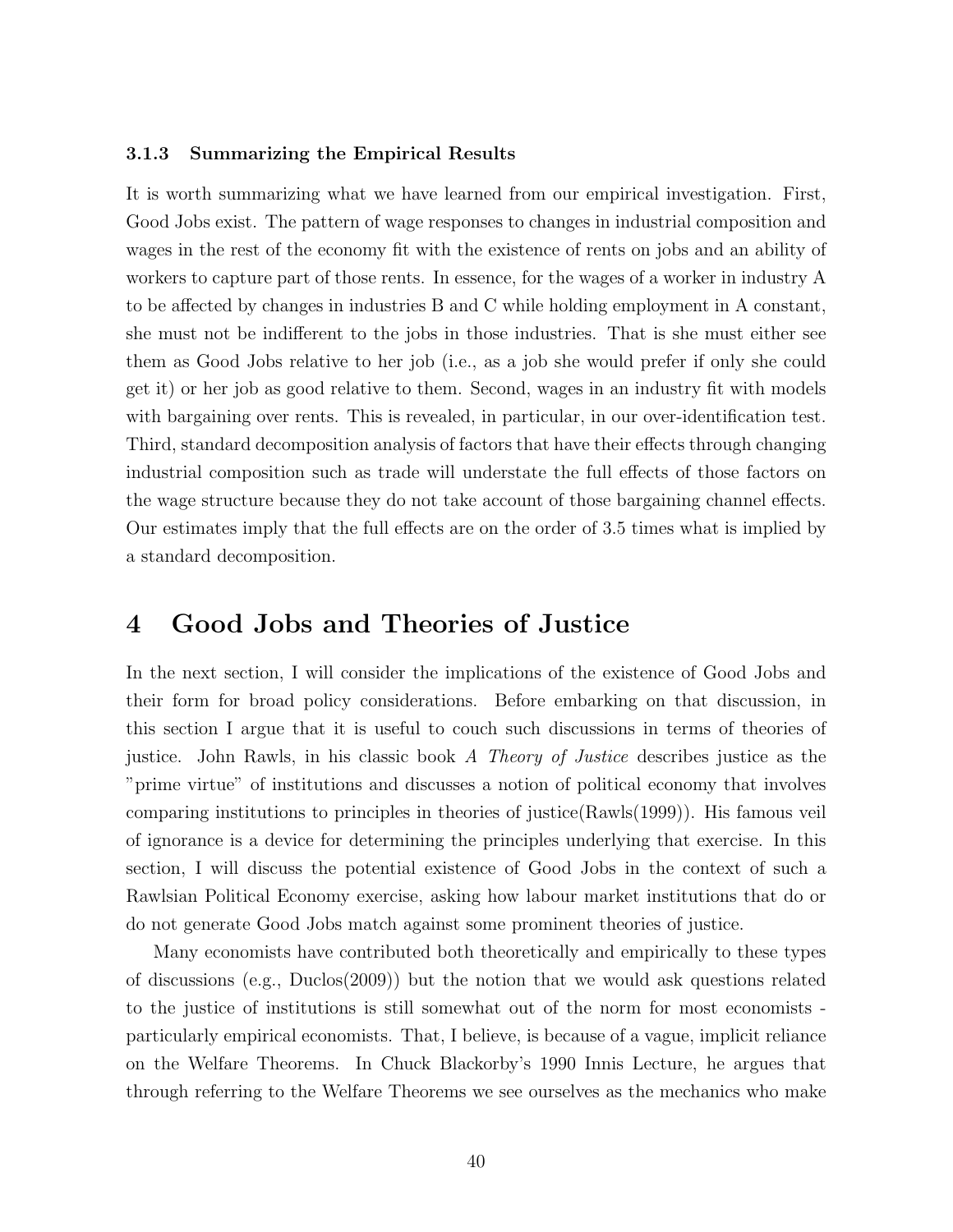sure the bus runs well; where the bus is going or how fast is a decision made by the bus driver and riders through other means. But Chuck goes on to argue that the assumptions underlying the Welfare Theorems are unlikely to hold in the real world and that, in turn, implies that efficiency and equity are not so easily separated (Blackorby(1990)). To return to his analogy, the separation of roles works well when the bus is efficiently made and the roads are smooth but it is incumbent on us to warn the driver that while the road to the right may be the fastest, with the way the bus is constructed and the bumpiness of the road, the people at the back of the bus will be banged around.

How luck affects wages and the distribution of jobs is a key example of the intermingling of practical questions about how labour markets operate with questions of justice. As I have discussed, the existence of Good Jobs is associated with luck playing a role in labour market allocations. I also argued that Good Jobs involve rents that are ultimately related to market imperfections. Those imperfections take us out of the world of the Welfare Theorems since they violate the underlying assumptions of those theorems.

Not surprisingly, luck is also a concept that is central to deliberations in many theories of justice. Rawls describes his theory as "justice as fairness", with Wolff(1999) defining fairness as "the demand that no one should be advantaged or disadvantaged by arbitrary factors" such as being born to wealthy parents. Rawls's veil of ignorance is exactly intended to uncover the set of principles underlying a just society by eliminating arbitrary personal advantage from the discussion. In his construct, a set of rational individuals determine the core principles of a society of which they will be members but without knowing either their abilities or their preferences within that society. Rawls argues that these people will put forward two key principles on which the institutions of a just society would be built. The first is that all people have the right to basic liberties commensurate with similar liberties for others. The second is:

"Social and economic inequalities are to satisfy two conditions. First, they must be attached to offices and positions open to all under conditions of fair equality of opportunity; and second, they must be to the greatest benefit of the least advantaged members of society." (Rawls(1993), p.29))

The second of these two conditions is called the Difference Principle: inequalities in what Rawls calls social primary goods are allowable only to the extent they are to the benefit of the least well-off. It is exactly at this point that the existence of Good Jobs become relevant. The opposite of having Good Jobs is that wage variation reflects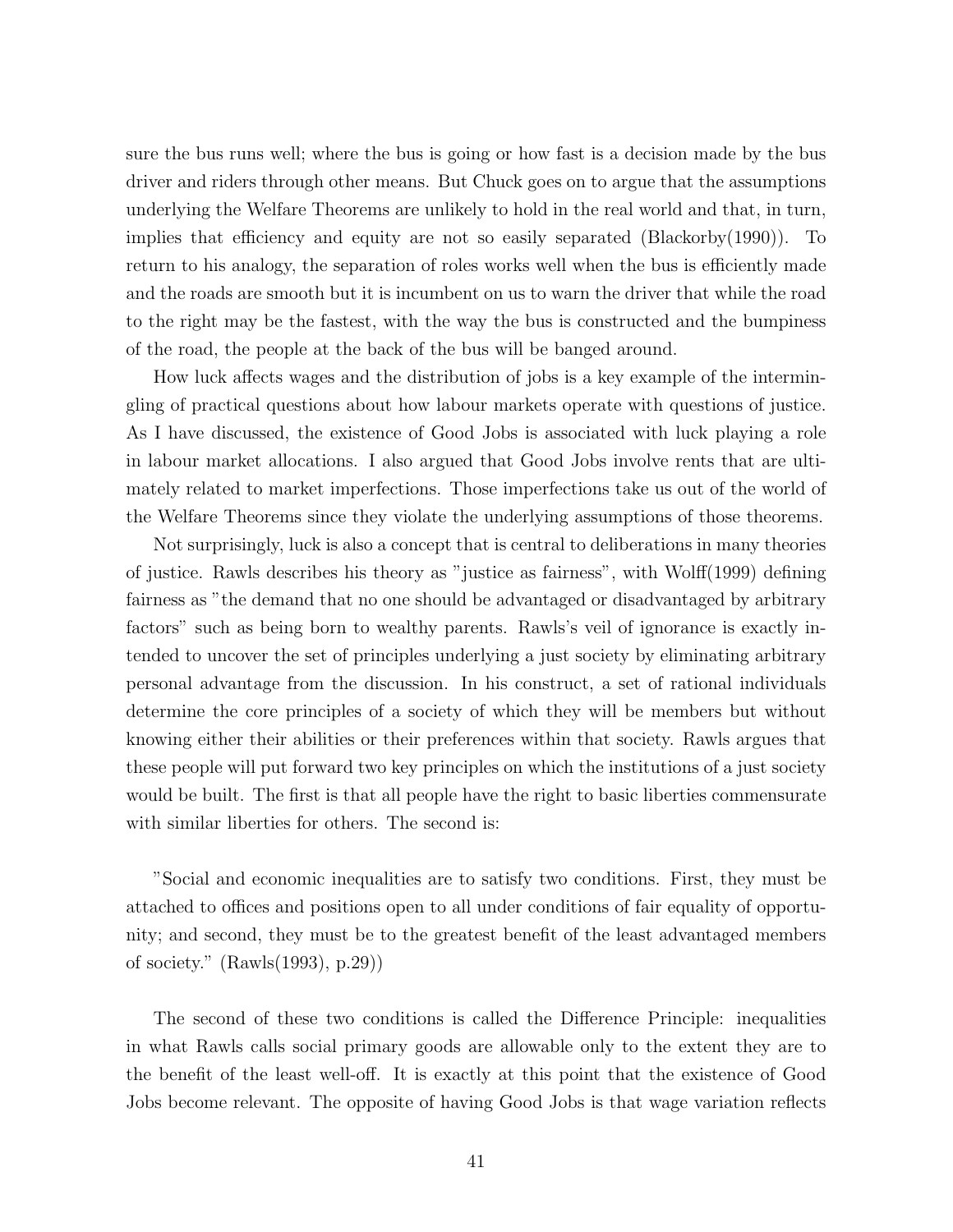compensating differentials related to characteristics of the job and/or differences in the productivity of different workers. If institutions that generate remuneration in proportion to productivity are needed for the efficiency of an economy - increasing the size of the pie - and that efficiency is needed to improve the lot of the worst off then those institutions could fit with the Difference Principle. In contrast, Good Jobs, since they are about dividing up rents, are by definition not a part of making a bigger pie, though they, too, could be rescued through the Difference Principle because of the spillovers to other wages we have identified. Further, wages and positions allocated according to productivity would potentially fit with notions of fairness as long as they are "open to all under conditions of fair equality of opportunity." But Good Jobs are allocated according to luck, and it is precisely this type of luck related advantage that Rawls' citizens behind the veil seek to avoid. Taken together, these points seem to indicate a need to address and possibly eliminate Good Jobs under Rawls' criteria. I will return to this point in the next section.

A main criticism often levelled against Rawls' scheme is that it implies the worker assumes no responsibility for her or his choices. In Kymlicka(1990)'s version of the story there are two equally talented people one of whom chooses to be a gardener and produce food while the other chooses to play tennis. Under Rawls' scheme, society's institutions should be built on the notion that the tennis player should be guaranteed the same level of primary social goods as the gardener, which would, in turn, imply transfers from the gardener to the tennis player. Perhaps the main response to this issue is found in the work of Ronald Dworkin. In a series of influential articles (including Dworkin(1981a, 1981b), Dworkin set out an alternative scheme for thinking about the principles of distributive justice. In his scheme, individuals on an island are given equal numbers of shells to bid on society's resources in order to fulfil their goals. Importantly, the individuals know their preferences and are morally responsible for the choices made based on them.They also know their abilities but, in a twist that appeals to the hearts of economists, they do not know how their abilities will be valued in the equilibrium that will emerge in the real world. That means that the person who chooses to be a tennis player might conceive of worlds in which his playing is highly remunerated but he takes responsibility for his outcomes if those worlds do not emerge. He has no claim in justice for help from society if being a tennis player turns out not to pay well.

A key feature of this theory and related theories developed by others is the separation of luck into brute luck and option luck. Brute luck refers to outcomes over which the individual does not have control and for which she is not morally responsible as a conse-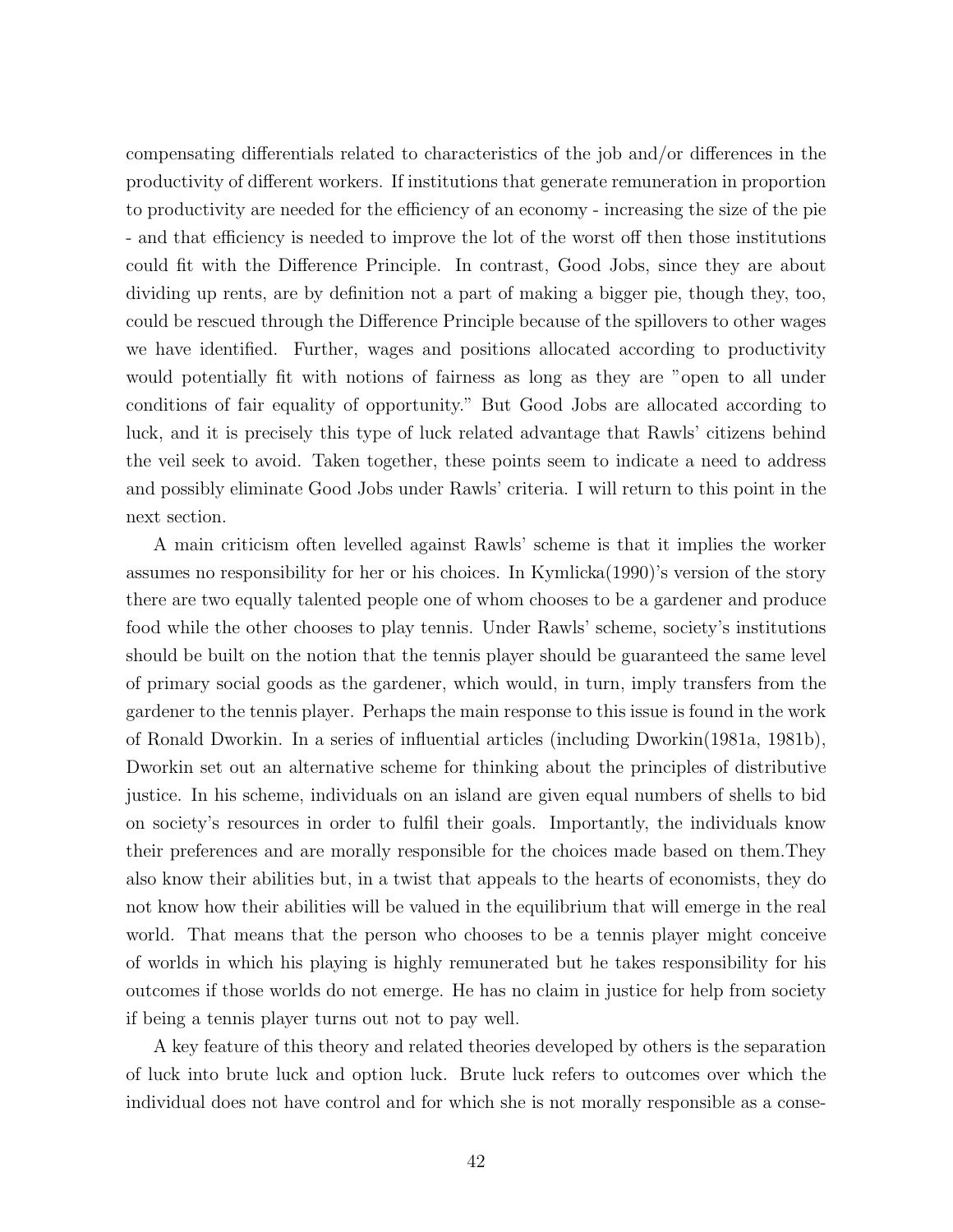quence. Option luck relates to outcomes determined by choices made by the individual. According to Dworkin, rational agents on his island will choose to set up an insurance scheme before the actual equilibrium payments are determined in which they can purchase insurance against brute luck but not option luck. The redistributive system can be seen as a real world embodiment of that insurance scheme. Importantly, individuals can sometimes convert brute luck into option luck by buying insurance. Thus, having your house struck by lightning and burning down seems like brute luck, implying that a just society would come to your aid. But if there is fire insurance available and you did not purchase it then the loss of the house is actually a reflection of your choices, that is, it is option luck, the outcomes from which confer no claims in justice.

If there are no such things as Good Jobs and wages equal the value of marginal product then just redistribution under the luck theories will involve unpacking the effects of innate ability (which is an element of brute luck) from those of effort (which relates to option luck). Roemer, for example, puts emphasis on equalizing opportunity(Roemer(1996)). When there are Good Jobs, however, one might reasonably see them as reflecting brute luck and, therefore, requiring redistribution. Pushing deeper, though, this conclusion might be over-turned to the extent that workers get Good Jobs by putting more effort into job search than others. Indeed, if the cost of the search effort exhausts the value of the rents on Good Jobs then, in reality, Good Jobs do not exist. There may be jobs with high wages relative to what is paid on other jobs for similarly talented workers but the marginal worker is indifferent about those jobs because of the associated costs of search.<sup>16</sup> In that case, there is no reason for redistribution. Thus, our conclusion that Good Jobs do exist points to a rationale for redistribution under this theory.

The role of luck in redistributive justice is, to say the least, a contentious point in philosophy and my descriptions only begin to scratch the surface of what is a complex discussion. Nozick(1972), for example, challenges Rawls exactly on the point that simply because a distribution arises through luck does not necessarily imply a reason in justice to redistribute. For Nozick, as long as the Lockean proviso is met (i.e., that obtaining your share of luck does not interfere with my rights to pursue my ends) and transfers of resources are just there is no reason for redistribution. <sup>17</sup> Sen and Nussbaum's theory

<sup>&</sup>lt;sup>16</sup>For search to exhaust the benefits of Good Jobs would require some type of directed search. With random search, the average rent on jobs will just balance the costs of search for the marginal worker to the labour force but he will still get a rent from meeting with a high productivity firm.

<sup>17</sup>Varian(1971) argues that while free exchange in markets fit with this notion of just transfers, Nozick's theory is incomplete in that it provides no story for where initial endowments that underlie the fair exchanges come from. In that sense, luck as defined by others is sidestepped as an issue. This point could be extended once one considers multiple equilibria. In Acemoglu $(2001)$ , for example, there can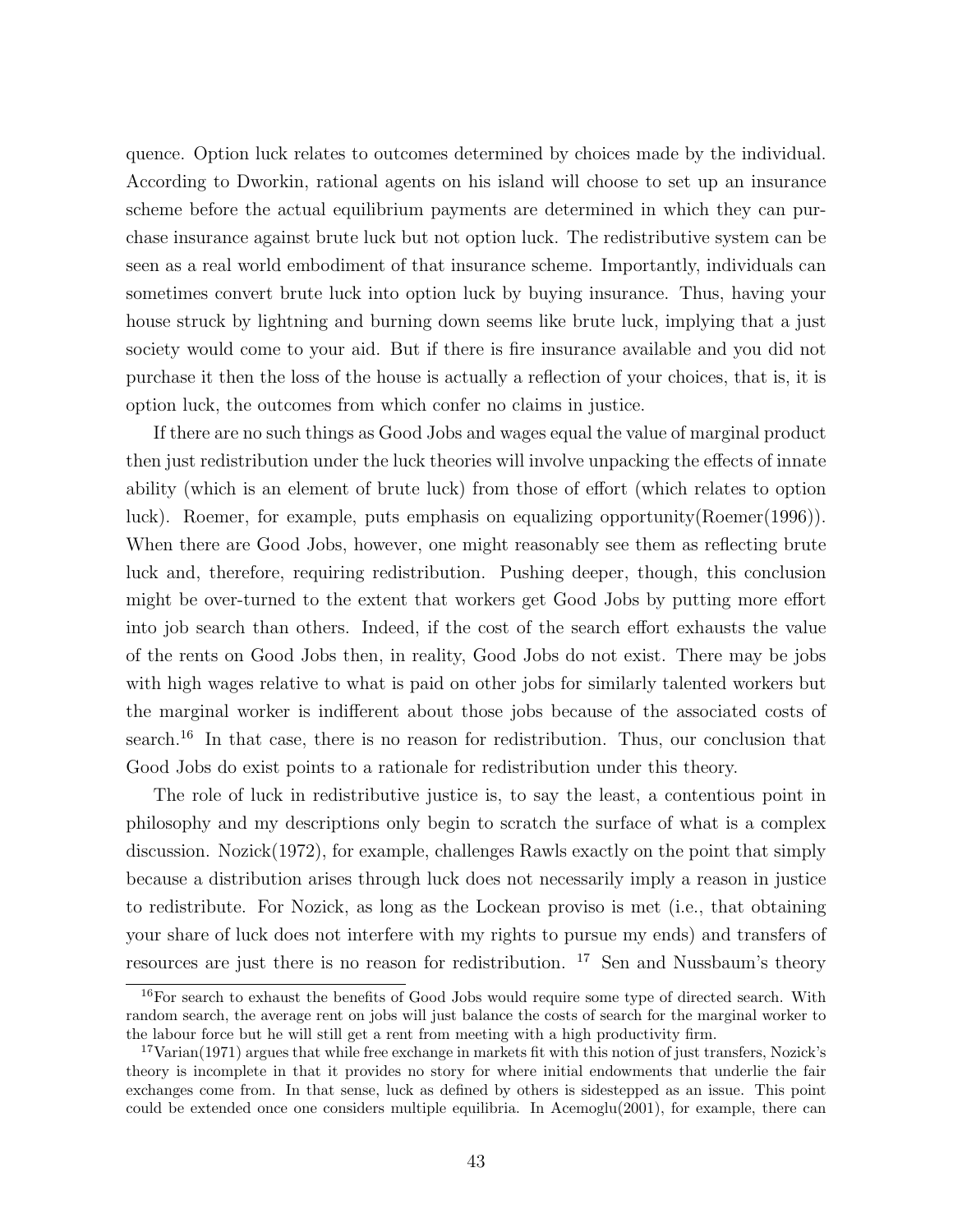is similar insofar as luck does not play any central role in considerations of distributive justice. For them what matters is whether a person has access to what is required for their share in an equal distribution of capabilities.<sup>18</sup> Since capabilities include core characteristics such as respect, this does not require full material equality nor is there any reason to undo the effects of luck in and of themselves. Instead, as Arneson(2001) argues also for Dworkin and potentially for Rawls, obtaining resources through brute luck does not imply a failure in distributive justice in itself but it does mean that those resources are available for redistribution if needed to obtain a fair final distribution. In Dworkin, that means that it is the outcome of this luck that is the focus of the insurance system and its real world tax and transfer realization.

# 5 Implications

### 5.1 Bad Jobs

Before focusing on issues related to Good Jobs, I want to spend a moment thinking about their opposite: Bad Jobs. I have presented the discussion as if there is a kind of symmetry between Good and Bad Jobs, that is, if we can show the existence and nature of Good Jobs then we must also be showing the existence and nature of Bad Jobs in mirror image. Or, we could describe truly Bad Jobs as at the opposite end of a continuum from Good Jobs. But this does not have to be the case. In Bulow and Summers version of an efficiency wage model or Acemoglu's version of a search and bargaining model, the lower paid jobs are called Secondary Sector or Bad Jobs but it is not entirely clear why that is true. There is nothing in the models to say that the market outcomes in the lower wage sectors have other bad features or even pay wages that would imply that the workers receiving them are poor. Similarly, our empirical work demonstrates that there

be equilibria with a predominance of Bad Jobs and others with a predominance of Good Jobs. For a given equilibrium, workers enter freely into exchanges and so the outcomes would be considered as just under a straightforward reading of Nozick(1972). The question is whether we should consider a broader notion of freedom that includes choice across equilibria but would involve societal intervention to realize. Following from Varian's point, what is missing is an account of how the forces that imply the realization of one equilibrium versus another are to be seen in terms of justice.

<sup>&</sup>lt;sup>18</sup>In the theory of distributive justice developed primarily by Amartya Sen and Martha Nussbaum, the key building blocks in considerations of justice are functionings: "the various things a person may value doing or being." (Sen(1999), p. 75). Those functionings, for Sen, include basic ones such as "being adequately nourished and being free from avoidable disease," but also include higher order characteristics "such as being able to take part in the life of the community and having self-respect."(Sen(1999), p. 75). The collection of functionings a person can actually access are called capabilities and it is the equalization of capababilities that is the goal of social justice in this line of thinking.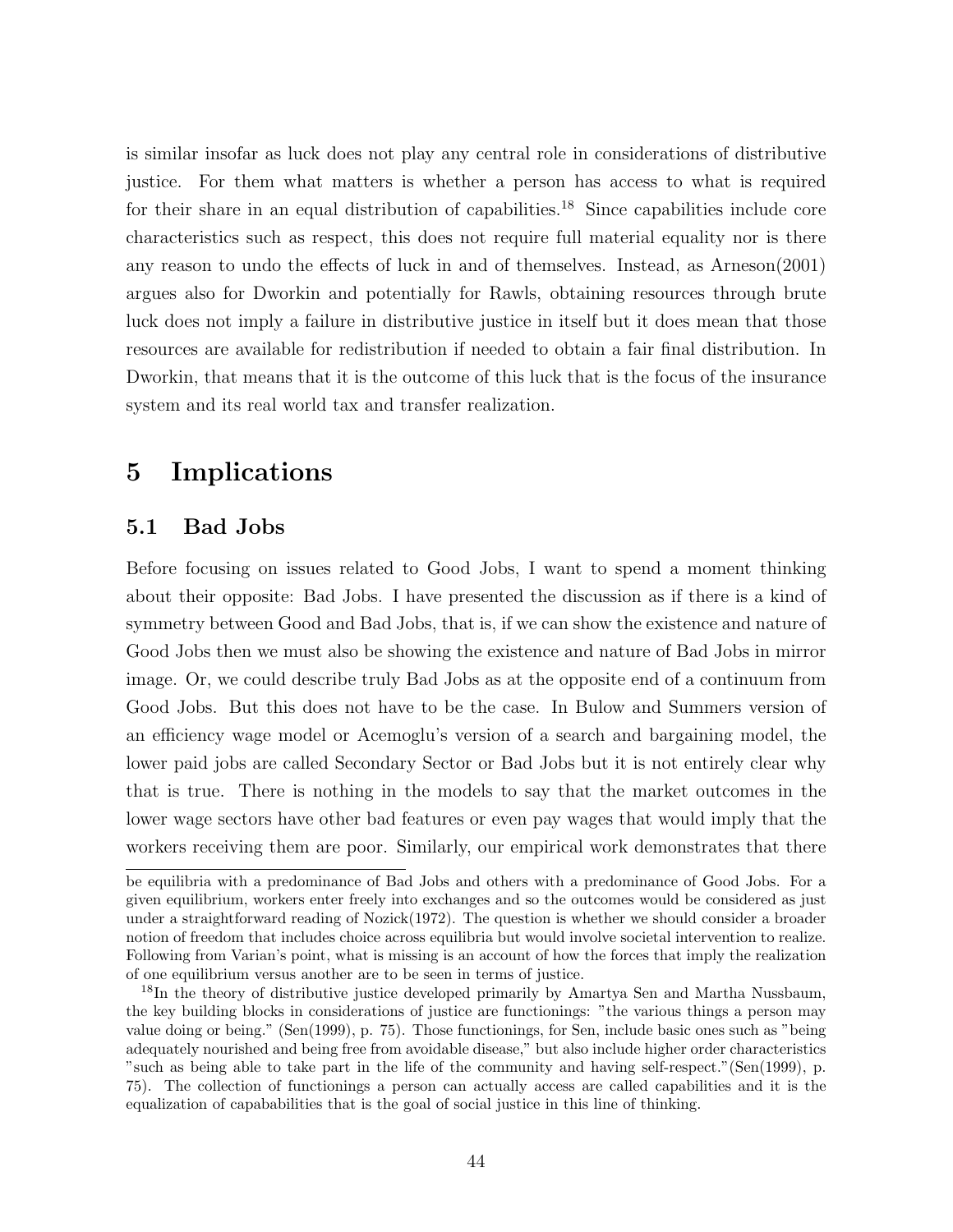are rents on jobs and that workers are able to capture part of them. This does not have to imply that the lowest rent jobs are Bad Jobs. The most I think we can say is that it seems conceivable to construct models with Bad Jobs in equilibrium and that, if we came up with a clear definition of them, we might well find evidence of being in such an equilibrium.

On the other hand, from the points of view of common descriptions of Bad Jobs and many theories of justice, we could condemn Bad Jobs as unjust. As I discussed in the introduction, features of Bad Jobs including erratic scheduling of hours, lack of common courtesy from the boss, and lack of opportunity for self realization imply that they are killers of self-respect.<sup>19</sup> Given the primacy of respect in the theories of Rawls, Sen, Nussbaum and Wolff among many others, this would point to a desire to institute policies that eliminate Bad Jobs.

It is important, at this point, to highlight that the evidence from economists described in the previous section has almost entirely to do only with wages. Years ago, while working for the Fraser Institute, Walter Block developed the argument that the government didn't need to intervene in cases of sexual harassment at work because the market would insure that the harassees were already getting paid a compensating differential for what they faced.(Block(2012)) I think what makes even economists shake their heads at this argument is not just the implicit naivete about what markets on their own can and cannot do but the fundamental notion that monetary compensation could truly make up for what harassment does to a person's notion of security and self-respect. And the same can be said of other elements of Bad Jobs. The implication is that our evidence on wages does not necessarily carry over to important elements of what people describe as Good and Bad Jobs. I believe there is the potential for a fruitful interaction between philosophers and economists in thinking about justice in this context and in trying to understand the implications of lack of dignity and respect as embodied in Bad Jobs in both economic theory and empirics. <sup>20</sup>

<sup>19</sup>Jonathan Wolff, in his discussion of respect and fairness in recent theories of distributive justice argues, from the other side, that certain types of treatment undermine self-respect and make us feel that other do not respect us. Key among these are: not being treated with common courtesy (being kept waiting, or being "ignored, patronized, or shouted at,"(Wolff(1998), p. 108)); being treated with a palpable lack of trust; and being forced to doing things or reveal things about yourself that you would view as shameful.(Wolff(1998))

<sup>&</sup>lt;sup>20</sup>Craig Riddell pointed out to me that the union literature on voice versus exit does pay attention to features of jobs other than wages and to policies that affect worker abilities to address arbitrary treatment by firms.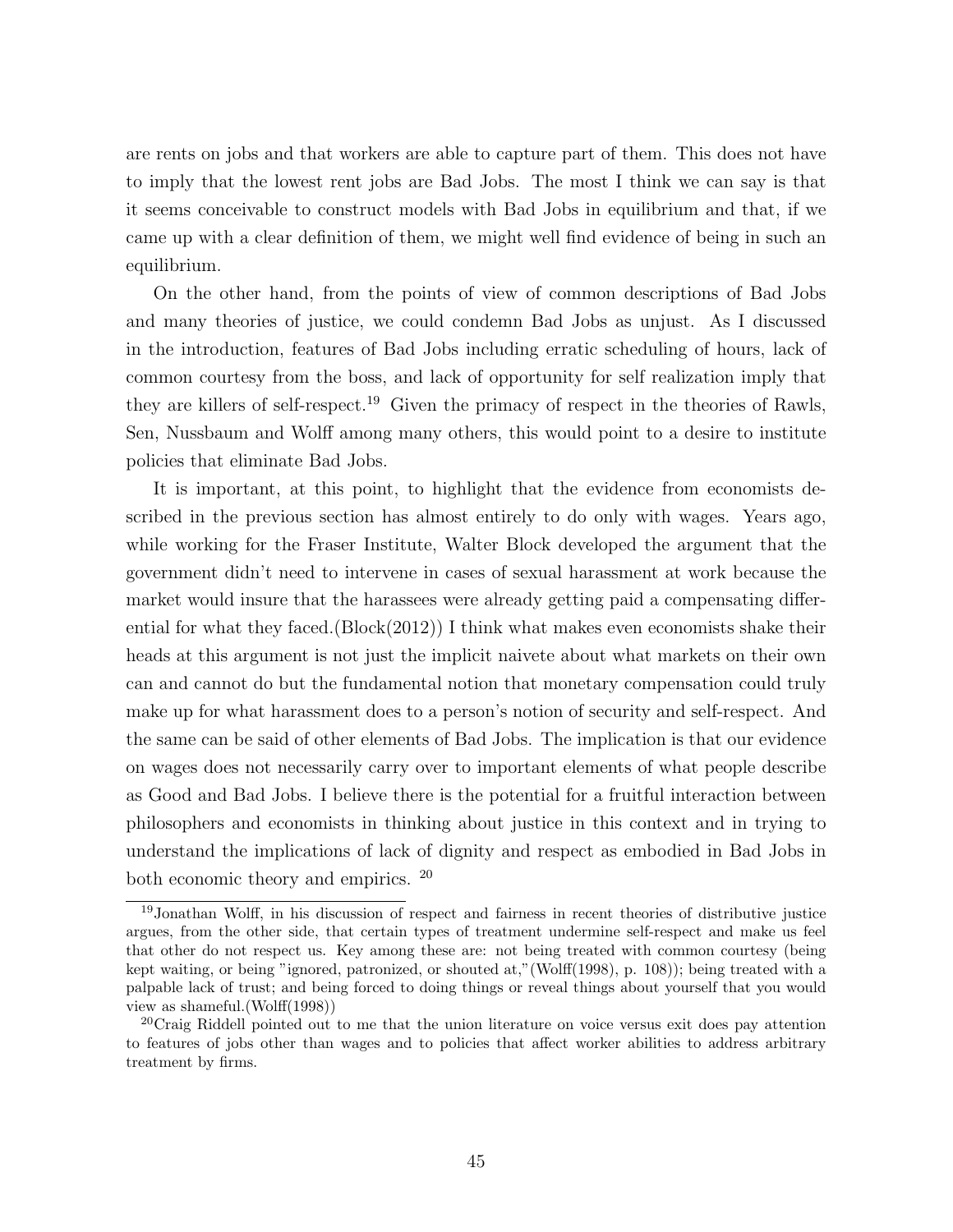### 5.2 Are Good Jobs Just?

So, I will largely ignore Bad Jobs for the remainder of the discussion and focus on Good Jobs as defined in section 3. Perhaps the clearest question we can ask is whether Good Jobs would be part of a just wage structure. Or, put in terms of the Rawlsian Political Economy exercise, how do institutions that imply Good Jobs match theories of justice?

One conclusion from the earlier theoretical discussion was that what I have defined as Good Jobs are ultimately based on market imperfections. One might then recast the question as asking whether a world without this set of imperfections is more just. Such a question seems potentially too fanciful to be useful. Sen(2009) argues for a distinction between what he calls "transcendental institutionalism" theories of justice and a "realization-focused comparison" approach. The former includes theories such as those of Rawls and Dworkin that involve the search for the most just set of institutions. It is not entirely clear how to see comparisons to the real world in relation to this set of theories since to any statement that the world works in a specific way and therefore requires certain actions to attain justice could always be answered that the world would not have that fault when truly just institutions are in place. In contrast, the "realizationfocused comparison" approach seeks to try to identify the direction to proceed from the point at which we find ourselves now, taking into account the fact that people will not agree on one set of principles of justice even in seemingly straightforward situations. I will continue the discussion following the latter approach. Imperfections such as frictions in the labour market are features of the real world that we are stuck with. That implies that we should pursue a set of more realistic questions, and I will try to set those out in the ensuing subsections.

### 5.2.1 Would Generating More Good Jobs Be a Step Toward a More Just Wage Structure?

A more reality-based question is whether a more just economy than what we have now would involve more Good Jobs. At first glance, the answer to this question seems obvious: aren't Good Jobs good, after all? But looking back at the accounts of luck in theories of justice, the answer becomes less clear. Good Jobs are reflections of luck in the labour market and, as such, in both Rawls and the luck theorists are prime candidates for the attention of redistributive schemes. To the extent that Good Jobs are distributed randomly - perhaps through the shear blind luck of an unemployed worker running into a Good Job vacancy - their current distribution might be seen as fair. However, it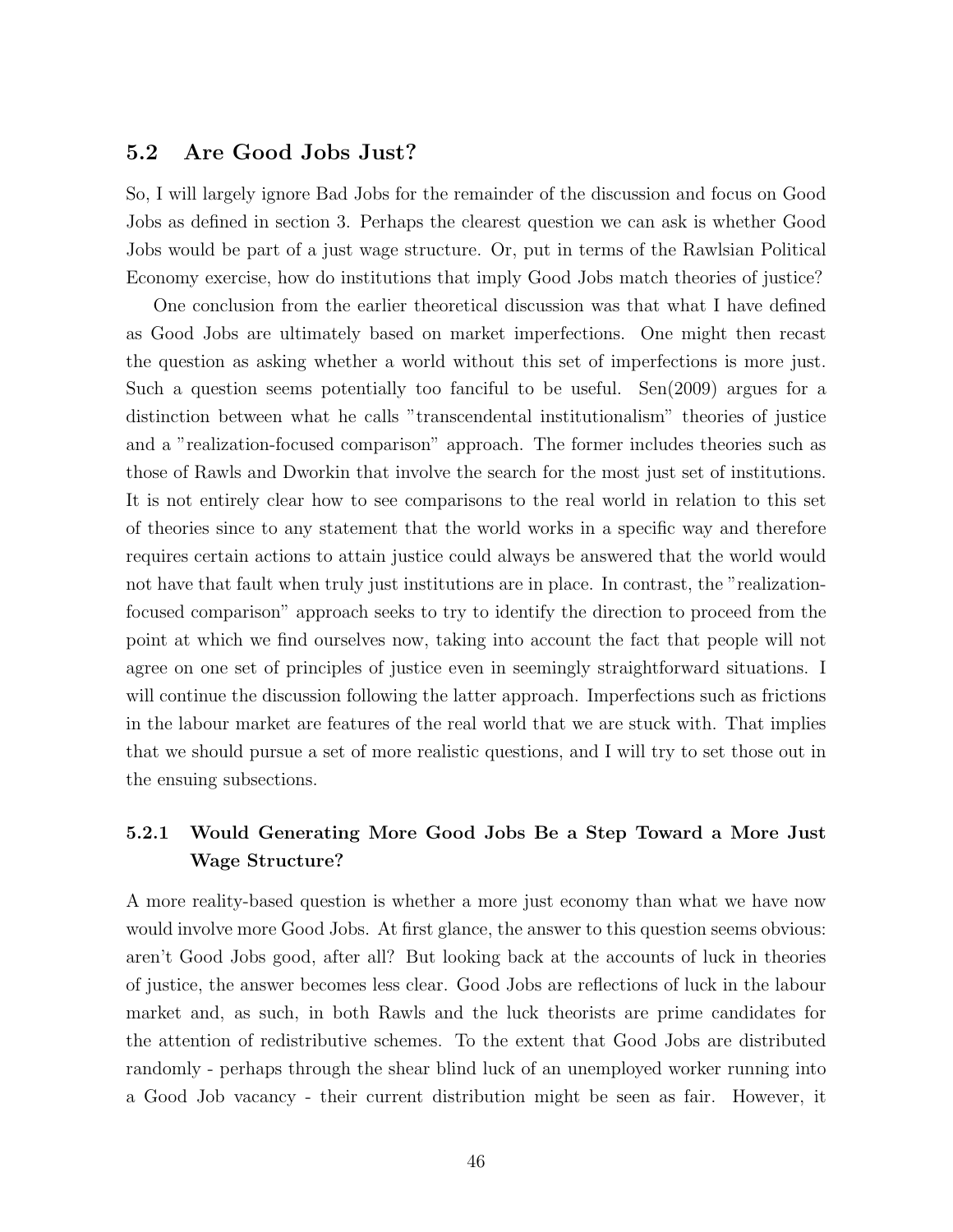seems clear that under the principles derived by Rawls' highly risk averse citizens behind the veil, even that lottery would not be seen as part of a just society. Dworkin would reach a similar conclusion, though toned down by the fact that the response would be operationalized through an insurance scheme in which participants would likely not fully insure against the risk of getting a Bad Job to the point of equality. The key point here is that differences in wages over a lifetime from getting a Good Job versus even an average job are substantial. As discussed earlier, it is not that most theories of justice see advantages arising from luck as inherently unethical but those advantages are based on arbitrary factors and, as such, are eligible as a source of revenue to help those who have had arbitrary bad luck of various kinds. The implication is that there would be no call to increase the number of Good Jobs if their proceeds are just going to be redistributed in any case.

Our results showing significant spillovers from Good Jobs to wages in other jobs, however, can alter this conclusion. One of the interesting conclusions from the empirical results discussed here, including the strength of the over-identification test, is that the benefits of Good Jobs get distributed to workers in other jobs by altering bargaining outcomes. Indeed, those benefits appear to be distributed quite widely since workers in all other sectors can use the example of one Good Job sector in their bargaining. That conclusion is directly reflected in the fact that we estimate that the impact of a change in the composition of jobs in a local economy has an effect on the average wage that is three and a half times what one would conclude from a simple decomposition. Under Rawls, such spillovers point to an application of the Difference Principle, that is, the wage advantages in Good Jobs are potentially defensible to the extent that they raise the position of the least well-off in society. Similarly for Dworkin, the wage spillovers could be seen as a manifestation of the attempt to insure against low wage outcomes when the real world equilibrium is revealed.

Following from these points, we can consider two redistributive schemes. In the first, the rents associated with Good Jobs are taxed away and distributed to people with Bad Jobs. Doing this would, of course, eliminate Good Jobs in the sense that I have defined them and, along with them, eliminate the bargaining advantages for workers in other jobs. In the second scheme, the rents are not taxed away and redistribution occurs through the mechanism of greater bargaining power for workers. Here, increasing redistribution would occur either through increasing the proportion of Good Jobs or through mechanisms that increase workers' abilities to take advantage of outside options in bargaining. At this point, the importance of self-respect and dignity become relevant.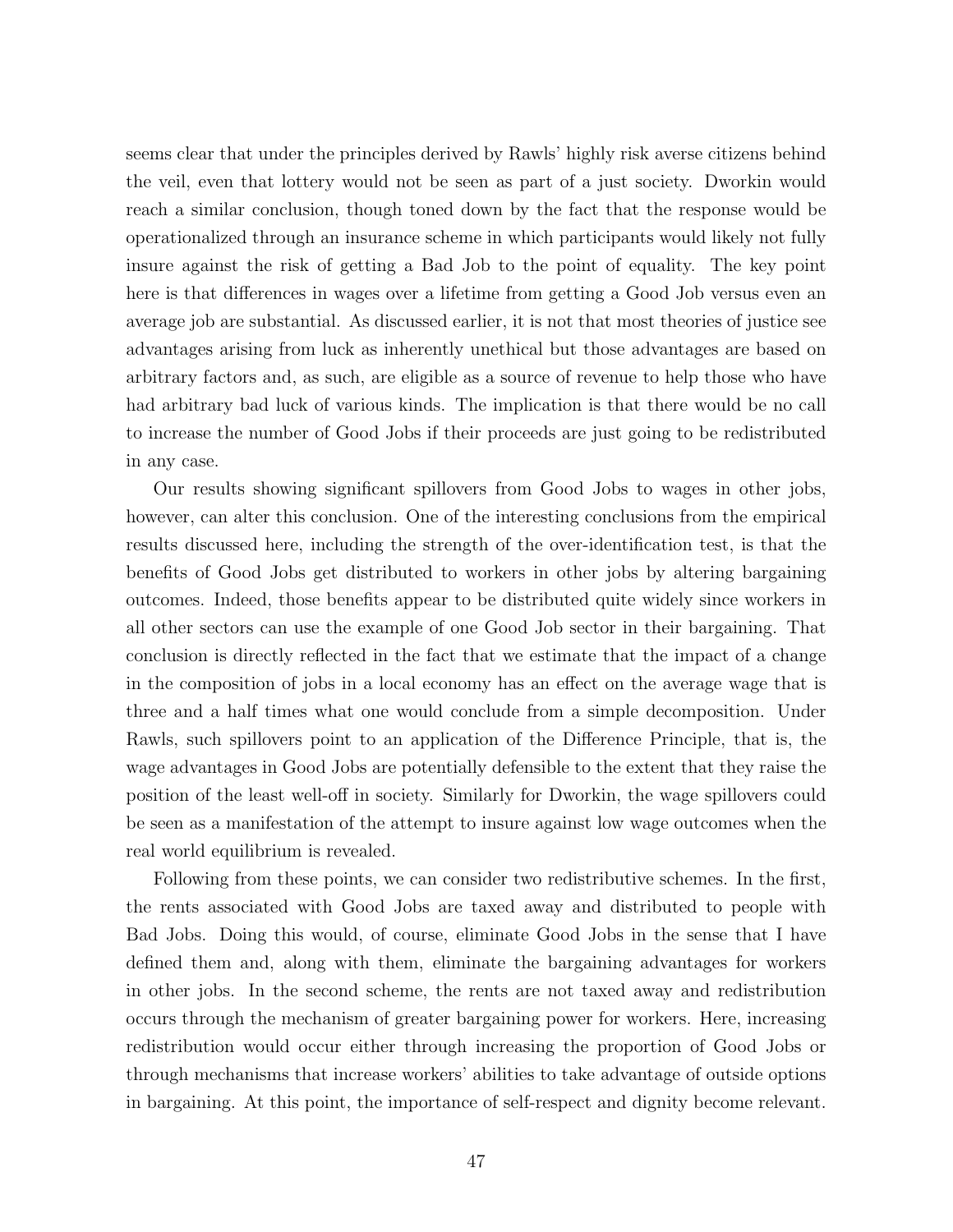It seems clear that a redistributive mechanism that is associated with dignity-enhancing work is better for self-respect than one based on simple transfers. Indeed, Anderson(1999) and Wolff(1998) argue that a key problem with the redistributive schemes that emerge from the luck theories of justice is that they involve demeaning public admissions of being of low ability in order to receive transfers. To the extent that Good Jobs in terms of wages tend also to be Good Jobs in terms of features of jobs such being treated with courtesy, opportunities for advancement, etc. the second approach also enhances self-respect in this way. $^{21}$ 

Whether enhancing Good Jobs is a preferred approach to improving justice depends on the answers to several other questions. First, what is the source of the rents that define the Good Jobs? If the rents arise from regulations or other barriers restricting output markets then increasing them would imply a shrinking of the pie. I don't know of direct answers to the question of whether the effect of that shrinking on the least well off (under Rawls) or the fair distribution of capabilities (under Sen and Nussbaum) would be more than offset by the redistributional effect of workers bargaining higher wages. My guess is that in certain circumstances such as the creation of artificial monopolies, it would not be. But there may be some restrictions - for example, to free trade - where the question might be more open.

The other main source of rents we have discussed arise from labour market frictions. The size of those rents can then vary with the productivity levels of different firms. Syverson(2011) surveys and discusses a growing literature on firm productivity differentials, stating that the available empirical evidence shows that even among firms in the same 4 digit manufacturing sector in the U.S., the 90th percentile firm has twice the productivity of the 10th percentile firm. Further, as described earlier, Acemoglu(2001) argues in the context of his modified DMP model that there is reason to think that an unfettered

 $21$ There is another, somewhat more subtle way in which the allocation of wages and employment in an economy affects the justice of a society. Rawls argues that institutions in a just society will be self-perpetuating in the sense that they help citizens see and commit to the core principles of justice as fairness. To the extent they do that, the society will be able to maintain and even deepen the justice of its institutions. In a somewhat similar vein, Adam Smith in The Theory of Moral Sentiments argues people are ultimately social in that they have an innate concern for others and that a society built on that core principle of fellow-feeling will flourish. He goes on to state that societies can be based on pure self-interest and function, much as markets do, but those societies are "less happy and agreeable." (Smith[1790] , p. 109) Good Jobs can be a source of self-respect, dignity and self-realization as well as monetary reward. As such, increasing their proportion could enhance perceptions that we live in a fundamentally just society and strengthen the fellow-feeling that underlies more generous sentiments in supporting specific institutions in society. However, the source of the rents underlying Good Jobs will matter here as well. If those rents come from artificial restrictions then their allocation might, instead, challenge people's notions of the fairness of their society.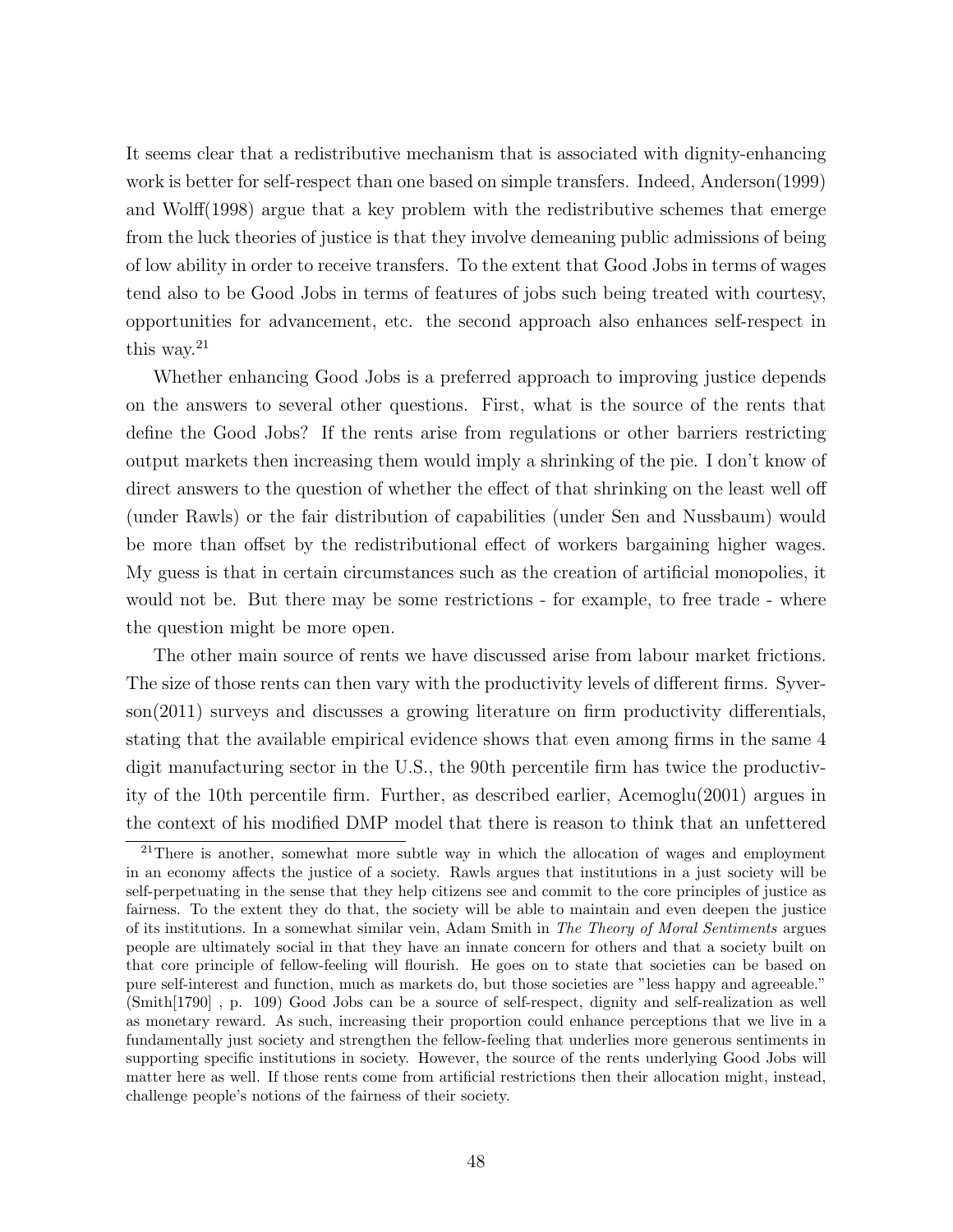economy will produce an inefficiently small number of Good Jobs because firms do not take account of the advantage of these jobs for workers. Together, these imply that it would be advantageous to pursue policies that push toward an equilibrium with more Good Job firms.

The second question is who gets the Good Jobs. While the higher wages on Good Jobs spill over to other workers through bargaining, one would still expect that the greatest advantage from the existence of Good Jobs goes to those who hold them. If Good Jobs are distributed through discriminatory means then enhancing the number of them would not improve justice. There is some interesting theoretical and empirical work on this point. Card et al(2015) investigate male-female wage differentials in the context of matched worker-firm data from Portugal. They find that women are less likely to be employed at firms that pay higher premiums to either gender and that women capture less of the firm specific surplus in bargaining. Bidner and Sand(2012) provide a potential route through which the latter effect arises, showing that women in the US bargain lower wages than men because the industries in which they typically work (and therefore their outside options in the context of the model set out in the previous section) are lower rent sectors. Increasing the proportion of Good Jobs without addressing these issues of access would challenge any claim to be improving justice.

Holding aside direct discrimination, the distribution of the direct and spillover benefits of Good Jobs is important for evaluating their contribution to justice in the wage structure. Evaluations of the direct impact of unions on inequality indicate mixed results because the lowest paid workers do not tend to be unionized and so increasing the size of the union sector along the lines of historical patterns does not help them directly (Card, Lemieux and Riddell(2004)). However, spillover effects from bargaining might imply more positive results for low wage workers. On the other side, Card et al $(2013)$ argue that German data shows evidence that the best workers match with the highest paying firms. In that case, more Good Jobs could just imply that the rich get richer. The question of how direct and bargaining effects of Good Jobs are distributed across the wage distribution is one on which more work needs to be done.

# 6 Policy Implications

The discussion of Good Jobs and theories of justice indicates, I think, that one cannot argue for or against policies related to Good Jobs without being specific about the policies themselves and the labour market context in which they will be implemented. I see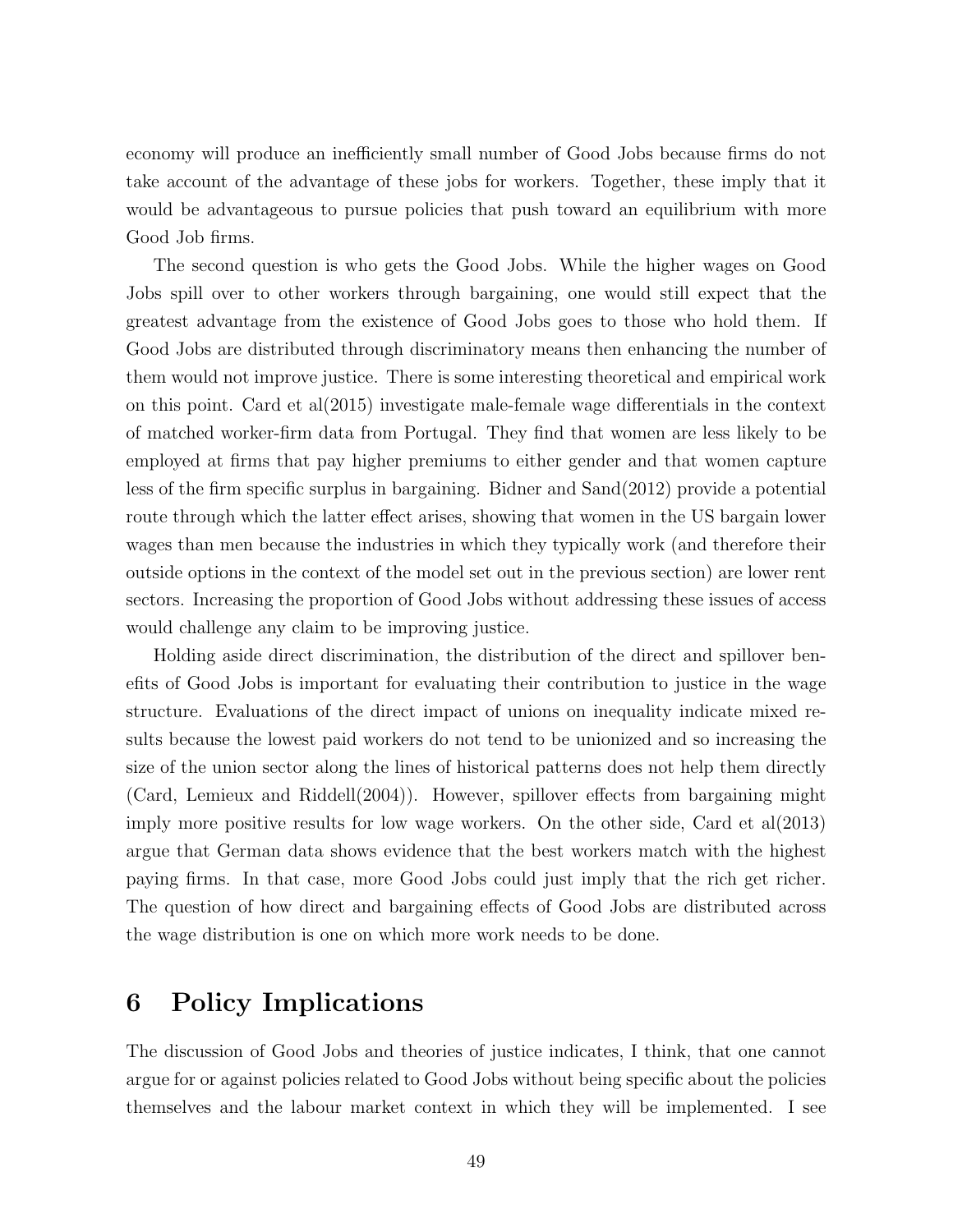the related policies as divided into those aimed at improving the bargaining power of workers and those aimed at altering the sectoral composition of the economy, shifting it toward Good Job sectors. In the former group, I would put minimum wages (which are a direct intervention into bargaining outcomes) and unionisation (where pro-union laws constitute a more indirect intervention). These policies, of course, also have general equilibrium effects that can alter the sectoral composition in the economy and I will discuss minimum wages in that context below. I provide a more extensive discussion of the effects of minimum wages in the context of theories of justice in Green(2014).

Policies related to unions are the probably the first to come to mind when considering whether and how to increase the ability of workers to capture a larger portion of the surplus. As I discussed earlier, I think a key input needed in this discussion is a measure of the extent of the spillover of union wages to other jobs and, more specifically, of where in the wage distribution any spillover benefit resides. While there has certainly been work in the past on union spillovers, there is a need for more work using more modern identification strategies. In addition, a bargaining framework opens up questions about the role of Social Assistance and Unemployment Insurance in affecting wages through increasing the value of non-work. To the extent these policies allow workers to bargain better wages, they could both serve to trim lower productivity firms from the distribution and increase worker wages. Of course, the question of the trade-off in terms of employment levels is crucial. The balance among these forces I see as an issue of ongoing interest rather than one where I see convincing evidence on one side or the other.

In terms of altering the sectoral composition of Canadian firms, one key channel is trade policy. Here, the theoretical implications are not entirely clear. On one side is the traditional view that increased exposure to import competition increases competitive pressures that destroy rents in previously protected sectors. This channel leads to decrease in the proportion of Good Jobs in the economy. On the other side are arguments most strongly associated with Melitz that increased import competition and export trade opportunities tend to result in the elimination of the weakest firms in newly exposed industries. That would have the effect of reshaping the firm productivity distribution toward one with more Good Jobs. The net impact is an empirical issue.

The literature on the impact of freer trade on wages is diverse but has tended to reach the common conclusion that the overall impact is not large. Gaston and Trefler(1997) and Beaulieu(2000) both find that the impact of the Canada-US Free Trade Agreement on wages in Canada was negligible. Townsend(1997) reassesses this evidence allowing for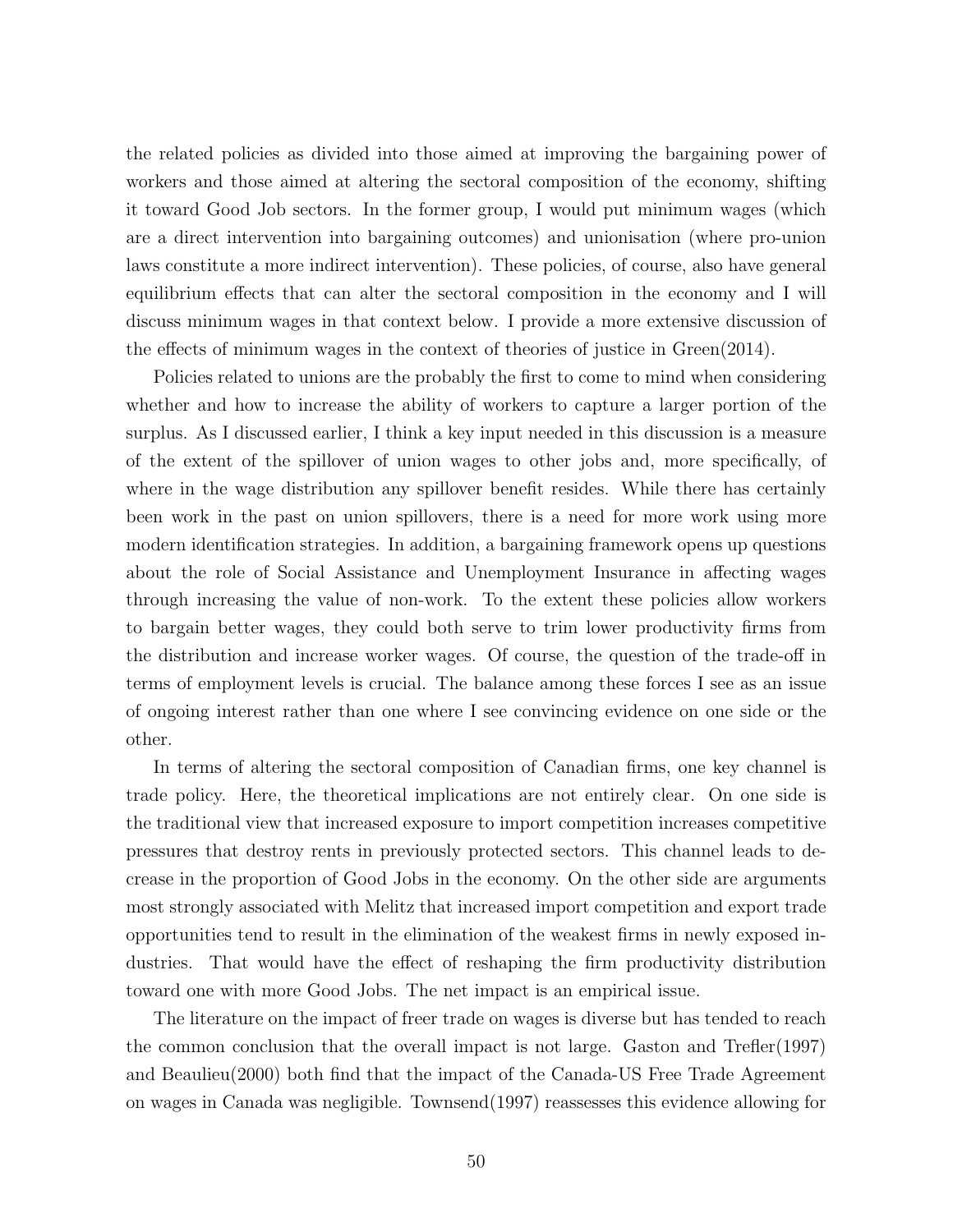changes in the composition of workers and changing returns to characteristics such as education. When he does so he finds large negative effects on wages from tariff reductions for both union and nonunion workers in the industries where tariffs were dropped the most. But because these industries made up a small proportion of total employment, the impact on the overall average wage was small. This fits with my argument that the importance of changes in industrial composition (and of factors that work through that composition such as trade) has been dismissed largely based on this type of decomposition exercise. The spillover results I discussed earlier indicate that trade effects could be substantially larger than previously recognized. To the extent this is true, it does not necessarily imply that free trade is a bad policy but it does indicate that these types of labour market effects should be weighed more heavily than they seem to have been in past calculations by economists.

Another possibility for reshaping the distribution of job types in an economy is through the minimum wage. In Acemoglu(2001)'s analysis, high and low paying firms can co-exist because of market frictions and because they face different types of costs (wage costs versus turnover related costs). A minimum wage acts to price the low wage model out of the market by eliminating its main advantage. A piece of evidence that may fit with that conclusion is that layoff rates decline when minimum wages increase (Brochu and Green(2012)). Such a policy has the benefit of not requiring information revelation from anyone and not requiring the government to try to assess which firms are Bad Job firms.

Finally, as exemplified by the pursuit of the film industry by British Columbia, governments may seek to affect the sectoral composition of the economy by subsidizing Good Job firms or sectors. While these types of policies have often been disparaged by economists, some recent evidence suggests they may warrant a closer look. Greenstone and Moretti(2004) examine sets of US cities on the shortlist of competitions for large factories, comparing the cities that won the competitions and got the plants with the ones that were runners-up. After showing that the winners and runners-up in the competition looked very similar in the period before the awarding of the plants, they demonstrate that the winning cities had increased relative labour earnings and increased relative land prices compared to the runners-up. They discuss these earnings effects in terms of direct and indirect demand effects but our estimates suggest that they could, to some extent, reflect bargaining spillover effects. In either case, these results reinforce our conclusion that industrial policy can have an effect on the wage distribution.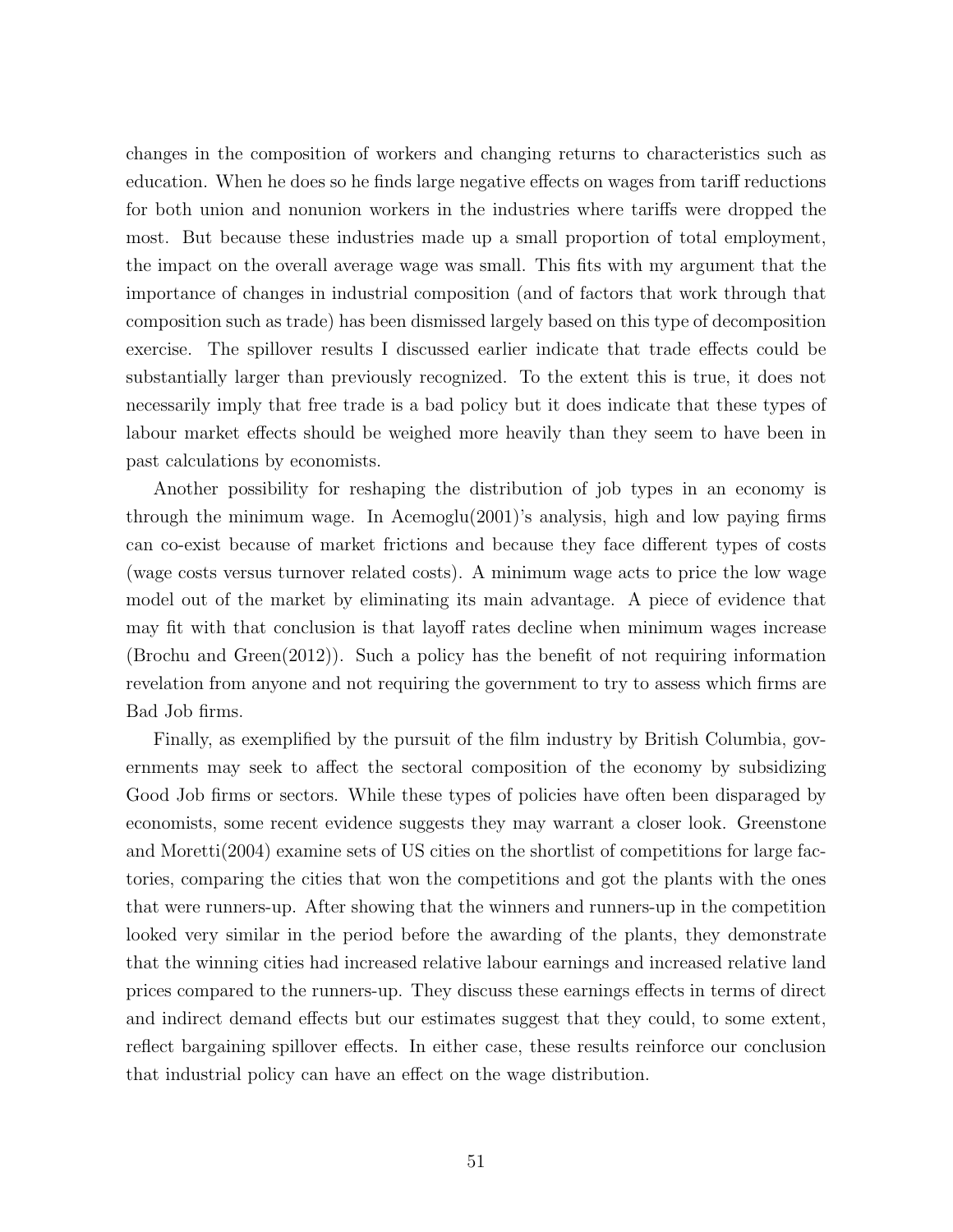# 7 Conclusion

In this paper, I have examined the existence and importance of Good Jobs. I started by arguing that one can define Good Jobs as ones that involve a surplus captured partly by workers. Put another way, the acquisition of these jobs involves luck of some type since the very fact that they involve a rent means their high wages are not being allocated based on productive or job characteristics by definition. Both the existence of rents and the association with luck play an important role in the remaining discussion.

In economics, Good Jobs have typically been defined, empirically, as jobs that pay more than one would predict based on observed worker and firm characteristics. This definition was at the heart of empirical approaches to identifying good job industries in the efficiency wage debates in the 1980s and 1990s and have re-emerged in more recent discussions of the existence of good job firms. In the more sophisticated approaches, worker and firm characteristics are controlled for using worker and firm fixed effects as well as observable time varying worker and firm characteristics. As witnessed in the debates over efficiency wages, though, one can always argue that any remaining firm fixed effects after controlling for worker fixed effects and observable characteristics are really just compensating differentials or returns on investments in unobservable worker skills. Thus, while the evidence in these literatures seems strongly suggestive of the existence of Good Jobs, it cannot be conclusive. Yet, we would like be able to say definitively whether Good Jobs exist in order to decide on the value of potential policy responses.

It is at this point that the definition of Good Jobs becomes important. Paul Beaudry, Ben Sand and I have shown that in models with surpluses to job matches and multiple sectors, wage bargaining in one sector will depend on the composition of employment in the rest of the economy. In particular, if a high paying industry (say, the steel industry) is replaced with a lower paying industry (say, call centres) then workers in the rest of the economy cannot bargain as high wages because they can no longer threaten to quit and go get a better paying job in a steel mill. Alternatively, if steel mills only pay higher wages as compensation for more dangerous work (i.e., if steel mill jobs are not actually Good Jobs by my definition) the other workers cannot use the high steel wages in their bargaining since their employers will know that those higher wages do not bring higher utility to the worker. Thus, a test of whether wages within one sector vary across cities according to the composition of the industrial structure in the rest of the city is a test of whether Good Jobs exist. Using Canadian data, I echo the US results in Beaudry et al(2012) showing that this evidence does indicate the existence of Good Jobs.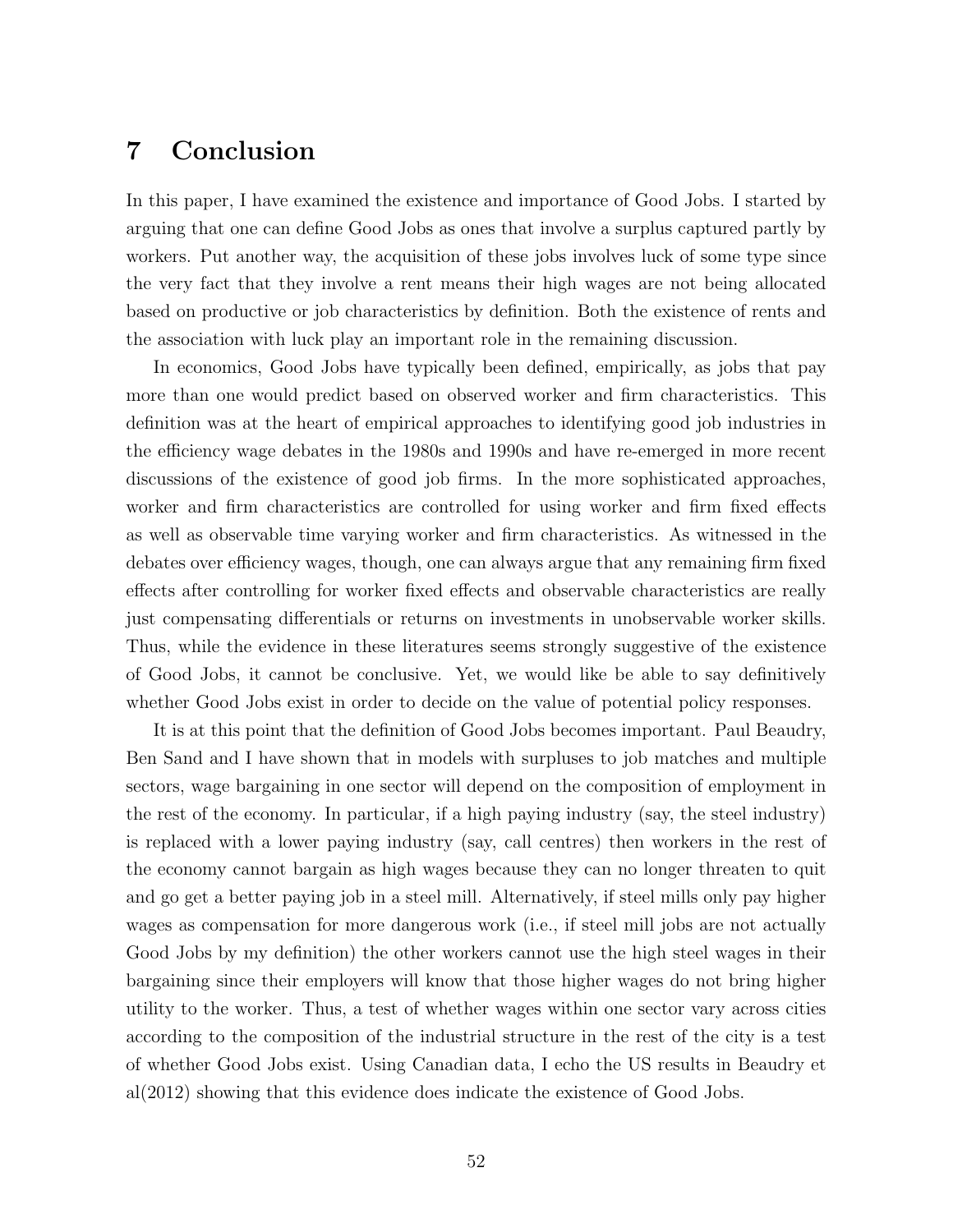I argue that economists are often sceptical about the existence of Good Jobs, in part, because standard decompositions show that the effects of industrial shifts on average wages in an economy are small. I also argue that this is almost a necessary conclusion from the standard decomposition methods, involving as they do the multiplication of two proportions. But once one takes account of bargaining spillover effects, the implied impact of a shift in the industrial composition of an economy on the average wage is approximately 3.5 times what is indicated from a standard decomposition. Thus, Good Jobs not only exist but their effects on the overall wage structure are substantial.

The implications of the conclusion that Good Jobs exist and have a potentially significant impact on the wage structure are, I think, best discussed in the context of the current policy paradigm in Canada and other developed countries. In that paradigm, any job is a good job. The re-design of social assistance and, to some extent, employment insurance and the introduction of the WITB policy in the last few decades point to a strong emphasis on having a job as being the primary policy focus. I see this policy as fundamentally rooted in the neoclassical view of the labour market. The market is efficient (or at least relatively efficient) in matching worker abilities to job requirements and interfering to try to steer it will only lead to mismatch and reduced employment. To the extent that the level of wages and the extent of wage inequality are issues of concern, those can be addressed in two main ways. The first is through human capital investment, bringing all workers to a higher skill level and, hence, competing down skill differentials. The second is through wage subsidies to low skilled workers.

I see two reasons to question this paradigm. The first is an argument that Kelly Foley and I make in a chapter in a soon to be released IRPP/CLSRN volume on inequality in Canada that human capital policy, at least as we currently do it, is far from a silver bullet for inequality and may even exacerbate inequality rather than reduce it (Foley and Green(forthcoming)). The second is found in the results presented here. In the estimates for both the US and Canada, the impact of changes in the employment rate on wages is near zero while the impact of the composition of employment is substantial. In other words, it is not true that any job added is a good job, at least in terms of wages. This suggests that we should carefully consider policies that affect the sectoral composition of the economy as alternatives to human capital, social insurance, and tax and transfer policies for affecting the wage and income distribution. One advantage of policies that work on the wage distribution rather than redistributing earnings is that income improvements obtained through earnings are likely both more strongly associated with self respect and politically harder to take away.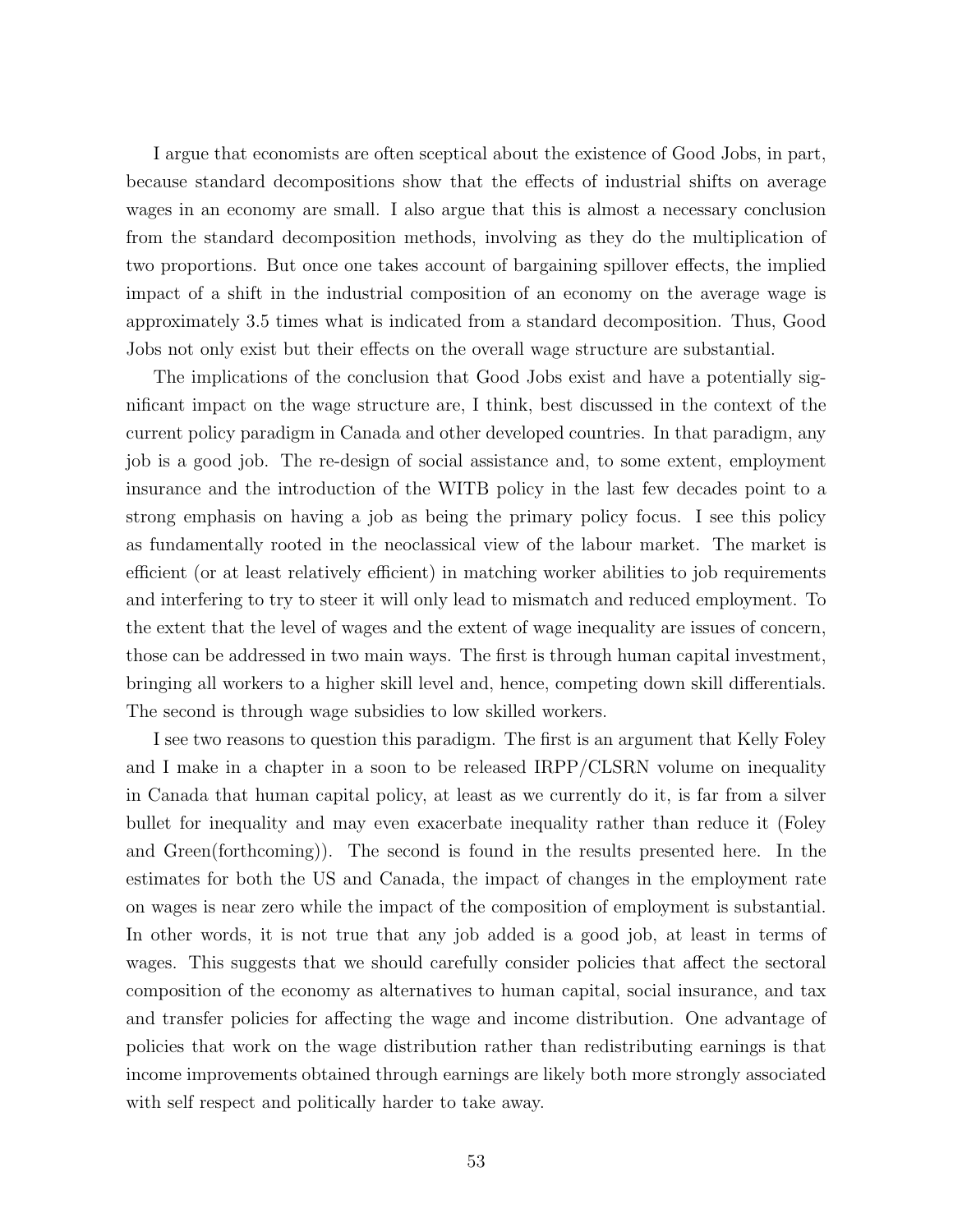I examine the importance of these findings and usefulness of various policies within the context of some salient theories of justice, arguing for the relevance of a Rawlsian Political Economy exercise. In such an exercise, the institutions in a society or economy are judged in light of the principles in theories of justice. I argue that empirical economists have an important role to play in helping to think about whether changes in institutions would improve the justice of a society. The types of institutions that result in the creation of Good Jobs is a case in point. The fact that the allocation of Good Jobs is, by definition, determined by luck, generates a direct link to theories of justice. Examining those links leads to the conclusion that we need more empirical investigation of elements of Good Jobs in order to be sure whether we want to pursue policies that would increase their prevalence. Most importantly, there seems to me to be much relevant work to be done on how Good Jobs are distributed.

Finally, the discussion here has been almost entirely in terms of wages. I have focused on wages partly because it permits a level of precision and a link to earlier literatures that is less possible when discussing other job characteristics. It is also clearly one of the most important characteristics of a job. But other characteristics that come to mind when we discuss Good Jobs such as feeling respected are certainly also very important. Indeed, a variety of theories of justice indicate that characteristics such as respect are, if anything, more important than wages when considering how to move toward a more just economy. But what we know about those characteristics is limited, especially since it is not at all clear that we can think in terms of simply monetizing their value. This is an area where a Rawlsian Political Economy exercise indicates that there is much work yet to be done.

## 8 References

Abowd, John M., Francis Kramarz, and David N. Margolis(1999). "High Wage Workers and High Wage Firms," Econometrica, Vol. 67, No. 2, pp. 251-333.

Acemoglu, Daron (2001). "Good Jobs versus Bad Jobs," Journal of Labor Economics, Vol. 19, no. 1, pp. 1-21.

Akerlof, George and Janet Yellen (1990). "The Fair Wage-Effort Hypothesis and Unemployment," The Quarterly Journal of Economics, Vol. 105, pp. 255-283.

Anderson, Elizabeth S.(1999). "What is the Point of Equality?" Ethics, Vol. 109, No. 2, pp. 287-337.

Arneson, Richard(2001). "Luck and Equality," Aristotelian Society Supplementary Volume,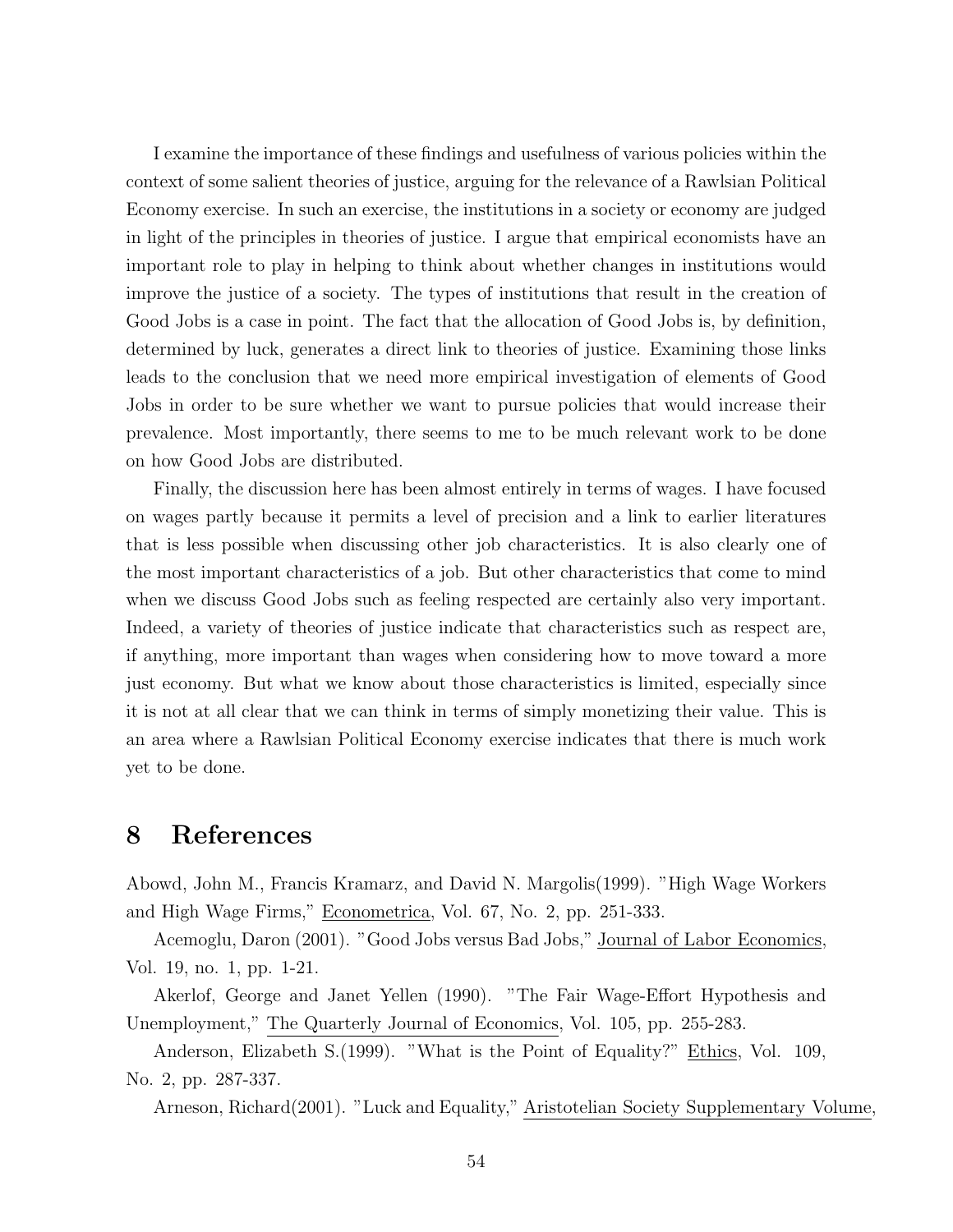Vo. 75, No. 1, pp. 73-90.

Bailey, Ian(2013). "Dix says NDP Would Consider Higher Tax Credits to Protect BC Film Industry," The Globe and Mail, January 24.

Bartik, T. J. (1991). "Who Benefits from State and Local Economic Development Policies?" Kalamazoo, MI: W.E. Upjohn Institute for Employment Research.

Beaudry, Paul (1994). "Why an Informed Principal May Leave Rents to an Agent," International Economic Review, Vol. 35, No. 4, pp. 821-32.

Beaudry, Paul, David A. Green, and Benjamin M. Sand (2012) Does Industrial Composition Matter? An empirical evaluation based on Search and Bargaining theory, Econometrica, vol. 80, no. 3, pp. 1063-1104.

Beaudry, Paul, David A. Green, and Benjamin M. Sand (2014). Spatial Equilibrium with Unemployment and Wage Bargaining: Theory and Estimation," Journal of Urban Economics, vol. 79, pp. 2-19.

Bidner, Chris and Benjamin M. Sand(2012). "Industrial Composition, Bargaining,

and the Gender Wage Gap: Evidence from U.S. Cities," York University, Economics.

Blackorby, Charles (1990). "Economic Policy in a Second Best Environment," Canadian Journal of Ec Vol. 23, No. 4, pp. 748-71.

Blanchard, Olivier and Katz, Lawrence H. (1992). "Regional Evolutions" Brookings Papers on Economic Block, Walter (2012). Defending the Undefendable. Laissez Faire Books.

Bulow, Jeremy I. and Lawrence H. Summers(1986). "A Theory of Dual Labor Markets with Application to Industrial Policy, Discrimination, and Keynesian Unemployment," Journal of Labor Economics, Vol. 4, No. 3, pp. 376-414.

Card, David (2001). "Immigrant Inflows, Native Outflows, and the Local Labor Market Impact of Higher Immigration," Journal of Labor Economics, Vol. 19, No. 1, pp. 22-64.

Card, David, Ana Rute Cardoso, and Patrick Kline(2015). "Bargaining, Sorting, and the Gender Wage Gap: Quantifying the Impact of Firms on the Relative Pay of Women," UC Berkeley, Economics.

Card, David, Jorg Heining, and Patrick Kline(2013). "Workplace Heterogeneity and the Rist of West German Inequality," The Quarterly Journal of Economics Vol. 128, No. 3, pp. 967-1015.

Card, David, Thomas Lemieux and Craig Riddell(2004). "Unions and Wage Inequality," Journal of Labor Research, Vol. 25, no. 4, pp. 519-62.

Carmichael, H. Lorne(1985). "Can Unemployment be Involuntary?" American Economic Review, pp. 1213-14.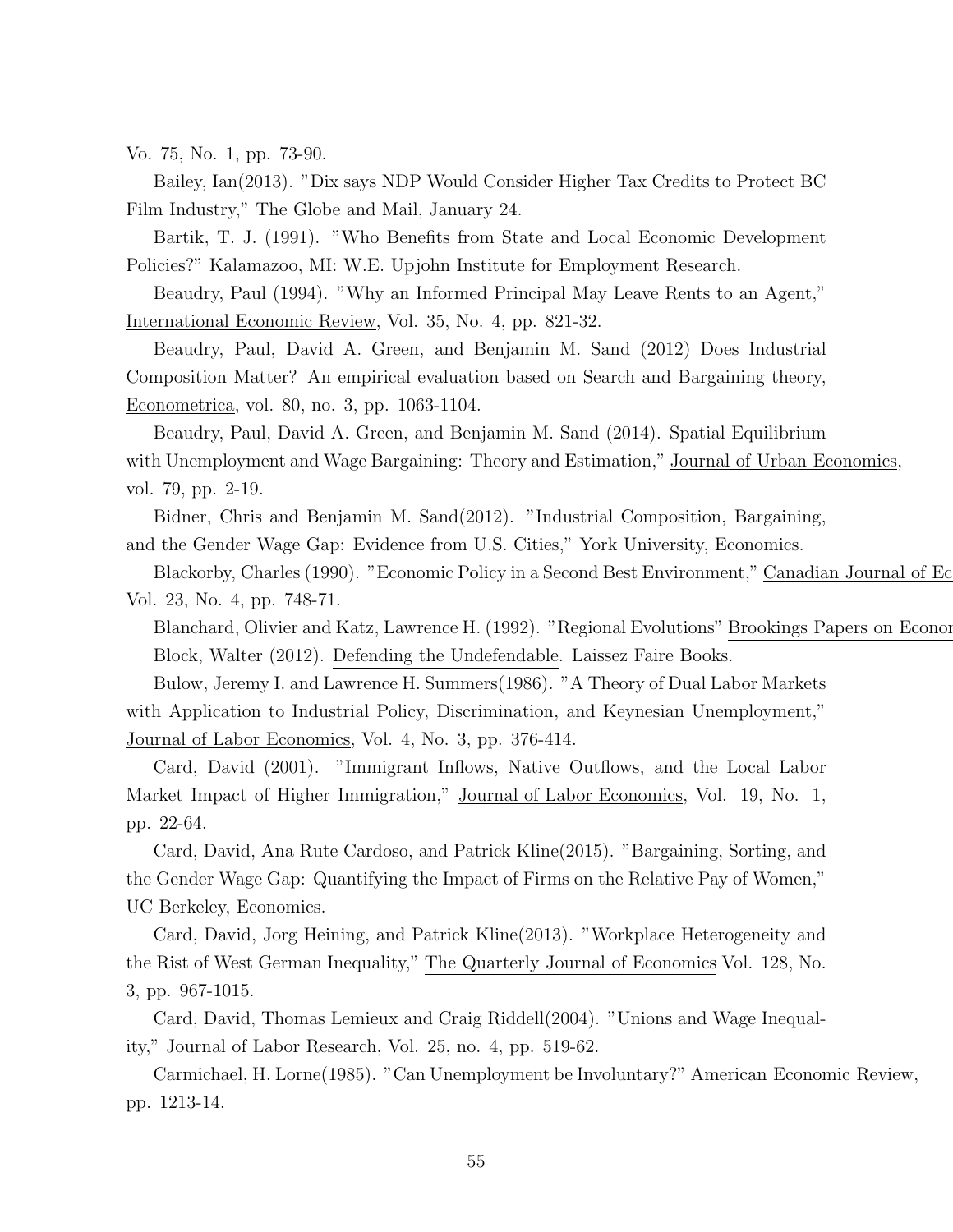Carmichael, H. Lorne(1990). "Efficiency Wage Models of Unemployment - One View," Economic Inquiry, Vol. 28, pp. 269-95.

Doiron, Denise J.(1992). "Bargaining Power and Wage-Employment Contracts in a Unionized Industry," International Economic Review, Vol. 33, no. 3, pp. 583-606.

Duclos, Jean-Yves(2009). "What is "Pro-Poor"?" Social Choice and Welfare, vol. 32, pp. 37-58.

Duncan, Greg J. and Frank P. Stafford(1980). "Do Union Members Receive Compensating Differentials?", American Economic Review, Vol 70, No. 3, pp. 355-71.

Dworkin, Ronald(1981a). "What is Equality? Part 1: Equality of Welfare," Philosophy & Public Affa vol. 10, pp. 185-246.

Dworkin, Ronald(1981b). "What is Equality? Part 2: Equality of Resources," Philosophy & Public Affairs, vol. 10, pp. 283-345.

Eeckhout, Jan and Philipp Kircher (2011). "Identifying Sorting - In Theory," Review of Economic Stu Vol. 78, pp. 872-906.

Foley, Kelly and David A. Green (forthcoming). "Why More Education Will Not Solve

Rising Inequality (And May Make it Worse)," in Income Inequality: The Canadian Story,

David A. Green, W. Craig Riddell and France St.-Hilaire, eds. IRPP.

Fortin, Nicole and Thomas Lemieux(forthcoming). "Changes in Wage Inequality in Canada: An Interprovincial Perspective," Canadian Journal of Economics.

Fumano, Dan (2015). "Do You Work for One of BC's Top Employers?" The Province, February 4.

Gera, Surendra and Gilles Grenier(1994). "Interindustry Wage Differentials and Efficiency Wages: Some Canadian Evidence," Canadian Journal of Economics, Vol. 27, No. 1, pp. 81-100.

Gibbons, Robert, Lawrence F. Katz, Thomas Lemieux, and Daniel Parent(2005).

"Comparative Advantage, Learning, and Sectoral Wage Determination," Journal of Labor Economics, Vol. 23, No. 4, pp. 681-724.

Green, David A.(2014). "What is a Minimum Wage For? Empirical Results and Theories of Justice, Canadian Public Policy, vol. 40, no. 4, pp. 293-314.

Green, David A. and Benjamin M. Sand (forthcoming). "Has the Canadian Labour Market Polarized?" Canadian Journal of Economics.

Greenstone, Michael and Enrico Moretti (2004). "Bidding for Industrial Plants: Does Winning a "Million Dollar Plant" Increase Welfare?" National Bureau of Economic Research, Working Paper 04-39.

Hirsch, Barry (1993). "Trucking Deregulations and Labor Earnings: Is the Union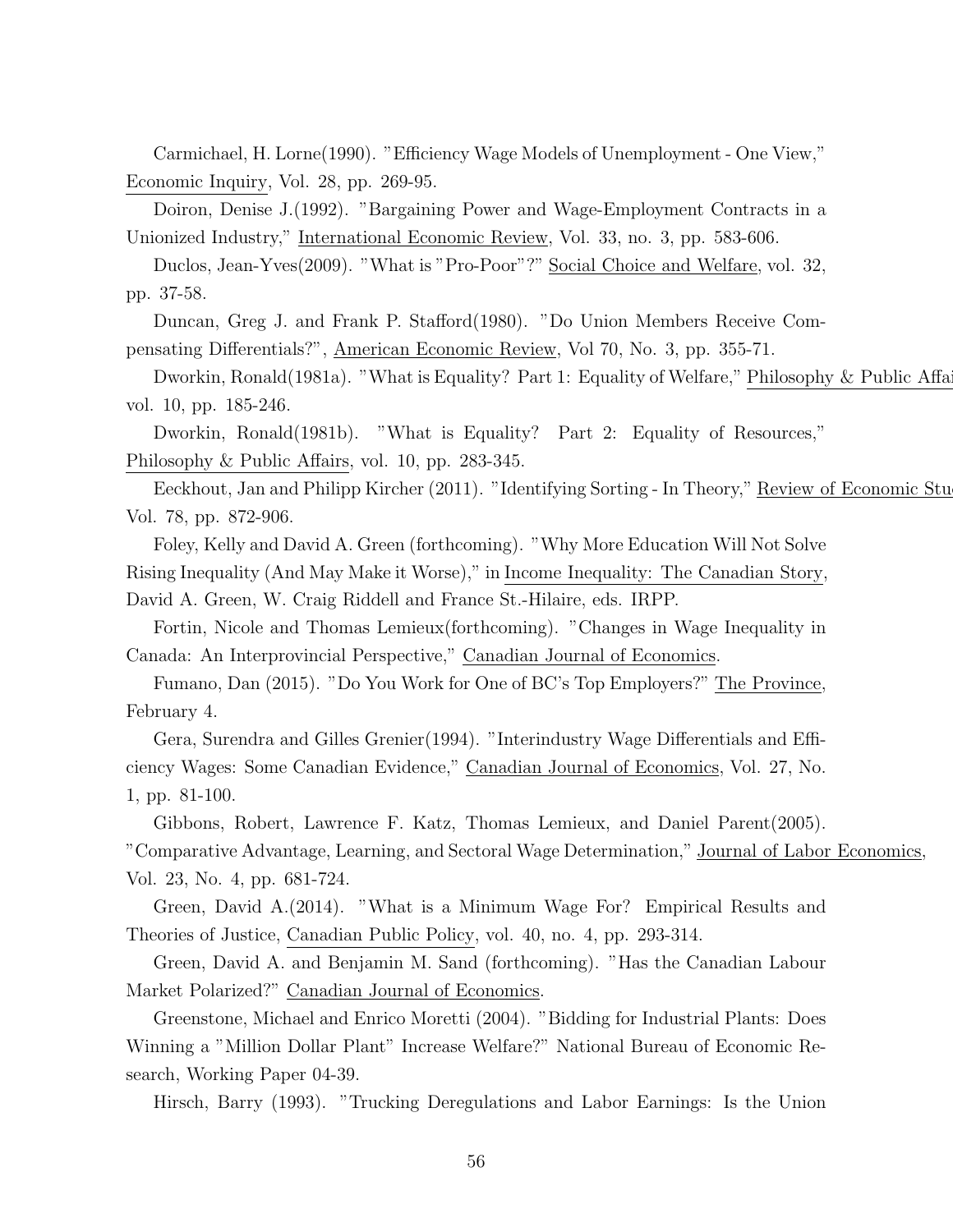Premium a Compensating Differential?" Journal of Labor Economics, vol. 11, No. 2, pp. 279-301.

Hirsch, Barry and David A. MacPherson(2000). "Earnings, Rents,and Competition in the Airline Labor Market," Journal of Labor Economics, Vol. 18, pp. 125-55.

Krueger, Alan B. and Lawrence H. Summers(1988). "Efficiency Wages and the Inter-Industry Wage Structure," Econometrica, Vol. 56, No. 2, pp. 259-93.

Kuhn, Peter and Arthur Sweetman(1998). "Wage Loss Following Displacement: The Role of Union Coverage," Industrial and Labor Relations Review, Vol. 51, No. 3, pp. 384-400.

Kymlicka, Will(1990).Contemporary Political Philosophy: An Introduction, Oxford: Oxford University Press.

Lemieux, Thomas(1993). "Unions and Wage Inequality in Canada and the United States," in Small Differences that Matter, eds. David Card and Richard Freeman. Chicago: University of Chicago Press.

Lemieux, Thomas(1998). "Estimating the Effects of Unions on Wage Inequality in a Panel Data Model with Comparative Advantage and Nonrandom Selection," Journal of Labor Economics, Vol. 16, pp. 261-91.

MacDonald, I.M. and R. Solow (1981). "Wage Bargaining and Employment" American Economic Rev vol. 71, pp. 896-908.

MacNeill, Ian (2005). "Worst Companies to Work for in BC," BC Business, June 1.

Martinello, Felice (1989). "Wage and Employment Determination in a Unionized In-

dustry: The IWA and the British Columbia Wood Products Industry," Journal of Labor Economics,

Vol. 7, No. 3, pp. 303-330.

Mas, Alexandre (2006). "Pay, Reference Points, and Police Performance," The Quarterly Journal of E Vol. 121, No. 3, pp. 783 - 821.

Morrow, Adrian(2014). "Ontario's Corporate Job-Creation Subsidies May Not Create Jobs, Economists Warn," The Globe and Mail, December 25.

Nussbaum, Martha (2011). Creating Capabilities, Cambridge: The Belknap Press of Harvard University Press.

Pencavel, John and Thomas MaCurdy(1986). "Testing Between Competing Models of Wage and Employment Determination in Unionized Markets," Journal of Political Economy, vol. 94, part 2, pp. S3-S39.

Postel-Vinay, Fabien and Jean-Marc Robin(2002). "Equilibrium Wage Dispersion with Worker and Employer Heterogeneity," Econometrica, Vol. 70, No. 6, pp. 2295-2350.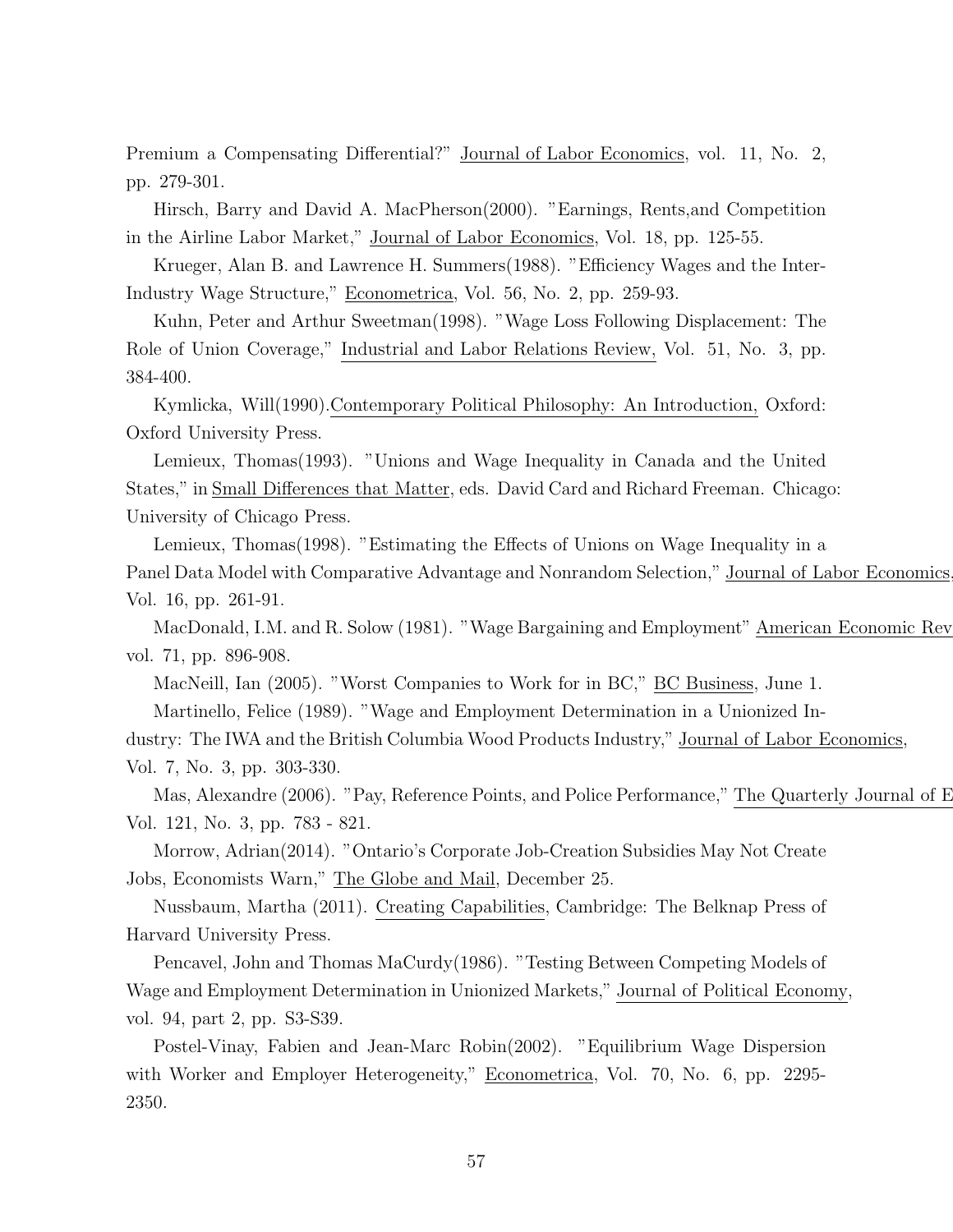Rawls, John(1982). "Social Unity and Primary Goods," in Utilitarianism and Beyond,

A. Sen and B. Williams, eds.. Cambridge: Cambridge University Press. Rawls, John (1993). Political Liberalism. New York: Columbia University Press. Rawls, John (1999). A Theory of Justice. Cambridge: Harvard University Press. Roemer, John E.(1996). Theories of Distributive Justice, Cambridge: Harvard University Press.

Rogerson, Richard, Robert Shimer and Randall Wright (2005). "Search Theoretic Models of the Labor Market: A Survey," Journal of Economic Literature, Vol. 43, No. 4, pp. 959-88.

Rose, Nancy L. (1987). "Labor Rent Sharing and Regulation: Evidence from the Trucking Industry," Journal of Political Economy, Vol. 95, No. 6, pp. 1146-78.

Sen, Amartya (1999). Development as Freedom. New York: Anchor Books.

Sen, Amartya (2009). The Idea of Justice, Cambridge: The Belknap Press of the Harvard University Press.

Shapiro, Carl and Joseph E. Stiglitz(1984). "Equilibrium Unemployment as a Worker Discipline Device," American Economic Review, pp. 433-44.

Smith, Adam(1776). An Inquiry into the Nature and Causes of the Wealth of Nations Smith, Adam (1790). The Theory of Moral Sentiments, edited by Knud Haakonssen(2002). Cambridge: Cambridge University Press.

Sorkin, Isaac(2015). "Ranking Firms Using Revealed Preference," Department of Economics, University of Michigan.

Stevens, Margaret (2004). "Wage-Tenure Contracts in a Frictional Labour Market: Firms' Strategies for Recruitment and Retention," Review of Economic Studies, Vol. 71, no. 2, pp. 535-51.

Syverson, Chad(2011). "What Determines Productivity?" Journal of Economic Literature, Vol. 49, no. 2, pp. 326-365.

Taber, Christopher and Ruje Vejlin (2015). "Estimation of a Roy/Search/Compensating Differential Model of the Labor Market," Department of Economics, University of Wisconsin.

Taschereau-Dumouchel, Mathieu(2012). "The Union Threat" The Wharton School of the University of Pennsylvania.

Ton, Zeynap (2014). The Good Jobs Strategy: How the Smartest Companies Invest in Employees to Seattle: Lake Union Publishing.

Tschopp, Jeanne(2014). "The Wage Response to Shocks: The Role of Inter-Occupational Labor Adjustment," Vancouver School of Economics, University of British Columbia.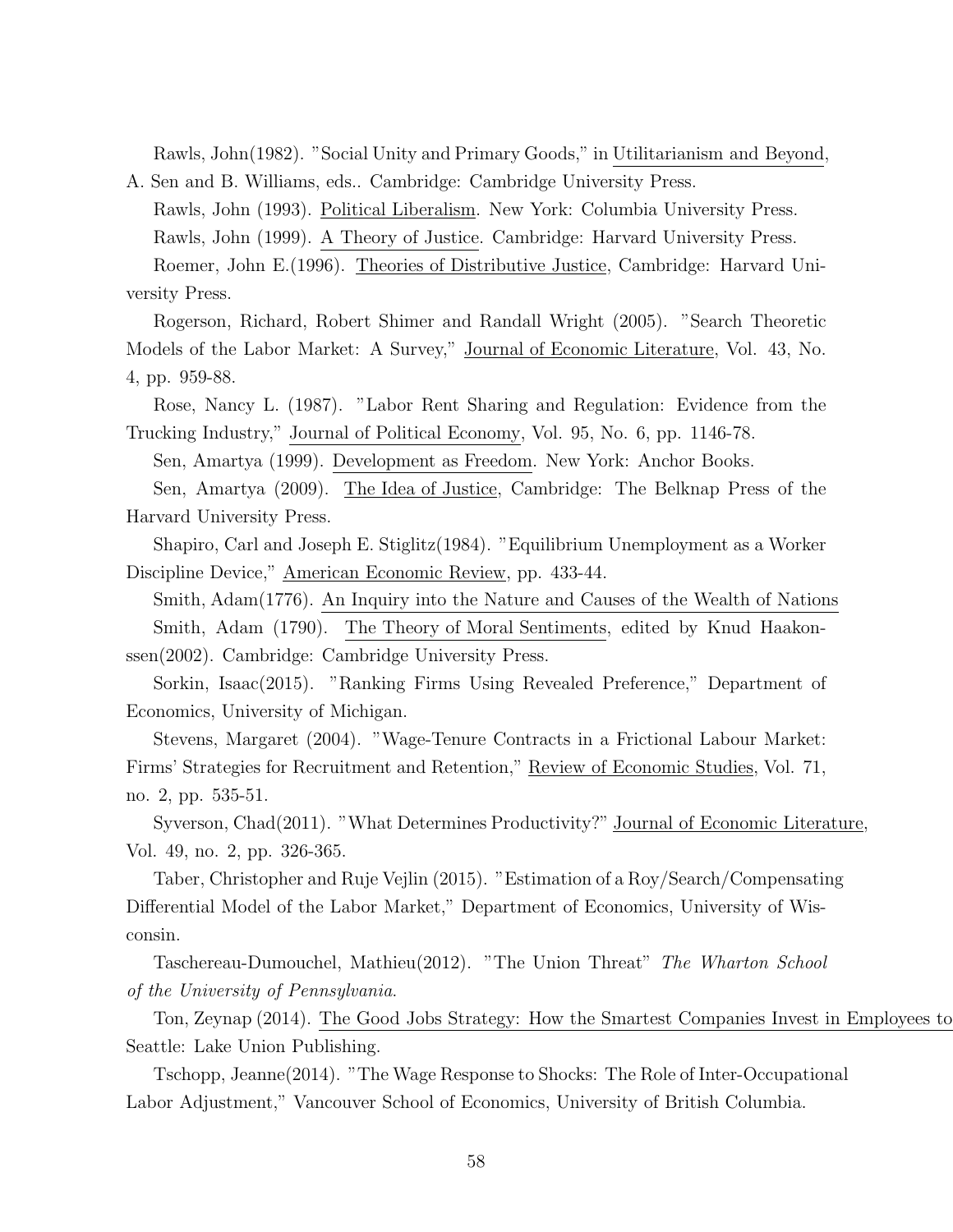Tschopp, Jeanne(2015). "Wage Formation: Towards Isolating Search and Bargaining Effects from the Marginal Product," Department of Economics, Ryerson University.

Wolff, Jonathan(1998). "Fairness, Respect, and the Egalitarian Ethos," Philosophy & Public Affairs, vol. 27, no. 2, pp. 97-122.